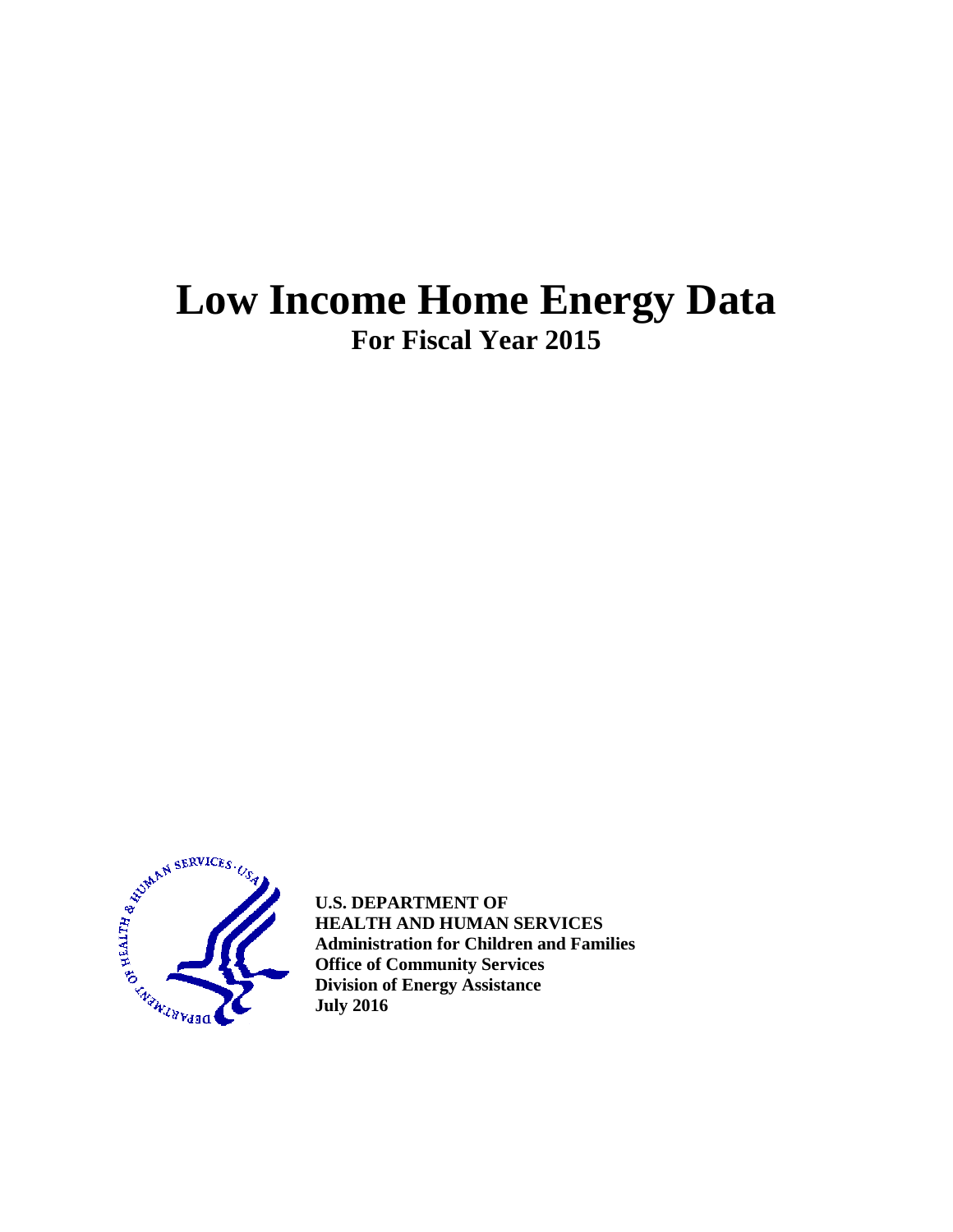# **Low Income Home Energy Data For Fiscal Year 2015**

This document has been prepared for the Office of Community Services' Division of Energy Assistance by APPRISE Incorporated under contract #HHSP233201450049A. The statements, findings, conclusions, and recommendations are solely those of analysts from APPRISE and do not necessarily reflect the views of EIA or HHS.

Copies of this document can be obtained by contacting Peter Edelman of the Division of Energy Assistance at the following address:

> Administration for Children and Families Office of Community Services Division of Energy Assistance 370 L'Enfant Promenade SW Washington, DC 20447

E-mail: [peter.edelman@acf.hhs.gov](mailto:peter.edelman@acf.hhs.gov) Web site: <http://www.acf.hhs.gov/programs/ocs/liheap/>

July 2016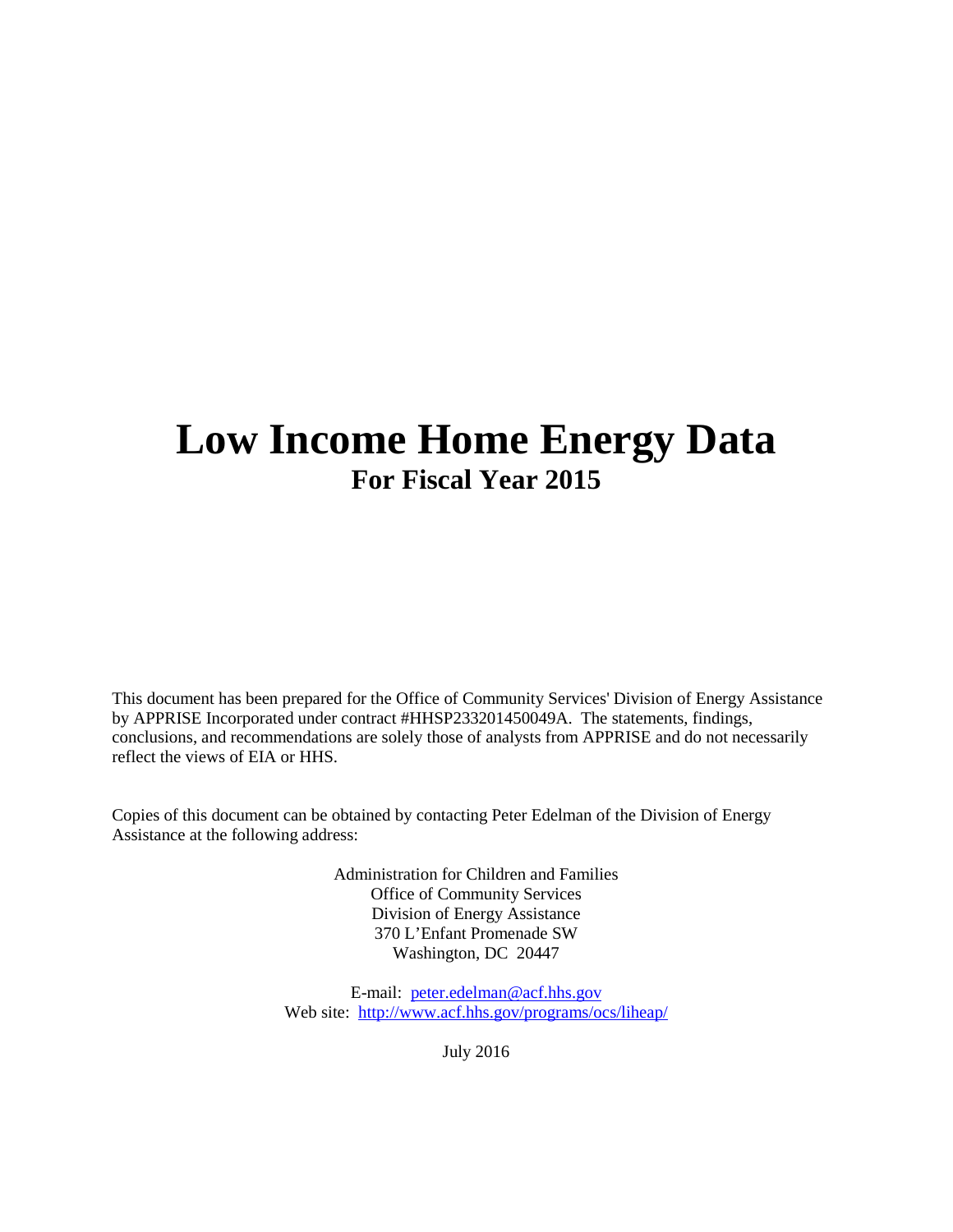| <b>Table of Contents</b>                  |  |
|-------------------------------------------|--|
| <b>Figures and Tables</b>                 |  |
| <b>List of Acronyms and Abbreviations</b> |  |
|                                           |  |
|                                           |  |
|                                           |  |
|                                           |  |
|                                           |  |
|                                           |  |
|                                           |  |
|                                           |  |
|                                           |  |
|                                           |  |
|                                           |  |
|                                           |  |
|                                           |  |
|                                           |  |
|                                           |  |
|                                           |  |
|                                           |  |
|                                           |  |
|                                           |  |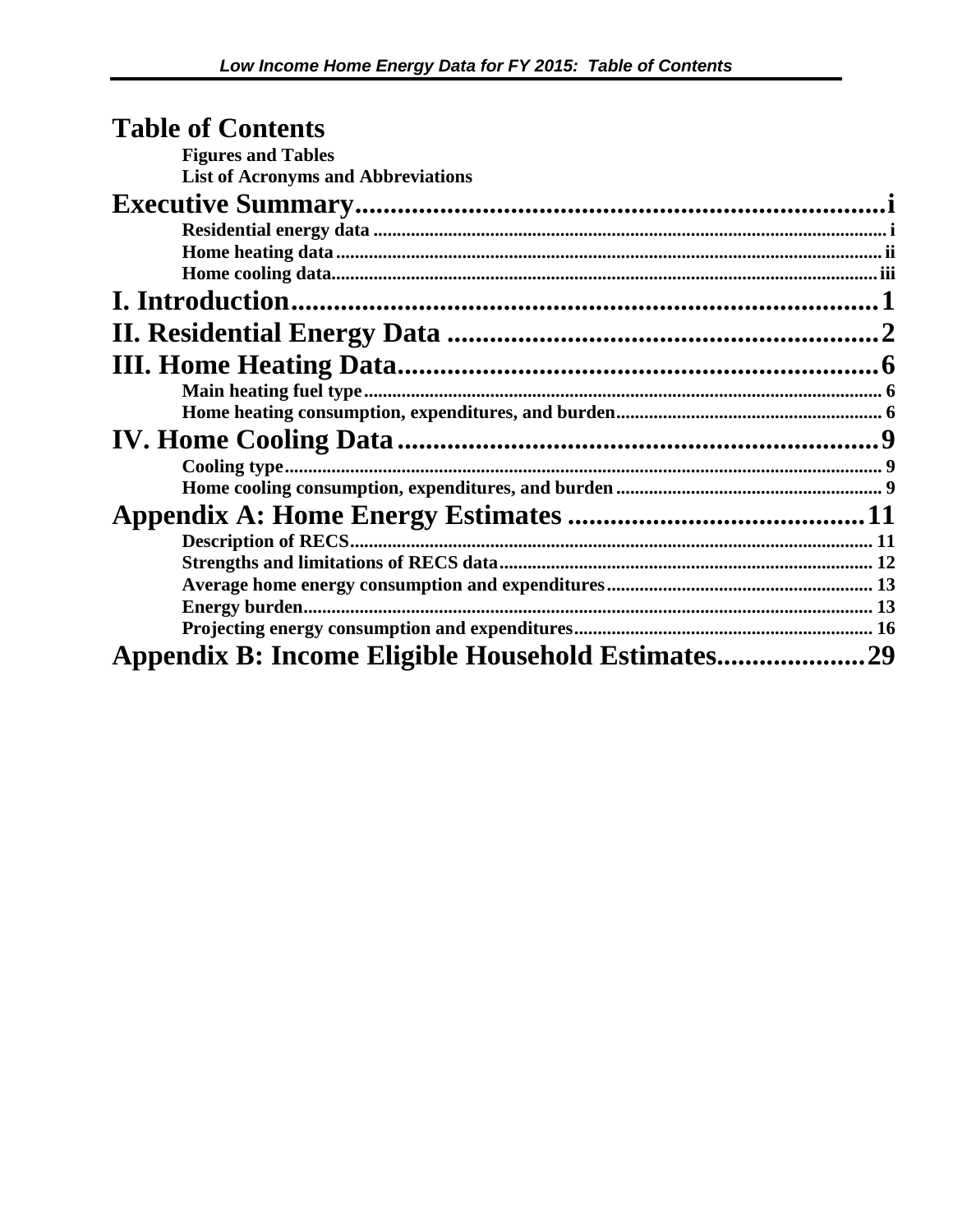## <span id="page-3-0"></span>**Figures and Tables**

| Figure 1. Percent of U.S. residential energy expenditures by low income households, by end    |  |
|-----------------------------------------------------------------------------------------------|--|
| Figure 2. Mean home heating and home cooling expenditures by all households, non-low          |  |
| income households, low income households, and LIHEAP recipient households, FY 2015iii         |  |
| Figure 3. Mean individual burden of heating and cooling expenditures for all households, non- |  |
| low income households, low income households, and LIHEAP recipient households, FY             |  |
| Table 1a. Residential energy: Average annual household consumption, expenditures, and         |  |
|                                                                                               |  |
| Table 1b. Residential energy: Average annual household consumption, expenditures, and         |  |
| burden by non-low income households, by main heating fuel type, United States, FY             |  |
|                                                                                               |  |
| Table 1c. Residential energy: Average annual household consumption, expenditures, and         |  |
|                                                                                               |  |
| Table 1d. Residential energy: Average annual household consumption, expenditures, and         |  |
| burden by LIHEAP recipient households, by main heating fuel type, United States, FY           |  |
|                                                                                               |  |
| Table 2. Residential energy: Percent of residential energy expenditures for each of the major |  |
| end uses by all, non-low income, low income, and LIHEAP recipient households, United          |  |
|                                                                                               |  |
| Table 3. Home heating: Percent of households using major types of heating fuels by all, non-  |  |
|                                                                                               |  |
| Table 4a. Home heating: Average annual household consumption, expenditures, and burden by     |  |
|                                                                                               |  |
| Table 4b. Home heating: Average annual household consumption, expenditures, and burden by     |  |
|                                                                                               |  |
| Table 4c. Home heating: Average annual household consumption, expenditures, and burden by     |  |
|                                                                                               |  |
| Table 4d. Home heating: Average annual household consumption, expenditures, and burden by     |  |
|                                                                                               |  |
| Table 5. Home cooling: Percent of households with home cooling by all, non-low income, low    |  |
|                                                                                               |  |
| Table 6. Home cooling: Average annual household consumption, expenditures, and percent of     |  |
| income by all, non-low income, low income and LIHEAP recipient households that                |  |
| Figure A-1. Distribution of LIHEAP income eligible households by home energy burden, 2009 15  |  |
|                                                                                               |  |
| Table A-2. Residential energy: Average consumption per household, by all fuels and specified  |  |
| fuels, by all, non-low income, low income and LIHEAP recipient households, by Census          |  |
|                                                                                               |  |
| Table A-3a. Residential energy: Average annual expenditures, by amount (dollars) and mean     |  |
| group burden (percent of income), for all, non-low income, low income, and LIHEAP             |  |
|                                                                                               |  |
| Table A-3b. Residential energy: Average annual expenditures, by amount (dollars) and mean     |  |
| individual burden (percent of income), for all, non-low income, low income, and               |  |
|                                                                                               |  |
| Table A-3c. Residential energy: Average annual expenditures, by amount (dollars) and median   |  |
| individual burden (percent of income), for all, non-low income, low income, and               |  |
|                                                                                               |  |
| Table A-4. Home heating: Percent of households using major types of heating fuels, by all,    |  |
| non-low income, low income, and LIHEAP recipient households, by Census region and             |  |
|                                                                                               |  |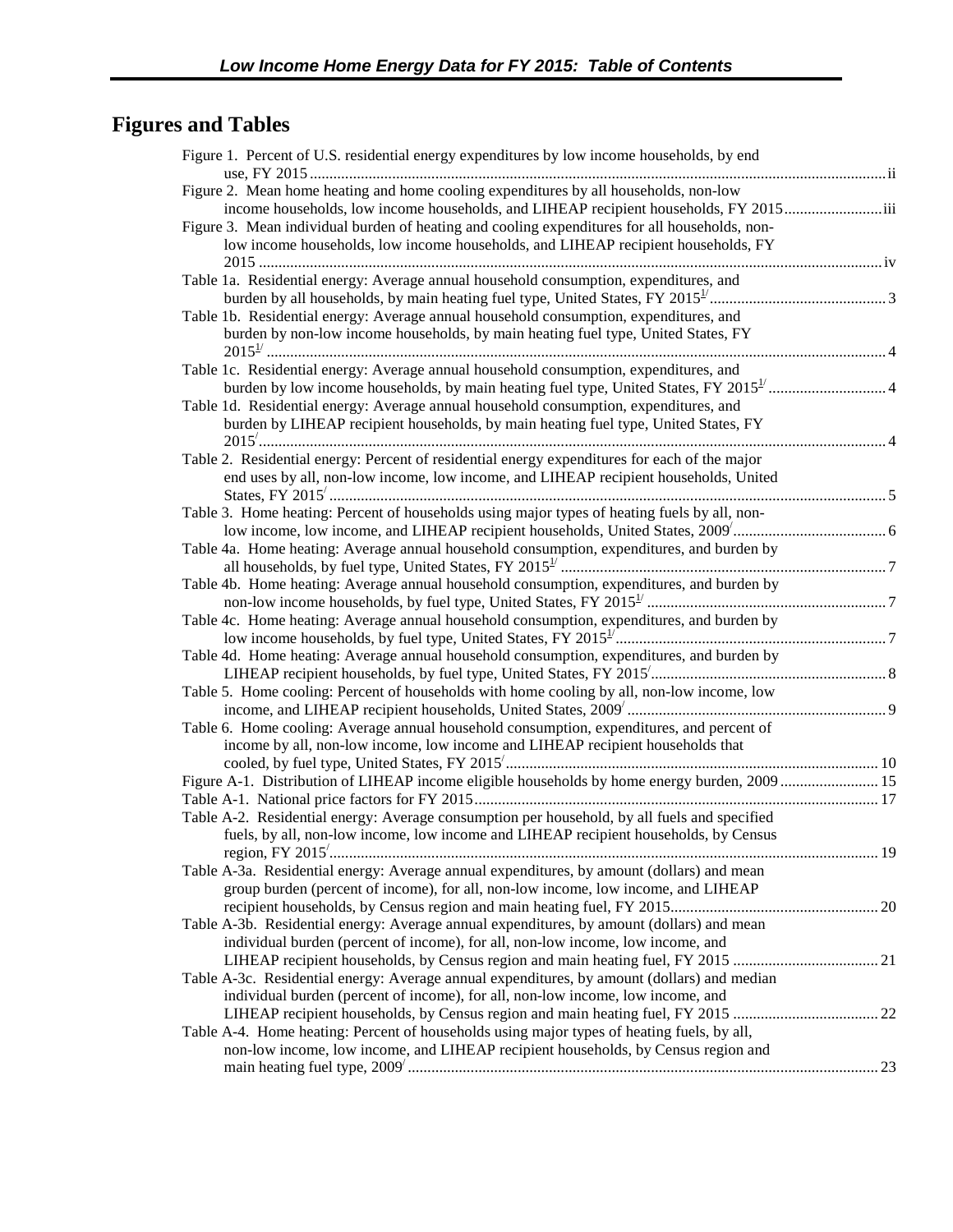| Table A-5. Home heating: Average consumption per household, by all fuels and specified fuels, |     |
|-----------------------------------------------------------------------------------------------|-----|
| by all, non-low income, low income and LIHEAP recipient households, by Census                 |     |
|                                                                                               | .24 |
| Table A-6a. Home heating: Average annual expenditures by amount and mean group burden,        |     |
| by all, non-low income, low income, and LIHEAP recipient households, by Census                |     |
|                                                                                               |     |
| Table A-6b. Home heating: Average annual expenditures by amount and mean individual           |     |
| burden, by all, non-low income, low income, and LIHEAP recipient households, by               |     |
|                                                                                               |     |
| Table A-6c. Home heating: Average annual expenditures by amount and median individual         |     |
| burden, by all, non-low income, low income, and LIHEAP recipient households, by               |     |
|                                                                                               |     |
| Table A-7. Home cooling: Percent of households that cool, average annual consumption per      |     |
| household, average annual expenditures per household, mean group burden, mean                 |     |
| individual burden, and median individual burden for households that cooled, by all, non-      |     |
| low income, low income, and LIHEAP recipient households, by Census region, FY 2015  28        |     |
| Table B-1. State-level estimates of the number of LIHEAP income eligible households using     |     |
|                                                                                               |     |
| Table B-2. State-level estimates of the number of LIHEAP income eligible households using     |     |
|                                                                                               |     |
| Table B-3. State-level estimates of the number of LIHEAP income eligible households using     |     |
| the federal maximum LIHEAP income standard categorized by income as a percentage of           |     |
|                                                                                               |     |
| Table B-4. State-level estimates of the number of LIHEAP income eligible households using     |     |
| the state maximum LIHEAP income standards categorized by income as a percentage of            |     |
|                                                                                               |     |
|                                                                                               |     |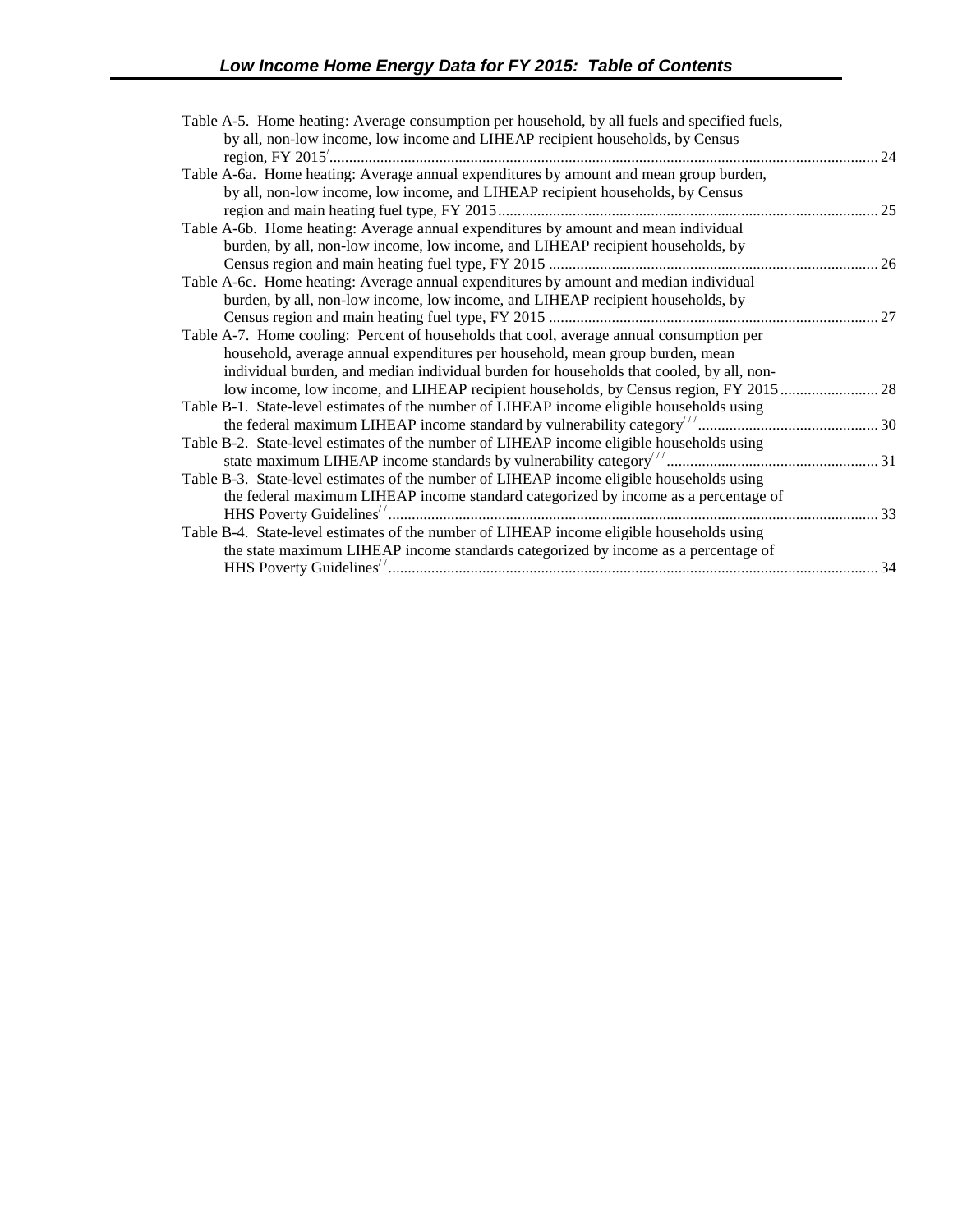## <span id="page-5-0"></span>**List of Acronyms and Abbreviations**

| HHS's Administration for Children and Families        |
|-------------------------------------------------------|
| <b>American Community Survey</b>                      |
| CPS Annual Social and Economic Supplement             |
| British thermal unit                                  |
| Cooling Degree Day                                    |
| <b>Consumer Price Index</b>                           |
| <b>Current Population Survey</b>                      |
| <b>OCS's Division of Energy Assistance</b>            |
| U.S. Department of Energy                             |
| DOE's Energy Information Administration               |
| <b>Fiscal Year</b>                                    |
| <b>Heating Degree Day</b>                             |
| U.S. Department of Health and Human Services          |
| Low Income Home Energy Assistance Program             |
| Liquefied Petroleum Gas                               |
| <b>Million British thermal units</b>                  |
| No cases in sample                                    |
| National Oceanographic and Atmospheric Administration |
| <b>Omnibus Budget Reconciliation Act of 1981</b>      |
| ACF's Office of Community Services                    |
| Public Use Microdata Sample                           |
| <b>Residential Energy Consumption Survey</b>          |
|                                                       |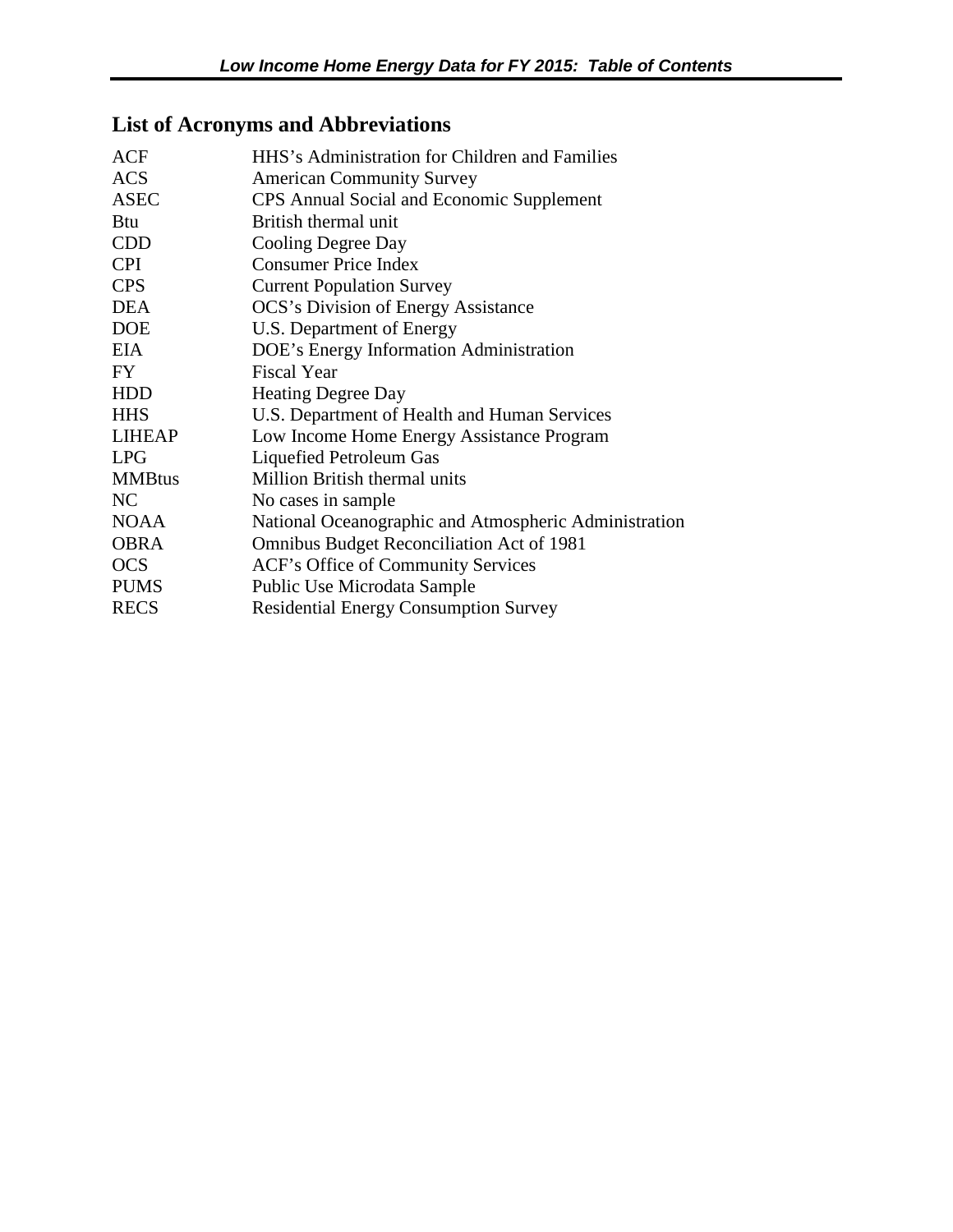## <span id="page-6-0"></span>**Executive Summary**

This report presents home energy consumption and expenditure data. The primary information source for the data on residential energy is the 2009 Residential Energy Consumption Survey (RECS), which is administered by the Department of Energy's (DOE's) Energy Information Administration (EIA). The RECS covers all residential housing units that are primary residences in the United States and contains data for consumption and expenditures for calendar year 2009. All Fiscal Year (FY) 2015 residential energy consumption and expenditures figures for this report have been derived from the 2009 RECS data that were adjusted to reflect FY 2015 weather and fuel prices, as described in Appendix A.

### **Residential energy data**

 $\overline{a}$ 

In FY 2015, average residential energy expenditures for all households were \$2,146, and the mean individual energy burden was 8.4 percent of income.<sup>[1](#page-6-1)</sup> Low income households had average energy expenditures of \$1,84[2](#page-6-2), about 14 percent lower than the average for all households.<sup>2</sup> The mean individual energy burden for low income households was 18.1 percent, over twice the mean individual energy burden of all households. Low Income Home Energy Assistance Program (LIHEAP) recipient households had average residential energy expenditures of \$2,053, about 11 percent higher than the average for all low income households. The mean individual energy burden for LIHEAP recipients was 18.4 percent, 10 percentage points higher than the mean individual energy burden for all households and 0.3 percentage points higher than the mean individual energy burden for low income households.

LIHEAP assists households with only that portion of residential energy costs that goes for home energy, i.e., home heating and home cooling. As shown in Figure 1, home heating and home cooling represented about 37 percent of residential energy expenditures for low income households in FY 2015. Refrigerators and freezers represented about 8 percent of residential energy expenditures, water heating represented about 14 percent of residential energy expenditures, and other appliances represented about 40 percent of residential energy expenditures.

<span id="page-6-1"></span><sup>&</sup>lt;sup>1</sup> The mean is the sum of all values divided by the number of values. The mean is also referred to as the average.

<span id="page-6-2"></span><sup>&</sup>lt;sup>2</sup> Unless otherwise indicated, "low income" refers to households with income at or below the federal maximum LIHEAP eligibility standard (i.e., the greater of 150 percent of HHS Poverty Guidelines and 60 percent of state median income). The terms "low income" and "LIHEAP income eligible" are, unless otherwise indicated, equivalent in the Executive Summary. "Non-low income" refers to those households with incomes above the federal maximum LIHEAP eligibility standard.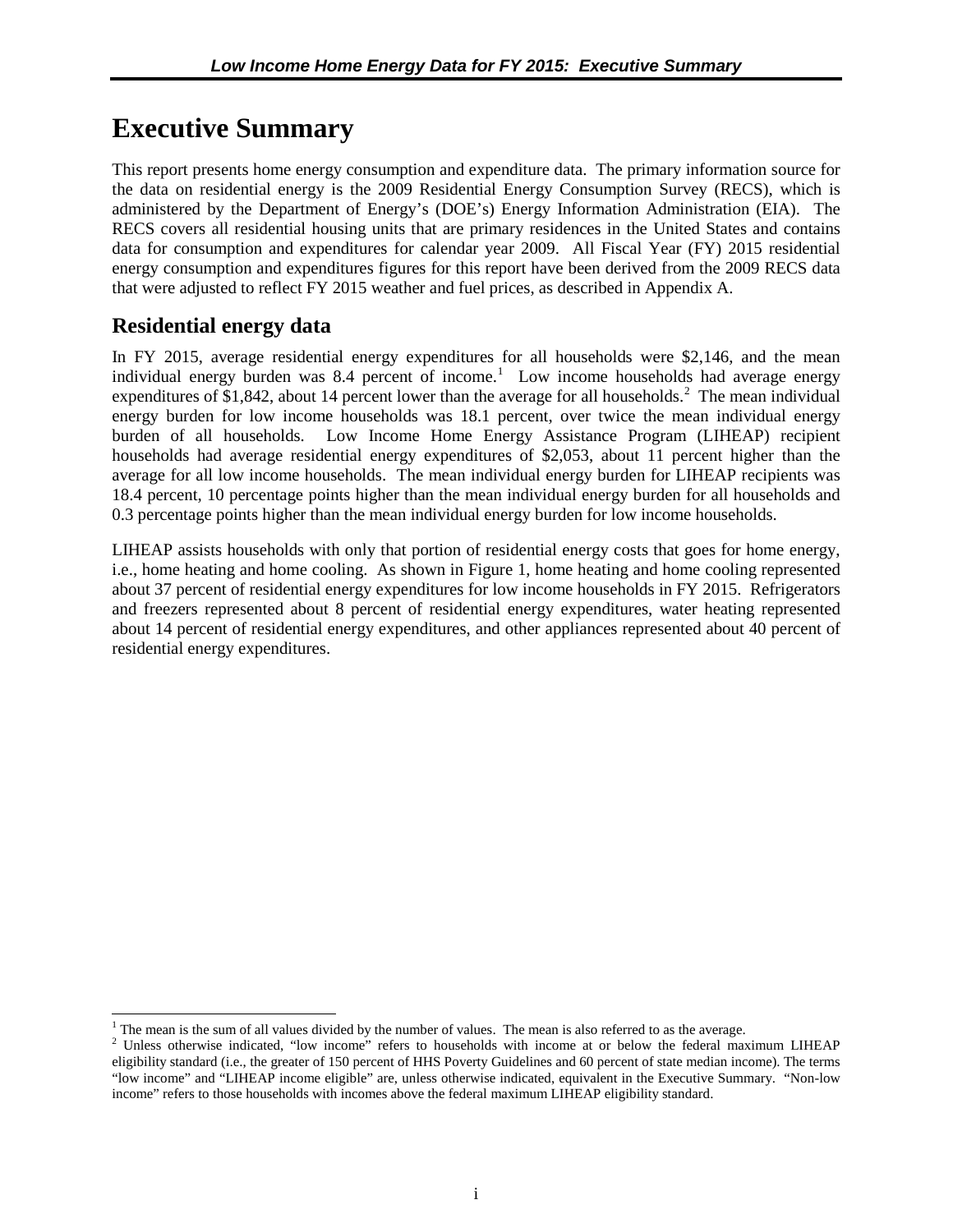

<span id="page-7-0"></span>

### **Home heating data**

The three most common heating fuels in 2009, the most recent year for which household heating fuel usage data are available, were natural gas (49 percent), electricity (34 percent), and fuel oil (6 percent). Over the last decade, the share of households using electricity as a main heating fuel has increased significantly, while the share using fuel oil has declined. There were only small deviations from this pattern in main heating fuel choice by income group.

In FY 2015, as shown in Figures 2 and 3, average home heating expenditures for all households were \$566, and the mean individual home heating burden was 2.9 percent. Low income households had average home heating expenditures of \$525; this average was about 7 percent lower than that for all households. The mean individual home heating burden for low income households was 6.6 percent, over twice as much as the mean individual home heating burden for all households. The average home heating expenditures for LIHEAP recipient households was \$690, about 31 percent higher than the average for low income households and about 22 percent higher than the average for all households. Mean individual home heating burden for LIHEAP recipient households was 7.7 percent, more than two and a half times the average for all households, and more than 1.1 percentage points higher than that for all low income households. Average home heating expenditures (and consumption) for LIHEAP recipient households were greater than that for all low income households because LIHEAP heating assistance recipient households tend to live in colder climate regions.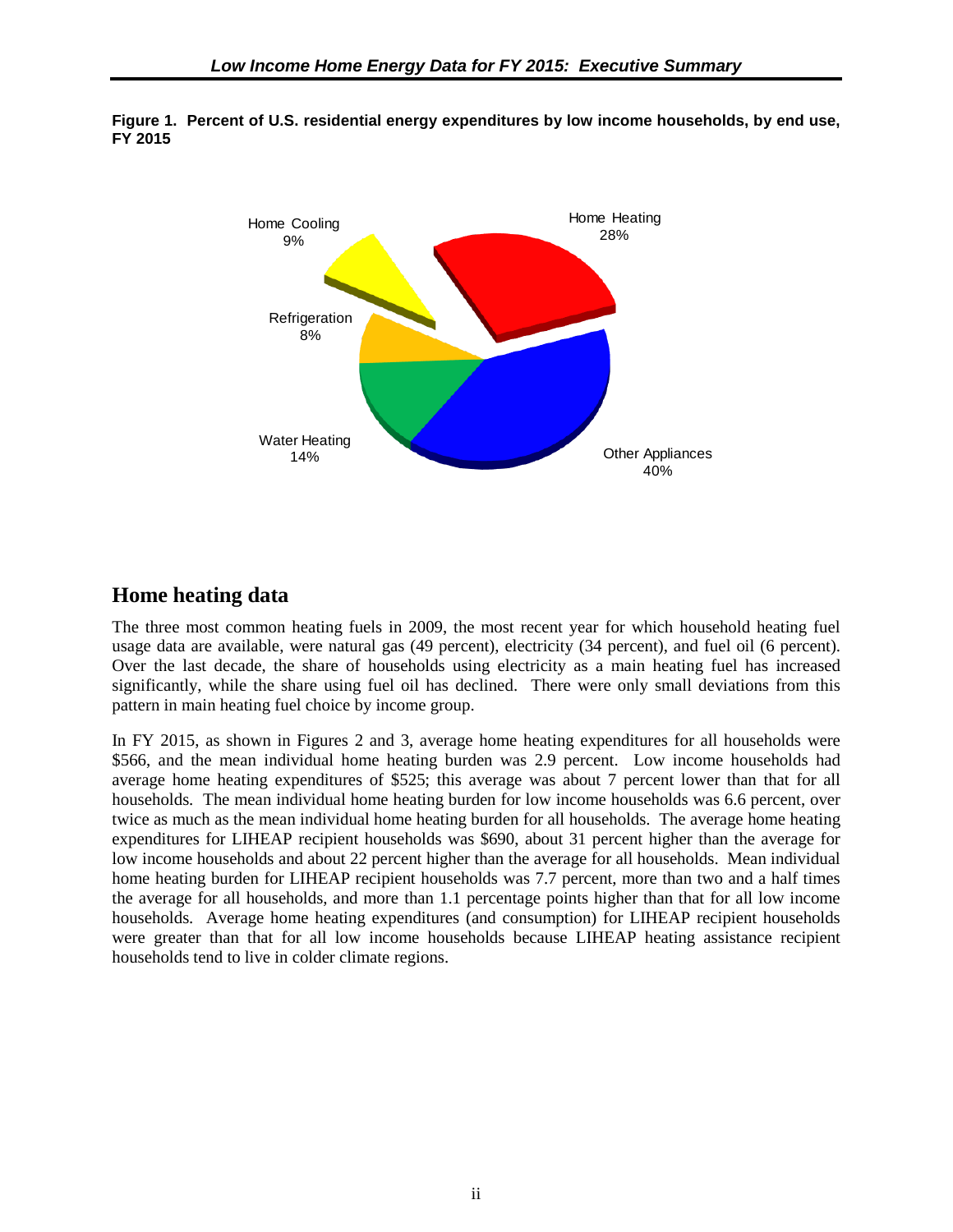### <span id="page-8-0"></span>**Home cooling data**

 $\overline{a}$ 

In 2009, nearly 93 percent of all households cooled their homes using one of the methods recorded by the RECS.<sup>[3](#page-8-1)</sup> Low income and LIHEAP recipient households were less likely to cool their homes than were non-low income households; 89.1 percent of low income households and 88.6 percent of LIHEAP recipient households cooled their homes using one of these methods.

As Figures 2 and 3 show, in FY 2015, for households that cooled, average home cooling expenditures for all households were \$264, and the mean individual home cooling burden was 1.1 percent. Low income households had average home cooling expenditures of \$188; this average was about 29 percent lower than that for all households. The mean individual home cooling burden for low income households was 2.4 percent, more than twice as much as the mean individual home cooling burden for all households. Average home cooling expenditures for LIHEAP recipient households were \$148, about 21 percent lower than the average for low income households and about 44 percent lower than the average for all households. The mean individual home cooling burden for LIHEAP recipient households was 1.6 percent, about 45 percent higher than the mean individual home cooling burden for all households.

#### **Figure 2. Mean home heating and home cooling expenditures by all households, non-low income households, low income households, and LIHEAP recipient households, FY 2015**



<span id="page-8-1"></span><sup>&</sup>lt;sup>3</sup> The 2009 RECS records cooling methods such as central or room air-conditioning as well as non-air-conditioning cooling devices (e.g., ceiling fans and evaporative coolers). The 2009 RECS excludes several types of cooling, such as table and window fans.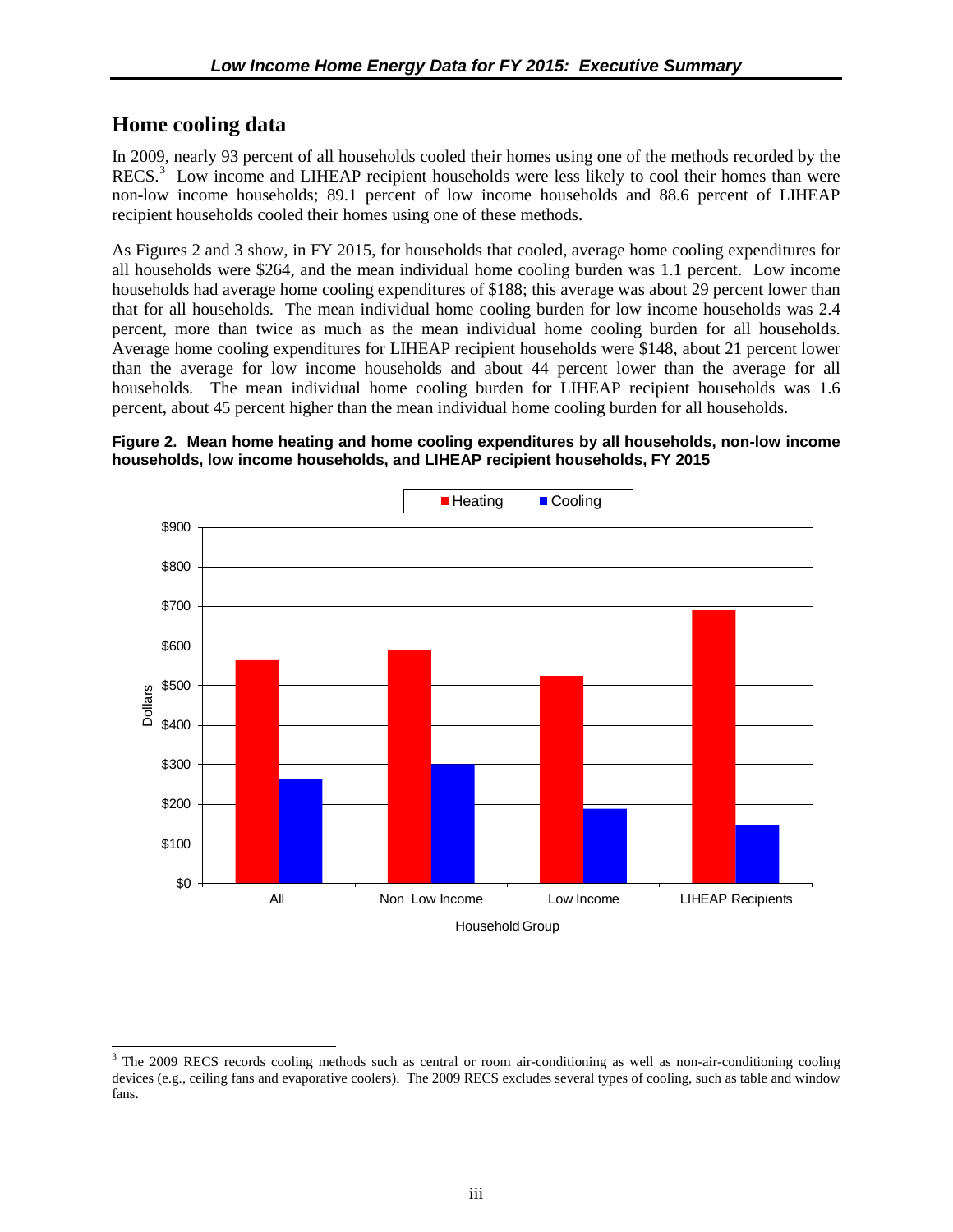<span id="page-9-0"></span>

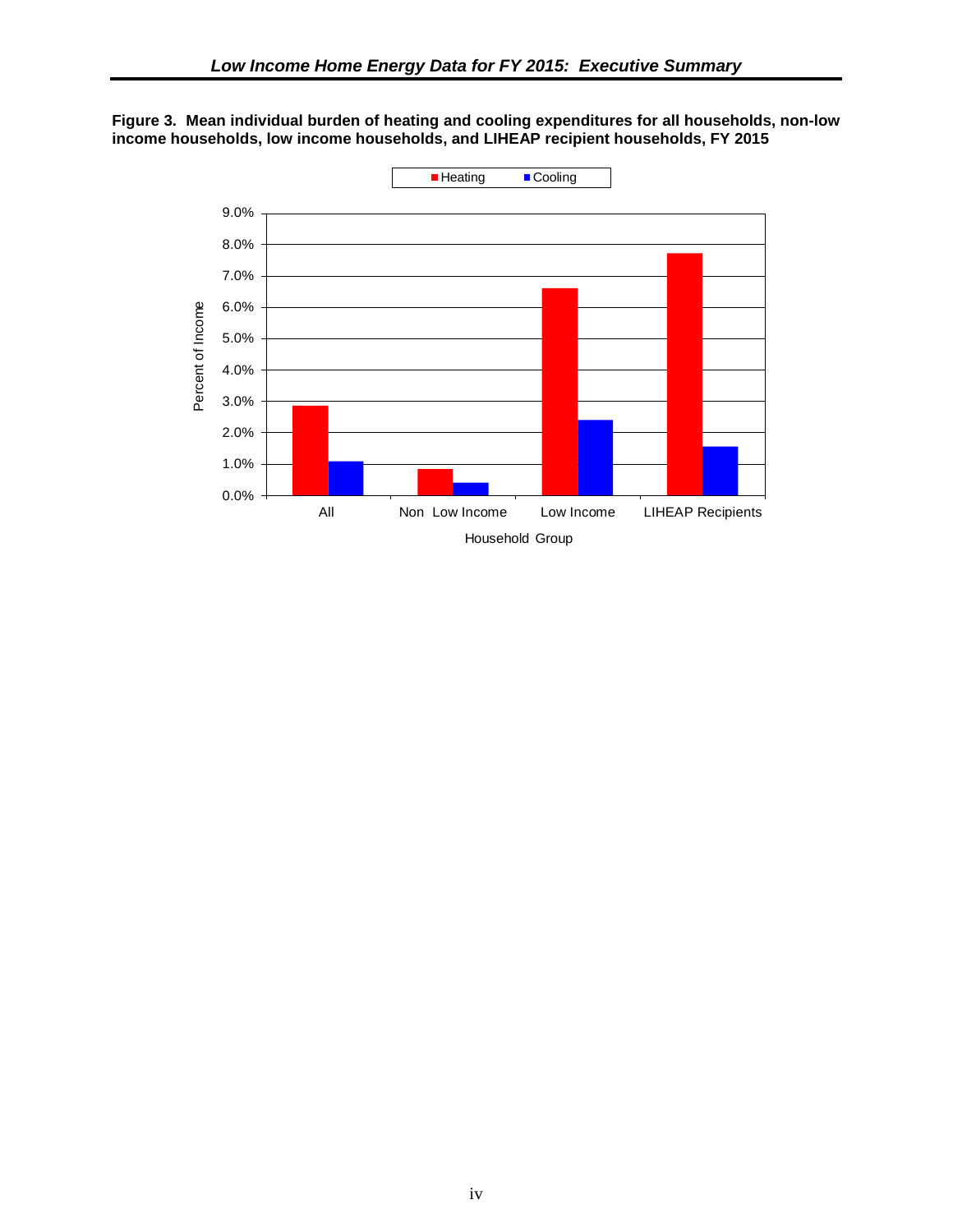## <span id="page-10-0"></span>**I. Introduction**

The Low Income Home Energy Assistance Program (LIHEAP) is authorized by Title XXVI of the Omnibus Budget Reconciliation Act of 1981 (OBRA), Public Law 97-35, as amended. The Administration for Children and Families (ACF) within the U.S. Department of Health and Human Services (HHS) administers LIHEAP at the federal level. ACF awards annual LIHEAP block grants to assist eligible low income households in meeting their home energy costs. ACF issues such grants to the 50 states and the District of Columbia, certain Indian tribes and tribal organizations, and certain U.S. insular areas.

In 1994, Congress amended the purpose of LIHEAP to clarify that LIHEAP is "to assist low income households, particularly those with the lowest incomes, that pay a high proportion of household income for home energy, primarily in meeting their immediate home energy needs" (The Human Services Amendments of 1994, P.L. 103-252, Sec. 302). Congress further indicated that LIHEAP grantees need to reassess their LIHEAP benefit structures to ensure that they are actually targeting those low income households that have the highest energy costs or needs. The Energy Policy Act of 2005 (P.L. 109-58) reauthorized LIHEAP through Fiscal Year (FY) 2007 without substantive changes. LIHEAP's reauthorization is currently pending.

For LIHEAP grantees to reassess their LIHEAP benefit structures, they need performance statistics on LIHEAP applicants and eligible households. In addition, they need technical assistance in how to make use of the performance statistics in planning and implementing changes to their programs.

The *Low Income Home Energy Data* report focuses on the home energy mission of LIHEAP by providing LIHEAP grantees with the latest national and regional data on home energy consumption, expenditures, and burden; and by providing data on the characteristics of the low income population in each state. Previously, the *Low Income Home Energy Data* report was published as part of the *LIHEAP Home Energy Notebook*, which included additional sections on low income home energy trends, federal LIHEAP targeting performance, and special studies of important issues related to LIHEAP and low income home energy needs. Beginning with data for FY 2015, the individual sections from the *LIHEAP Home Energy Notebook* have been published separately in an effort to make the data available to LIHEAP grantees in a more timely fashion.

The following sections present home energy consumption and expenditure data. The primary data source for these sections is the 2009 Residential Energy Consumption Survey (RECS), which has energy consumption and expenditures data for calendar year 2009. For this report, the 2009 residential energy, home heating, and home cooling consumption and expenditures have been adjusted to reflect FY 2015 weather and fuel prices, and described in Appendix A. National data on total residential energy, home heating, and home cooling are presented in the following section, with regional variations in the national data included in Appendix A. Information on the characteristics of the low income population, by state, is presented in Appendix B.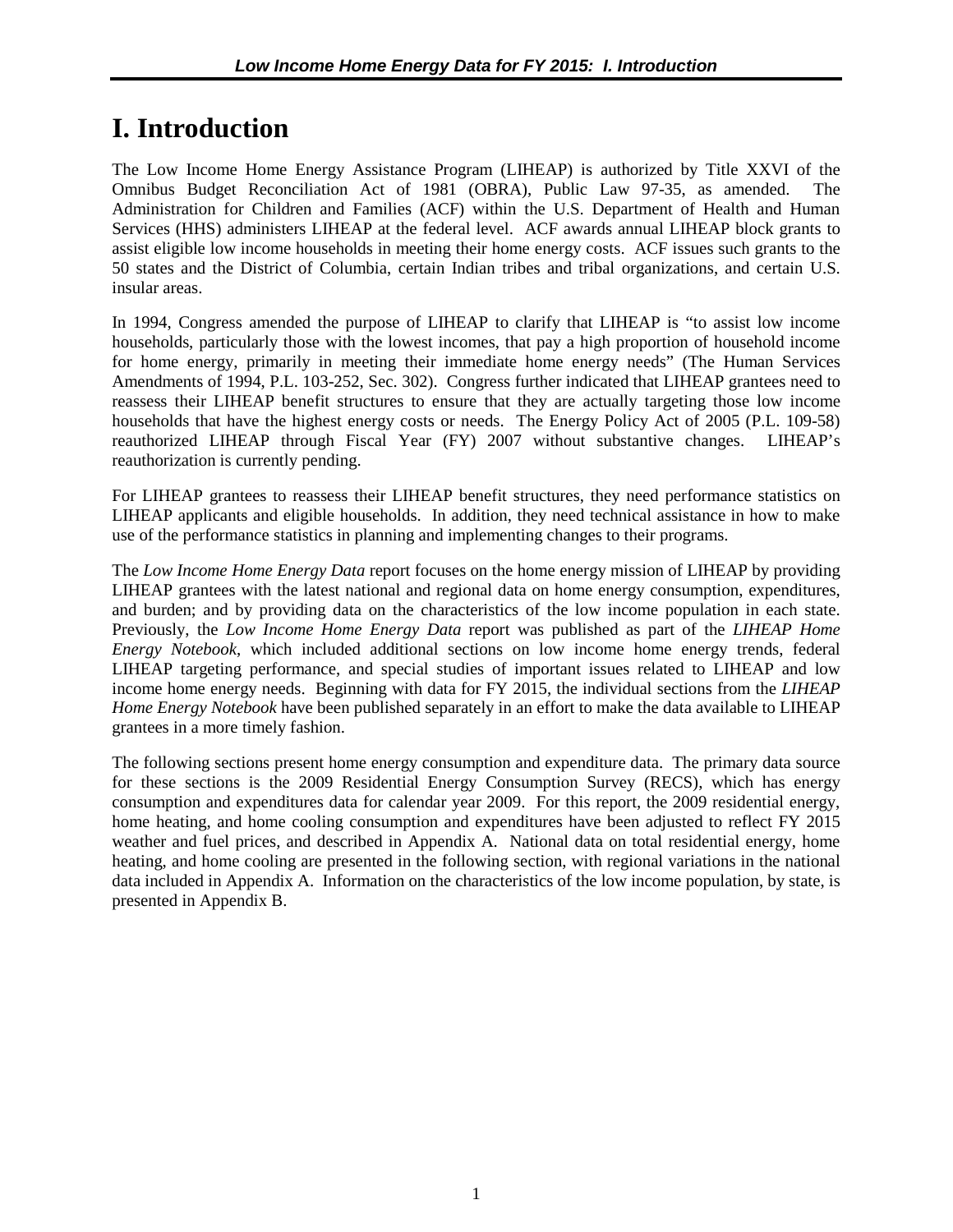## <span id="page-11-0"></span>**II. Residential Energy Data**

 $\overline{a}$ 

Tables 1a to 1d present data on average annual residential energy consumption, expenditures, and burden by fuel type for all, non-low income, low income, and LIHEAP recipient households.<sup>[4](#page-11-1)</sup> In FY 2015, average residential energy consumption for all households was 90.8 million British thermal units (MMBtus) and average expenditures were \$2,146. The mean individual residential energy burden for all households was 8.4 percent of income.

Low income households had average residential energy consumption of 79.1 MMBtus (about 13 percent less than all households) and average energy expenditures of \$1,842 (about 14 percent less than all households). Their mean individual residential energy burden was 18.1 percent, over twice that for all households and over five times that for non-low income households.

Average residential energy expenditures for LIHEAP recipient households were \$2,053, about 11 percent higher than that for all low income households. The mean individual residential energy burden was 18.4 percent, 0.3 percentage points higher than that for low income households.

Households consume residential energy for a variety of uses that include space heating, water heating, space cooling (air-conditioning or circulation), refrigeration, and other appliances. Table 2 furnishes data on the percentage of the residential energy bill that is attributable to each of these five end uses. By statute, LIHEAP targets assistance to home energy expenditures, i.e., to home heating and home cooling expenditures. In FY 2015, home heating was 28 percent of the residential energy bill for low income households, and home cooling made up 9 percent.

<span id="page-11-1"></span><sup>4</sup> Comparisons are made among the four income groups of all, non-low income, low income, and LIHEAP recipient households. All households represent the total number of households in the U.S. Non-low income households represent those households with annual incomes above the LIHEAP income maximum of the greater of 150 percent of HHS Poverty Guidelines and 60 percent of the state median income. Low income households represent those households with annual incomes at or under the LIHEAP income maximum of the greater of 150 percent of HHS Poverty Guidelines and 60 percent of the state median income. LIHEAP recipient households represent those low income households that received federal fuel assistance.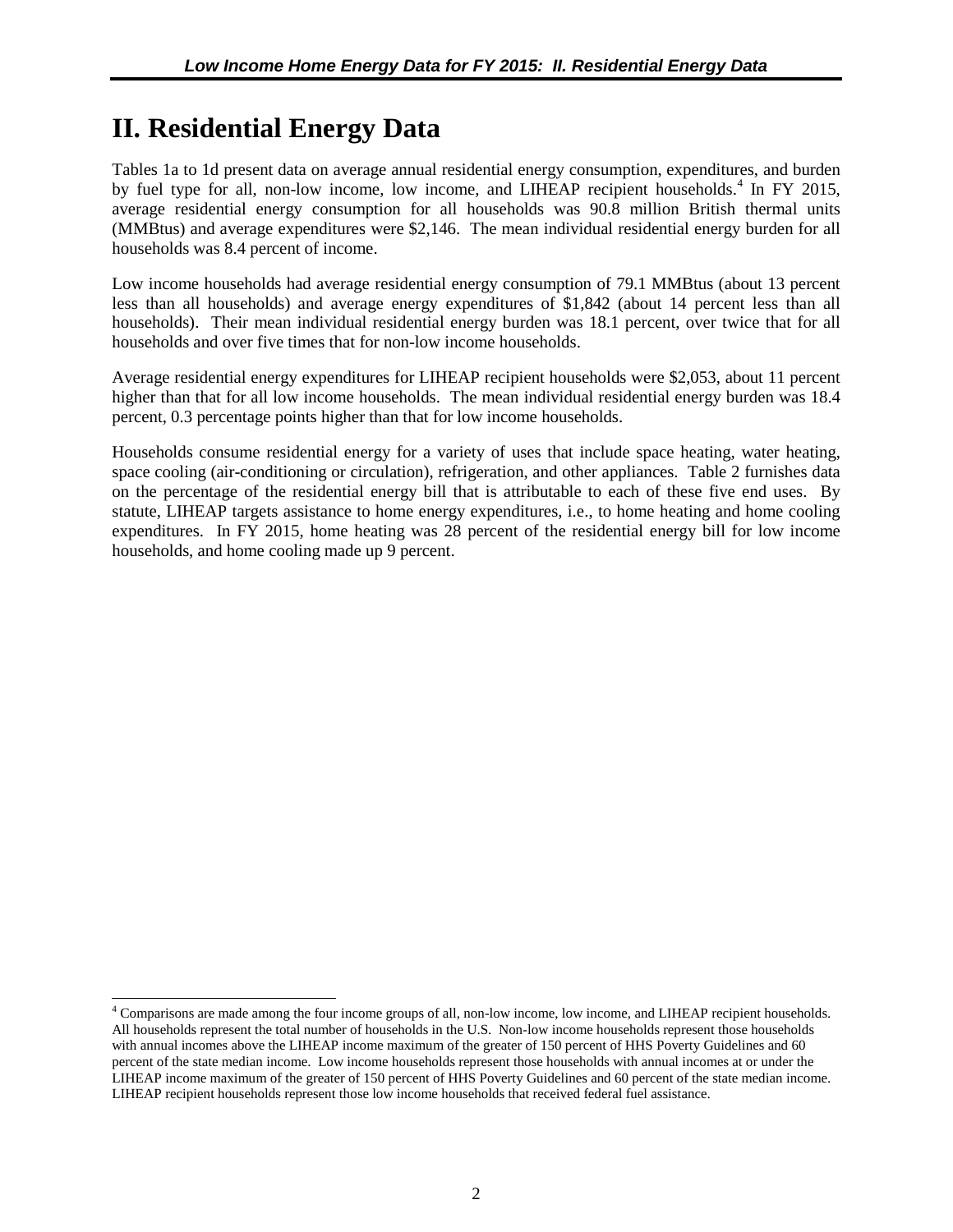<span id="page-12-0"></span>**Table 1a. Residential energy: Average annual household consumption, expenditures, and burden by all households, by main heating fuel type, United States, FY 2015[1](#page-13-1)**/

| <b>Main heating</b><br>fuel | <b>Fuel</b><br>consumption<br>$(MMBtus)^{2/2}$ | <b>Fuel</b><br>expenditures | <b>Mean individual</b><br>burden $3/2$ | <b>Median</b><br><b>individual</b><br>burden $\frac{4}{3}$ | <b>Mean group</b><br>burden <sup>5/1</sup> |
|-----------------------------|------------------------------------------------|-----------------------------|----------------------------------------|------------------------------------------------------------|--------------------------------------------|
| All fuels                   | 90.8                                           | \$2,146                     | 8.4%                                   | 3.8%                                                       | 2.8%                                       |
| <b>Natural gas</b>          | 110.4                                          | \$2,087                     | 7.4%                                   | 3.4%                                                       | 2.8%                                       |
| <b>Electricity</b>          | 60.9                                           | \$1,939                     | 9.1%                                   | 4.0%                                                       | 2.6%                                       |
| <b>Fuel oil</b>             | 122.3                                          | \$3,439                     | 11.0%                                  | 5.6%                                                       | 4.5%                                       |
| Kerosene                    | 67.4                                           | \$2,090                     | 14.5%                                  | 9.7%                                                       | 2.8%                                       |
| LPG <sup>6/</sup>           | 111.4                                          | \$3,180                     | 10.7%                                  | 6.2%                                                       | 4.2%                                       |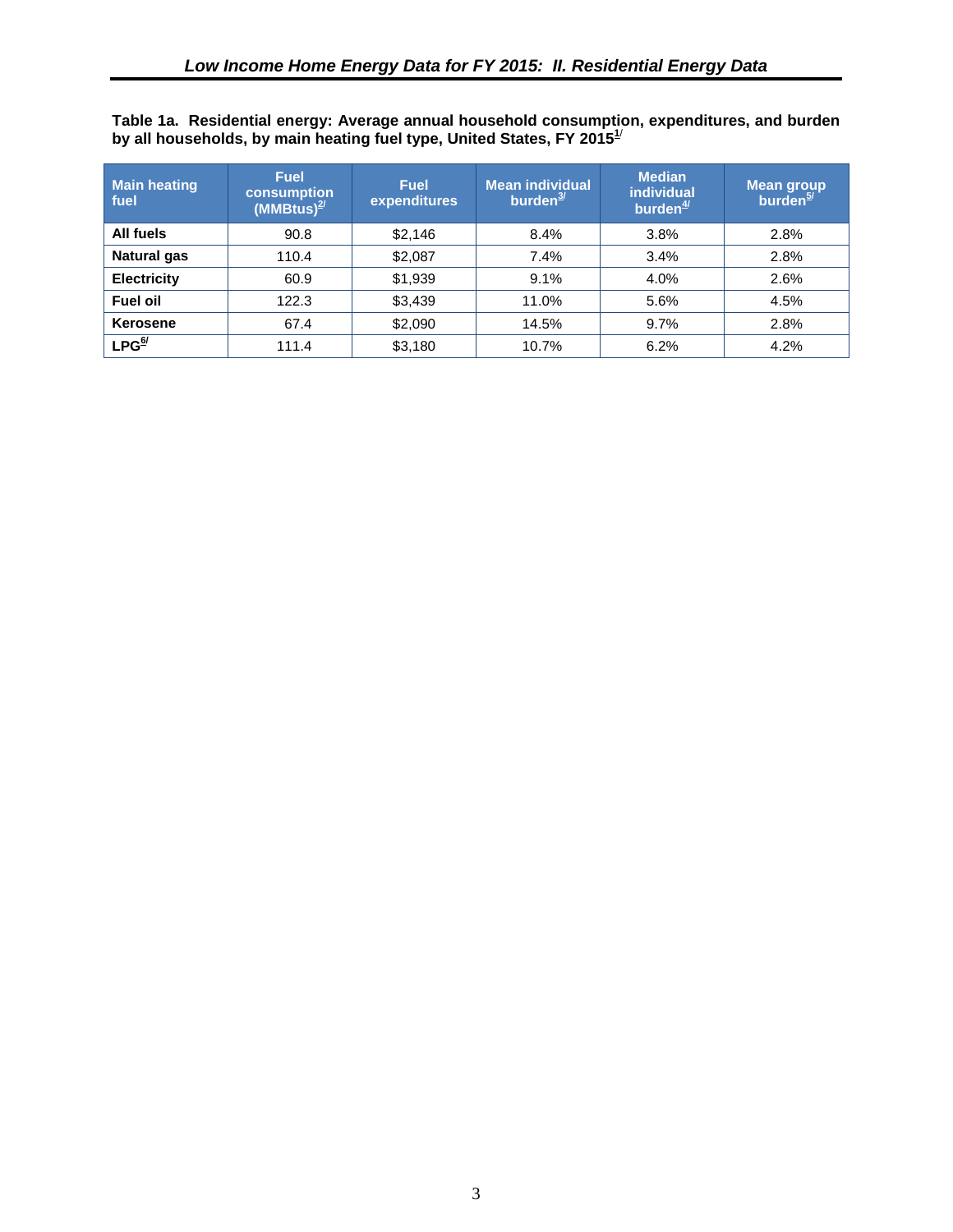<span id="page-13-12"></span>

| <b>Main heating</b><br>fuel | <b>Fuel</b><br>consumption<br>$(MMBtus)^{2/2}$ | <b>Fuel</b><br>expenditures | Mean individual<br>burden $3/2$ | <b>Median</b><br><b>individual</b><br>burden $\frac{4}{3}$ | <b>Mean group</b><br>burden <sup>5/</sup> |
|-----------------------------|------------------------------------------------|-----------------------------|---------------------------------|------------------------------------------------------------|-------------------------------------------|
| All fuels                   | 97.1                                           | \$2,309                     | 3.2%                            | 2.8%                                                       | 2.3%                                      |
| <b>Natural gas</b>          | 114.5                                          | \$2,207                     | 2.9%                            | 2.6%                                                       | 2.2%                                      |
| <b>Electricity</b>          | 66.4                                           | \$2,124                     | 3.3%                            | 2.8%                                                       | 2.1%                                      |
| <b>Fuel oil</b>             | 130.4                                          | \$3,718                     | 4.4%                            | 4.0%                                                       | 3.7%                                      |
| <b>Kerosene</b>             | 73.3                                           | \$2,387                     | 4.6%                            | 3.9%                                                       | 2.4%                                      |
| LPG <sup>6/</sup>           | 118.5                                          | \$3,372                     | 5.1%                            | 4.7%                                                       | 3.3%                                      |

<span id="page-13-0"></span>**Table 1b. Residential energy: Average annual household consumption, expenditures, and burden by non-low income households, by main heating fuel type, United States, FY 2015[1/](#page-13-1)**

**Table 1c. Residential energy: Average annual household consumption, expenditures, and burden by low income households, by main heating fuel type, United States, FY 201[51/](#page-13-1)**

| <b>Main heating</b><br>fuel | <b>Fuel</b><br>consumption<br>$(MM_Btus)^{2/2}$ | <b>Fuel</b><br>expenditures | <b>Mean individual</b><br>burden $\frac{3}{2}$ | <b>Median</b><br><b>individual</b><br>burden $4$ | Mean group<br>burden <sup>5/</sup> |
|-----------------------------|-------------------------------------------------|-----------------------------|------------------------------------------------|--------------------------------------------------|------------------------------------|
| All fuels                   | 79.1                                            | \$1,842                     | 18.1%                                          | 8.8%                                             | 9.8%                               |
| <b>Natural gas</b>          | 101.4                                           | \$1,829                     | 17.2%                                          | 8.4%                                             | 9.7%                               |
| <b>Electricity</b>          | 52.1                                            | \$1,639                     | 18.5%                                          | 8.4%                                             | 8.7%                               |
| <b>Fuel oil</b>             | 107.3                                           | \$2,923                     | 23.3%                                          | 12.9%                                            | 15.6%                              |
| Kerosene                    | 65.0                                            | \$1,971                     | 18.5%                                          | 11.0%                                            | 10.5%                              |
| LPG <sup>6/</sup>           | 96.6                                            | \$2,785                     | 22.2%                                          | 13.3%                                            | 14.8%                              |

<span id="page-13-5"></span><span id="page-13-1"></span>**Table 1d. Residential energy: Average annual household consumption, expenditures, and burden by LIHEAP recipient households, by main heating fuel type, United States, FY 2015[1](#page-13-7)/**

<span id="page-13-4"></span><span id="page-13-3"></span><span id="page-13-2"></span>

| <b>Main heating</b><br>fuel | <b>Fuel</b><br>consumption<br>(MMBtus) $\frac{2}{3}$ | <b>Fuel</b><br>expenditures | <b>Mean individual</b><br>burden $\frac{3}{2}$ | <b>Median</b><br><b>individual</b><br>burden $\frac{4}{3}$ | <b>Mean group</b><br>burden $\frac{5}{2}$ |
|-----------------------------|------------------------------------------------------|-----------------------------|------------------------------------------------|------------------------------------------------------------|-------------------------------------------|
| All fuels                   | 93.2                                                 | \$2,053                     | 18.4%                                          | 9.2%                                                       | 12.3%                                     |
| <b>Natural gas</b>          | 112.7                                                | \$1,957                     | 17.6%                                          | 8.3%                                                       | 11.7%                                     |
| <b>Electricity</b>          | 56.1                                                 | \$1,673                     | 17.6%                                          | 8.8%                                                       | 10.0%                                     |
| <b>Fuel oil</b>             | 115.7                                                | \$3,144                     | 20.8%                                          | 12.4%                                                      | 18.8%                                     |
| Kerosene                    | $85.1*$                                              | $$2.714*$                   | $17.0\%$ *                                     | $13.7\%$ *                                                 | 16.3%*                                    |
| $LPG^{\underline{6}'}$      | 99.6                                                 | \$2,929                     | 26.3%                                          | 17.4%                                                      | 17.5%                                     |

<span id="page-13-7"></span><span id="page-13-6"></span> $^{17}$  Data are derived from the 2009 RECS, adjusted to reflect FY 2015 heating degree days, cooling degree days, and fuel prices. Data represent residential energy used from October 2014 through September 2015. See also Tables A-3a – A-3c, Appendix A.

<span id="page-13-8"></span> $2^{2}$  A British thermal unit (Btu) is the amount of energy necessary to raise the temperature of one pound of water one degree Fahrenheit. MMBtus refer to values in millions of Btus.

<span id="page-13-9"></span> $3$ <sup> $3$ </sup> Mean individual burden is calculated by taking the mean, or average, of individual energy burdens, as calculated from FY 2015 adjusted RECS data. See Appendix A for information on calculation of energy burden.

<span id="page-13-10"></span> $4/$  Median individual burden is calculated by taking the median of individual energy burdens, as calculated from FY

<span id="page-13-11"></span>2015 adjusted RECS data.<br><sup>§/</sup> Mean group energy burden has been calculated by (1) calculating average residential energy expenditures from the 2009 RECS for each group of households; (2) adjusting those figures for FY 2015; and (3) dividing the adjusted figures by the average income for each group of households from the 2015 CPS ASEC.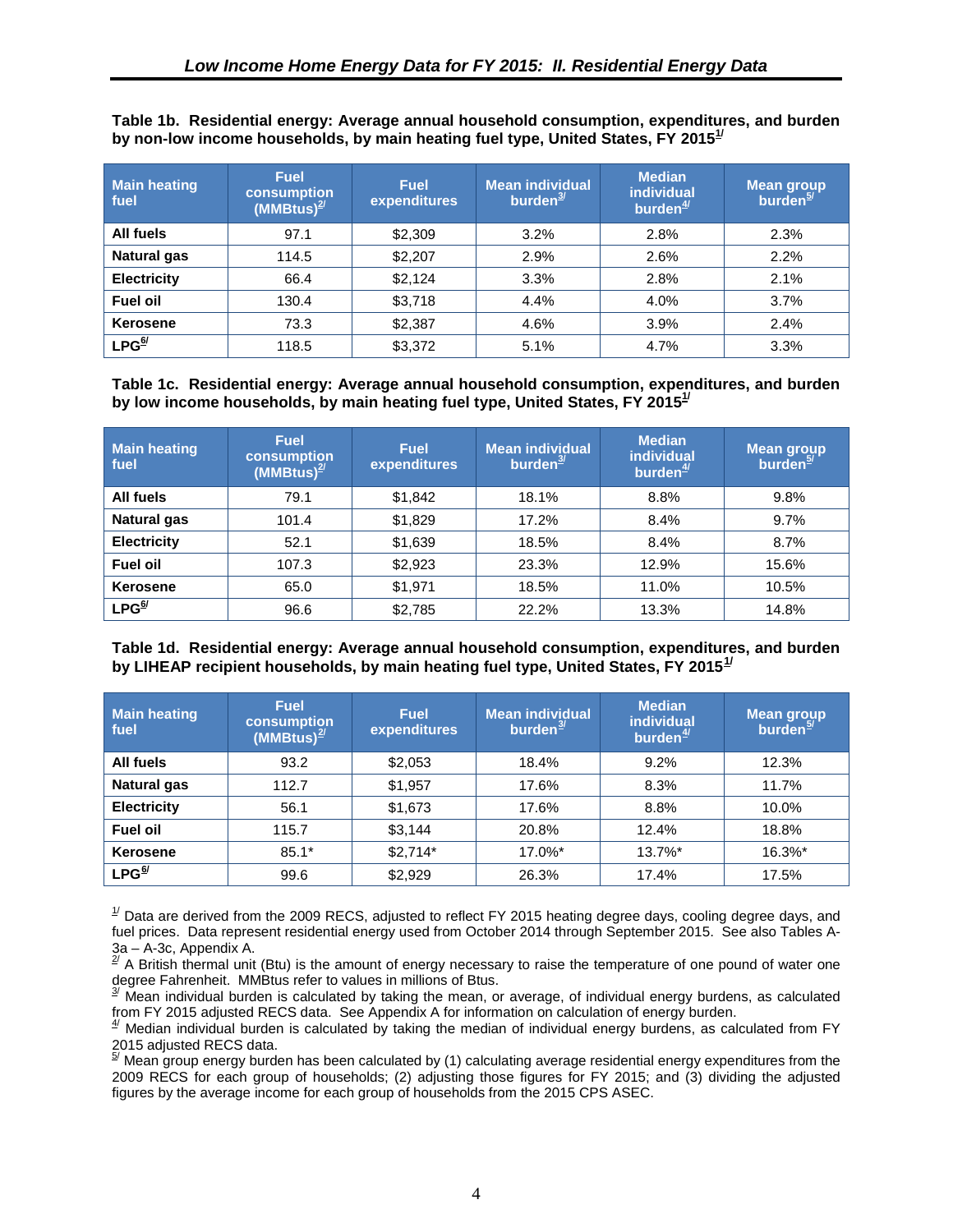<span id="page-14-0"></span> $6/$  Liquefied petroleum gas (LPG) refers to any fuel gas supplied to a residence in liquid compressed form, such as propane or butane.

\* = This figure should be viewed with caution because of the small number of sample cases.

Residential energy expenditures of low income households are distributed in roughly the same way as those of all households. However, LIHEAP recipients spent a higher proportion of their annual residential expenditures for space heating and a lower proportion for space cooling than did other groups. LIHEAP recipient households spent 33 percent of their annual residential expenditures for space heating, 5 percentage points more than did the average low income household. LIHEAP recipient households spent 6 percent for space cooling, 3 percentage points less than did the average low income household.

#### **Table 2. Residential energy: Percent of residential energy expenditures for each of the major end uses by all, non-low income, low income, and LIHEAP recipient households, United States, FY 2015**[1](#page-15-1)/

| <b>End Use</b>       | <b>All households</b> | <b>Non-low income</b><br>households | Low income<br>households | <b>LIHEAP</b> recipient<br>households |
|----------------------|-----------------------|-------------------------------------|--------------------------|---------------------------------------|
| <b>Space heating</b> | 26%                   | 25%                                 | 28%                      | 33%                                   |
| Space cooling        | 11%                   | 12%                                 | 9%                       | 6%                                    |
| <b>Water heating</b> | 13%                   | 12%                                 | 14%                      | 14%                                   |
| Refrigeration        | 8%                    | 8%                                  | 8%                       | 8%                                    |
| <b>Appliances</b>    | 42%                   | 42%                                 | 40%                      | 39%                                   |
| All uses             | 100%                  | 100%                                | 100%                     | 100%                                  |

 $^{1/2}$  Data are derived from the 2009 RECS. Percentages may not add to 100 percent due to rounding.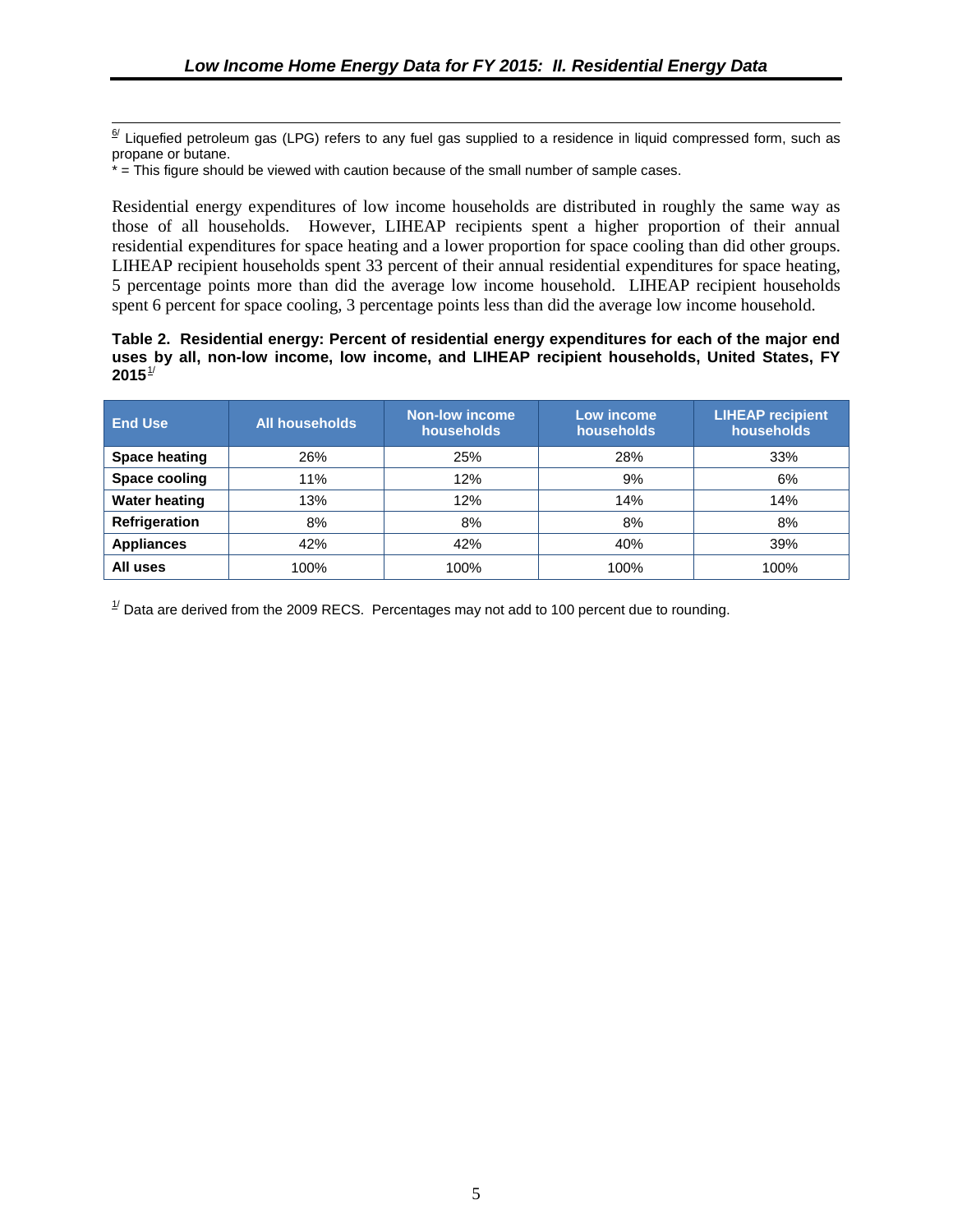## <span id="page-15-0"></span>**III. Home Heating Data**

This section presents data on main heating fuel type, home heating consumption, home heating expenditures, and home heating burden.

### **Main heating fuel type**

Table 3 shows that, in 2009, about half of the households in each income group used natural gas as their main heating fuel. Non-low income households used natural gas at the highest rate among household groups, 51.4 percent. More than 30 percent of households in each group, except LIHEAP recipient households, used electricity as their main heating fuel. Low income households used electricity at the highest rate among household groups, 36.7 percent, and LIHEAP recipient households used electricity at the lowest rate among household groups, 29.3 percent. LIHEAP recipient households tended to use fuel oil and kerosene more frequently than did households in other groups.

#### **Table 3. Home heating: Percent of households using major types of heating fuels by all, non-low income, low income, and LIHEAP recipient households, United States, 2009<sup>[1](#page-17-1)</sup>**

| <b>Heating fuel</b> | <b>All households</b> | <b>Non-low income</b><br>households | Low income<br>households | <b>LIHEAP recipient</b><br>households |
|---------------------|-----------------------|-------------------------------------|--------------------------|---------------------------------------|
| <b>Natural gas</b>  | 49.0%                 | 51.4%                               | 44.4%                    | 49.2%                                 |
| <b>Electricity</b>  | 33.6%                 | 31.9%                               | 36.7%                    | 29.3%                                 |
| <b>Fuel oil</b>     | 6.1%                  | 6.1%                                | 6.1%                     | 11.3%                                 |
| <b>Kerosene</b>     | 0.4%                  | 0.2%                                | 0.9%                     | 1.1%                                  |
| <b>LPG</b>          | 4.9%                  | 5.1%                                | 4.6%                     | 5.0%                                  |
| Other $2/$          | 2.9%                  | 2.9%                                | 3.0%                     | 2.7%                                  |

<span id="page-15-1"></span> $1/2$  Data are derived from the 2009 RECS. Percentages may not add to 100 percent due to rounding. See also Table

4.<br><sup>2/</sup> Households using wood, coal, and other minor fuels are categorized together under "Other."

Non-low income households increased their use of electricity for home heating from 29.2 percent in April 200[5](#page-15-2) to 31.9 percent in 2009.<sup>5</sup> Low income households increased their use of electricity as the main heat source from 31.8 percent in April 2005 to 36.7 percent in 2009. LIHEAP recipient households' use of electricity as their main heat source rose from 19.0 percent in April 2005 to 29.3 percent in 2009.

### **Home heating consumption, expenditures, and burden**

Average annual home heating consumption, expenditures, and burden by fuel type for all, non-low income, low income, and LIHEAP recipient households are presented in Tables 4a to 4d. In FY 2015, average home heating consumption for all households was 37.7 MMBtus, average expenditures were \$566, and mean individual home heating burden was 2.9 percent.

Low income households had average home heating consumption of 33.9 MMBtus (about 10 percent less than the average for all households) and average home heating expenditures of \$525 (about 7 percent less than the average for all households). The mean individual home heating burden for low income households was 6.6 percent, over twice as much as the average home heating burden for all households and more than seven times the average home heating burden for non-low income households.

<span id="page-15-2"></span><sup>&</sup>lt;sup>5</sup> Findings from the 2009 RECS, Energy Information Administration, U.S. Department of Energy.  $\overline{a}$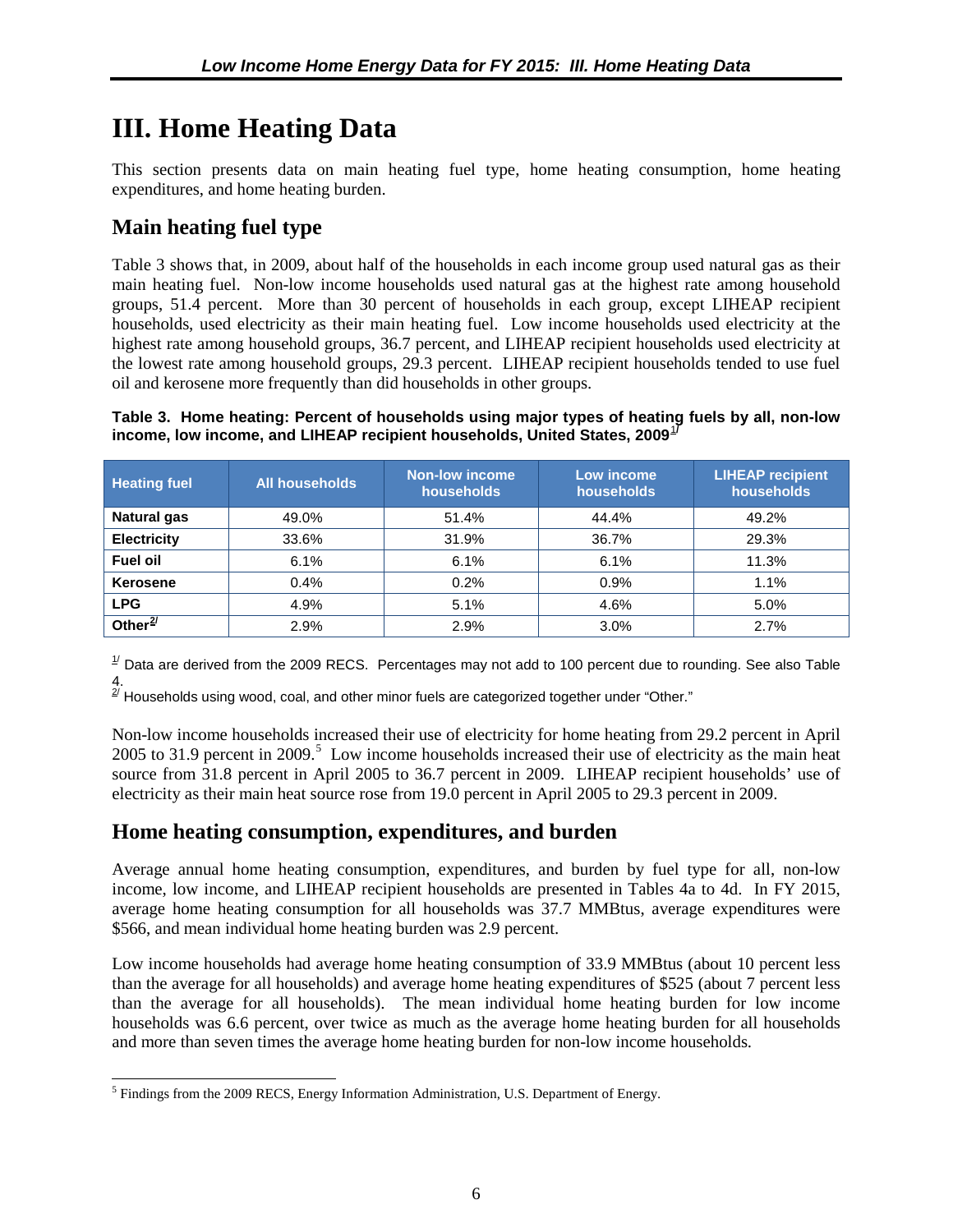<span id="page-16-0"></span>Average home heating consumption for LIHEAP recipient households was 45.2 MMBtus (about 20 percent higher than the average for all households), and average home heating expenditures were \$690 (about 22 percent higher than the average for all households). Mean individual home heating burden for LIHEAP households was 7.7 percent, 1.1 percentage points higher than the average for low income households and over twice the average for all households. Average home heating consumption for LIHEAP recipient households was about 33 percent greater than that for all low income households, because LIHEAP heating assistance recipient households tend to live in colder climate regions.

#### **Table 4a. Home heating: Average annual household consumption, expenditures, and burden by all households, by fuel type, United States, FY 2015**1/

| <b>Main heating fuel</b> | <b>Fuel</b><br>consumpton<br>$(MM)$ Btus) <sup>2/</sup> | <b>Fuel</b><br>expenditures | <b>Mean individual</b><br>burden $\frac{3}{2}$ | <b>Median</b><br>individual<br>burden $\frac{4}{3}$ | <b>Mean group</b><br>burden <sup>5/</sup> |
|--------------------------|---------------------------------------------------------|-----------------------------|------------------------------------------------|-----------------------------------------------------|-------------------------------------------|
| All fuels                | 37.7                                                    | \$566                       | 2.9%                                           | 0.9%                                                | 0.7%                                      |
| <b>Natural gas</b>       | 53.4                                                    | \$562                       | 2.7%                                           | 0.9%                                                | 0.7%                                      |
| <b>Electricity</b>       | 11.2                                                    | \$359                       | 2.4%                                           | 0.7%                                                | 0.5%                                      |
| <b>Fuel oil</b>          | 76.4                                                    | \$1,593                     | 6.4%                                           | 2.5%                                                | 2.1%                                      |
| <b>Kerosene</b>          | 36.1                                                    | \$839                       | 6.8%                                           | 3.3%                                                | 1.1%                                      |
| LPG <sup>6/</sup>        | 53.9                                                    | \$1,288                     | 5.3%                                           | 2.5%                                                | 1.7%                                      |

**Table 4b. Home heating: Average annual household consumption, expenditures, and burden by non-low income households, by fuel type, United States, FY 2015**1/

| Main heating fuel            | <b>Fuel</b><br>consumpton<br>(MMBtus) $\frac{2}{3}$ | <b>Fuel</b><br>expenditures | Mean individual<br>burden $\frac{3}{2}$ | <b>Median</b><br><b>individual</b><br>burden $\frac{4}{3}$ | <b>Mean group</b><br>burden <sup>5/1</sup> |
|------------------------------|-----------------------------------------------------|-----------------------------|-----------------------------------------|------------------------------------------------------------|--------------------------------------------|
| All fuels                    | 39.7                                                | \$589                       | 0.9%                                    | 0.6%                                                       | 0.6%                                       |
| <b>Natural gas</b>           | 53.9                                                | \$563                       | 0.8%                                    | 0.6%                                                       | 0.6%                                       |
| <b>Electricity</b>           | 11.8                                                | \$372                       | 0.6%                                    | 0.5%                                                       | 0.4%                                       |
| <b>Fuel oil</b>              | 81.0                                                | \$1,690                     | 2.1%                                    | 1.7%                                                       | 1.7%                                       |
| Kerosene                     | 36.5                                                | \$840                       | 1.5%                                    | 1.2%                                                       | 0.8%                                       |
| $LPG^{\underline{6} \prime}$ | 56.6                                                | \$1,352                     | 2.1%                                    | 1.7%                                                       | 1.3%                                       |

**Table 4c. Home heating: Average annual household consumption, expenditures, and burden by**  low income households, by fuel type, United States, FY 2015<sup>1/</sup>

| <b>Main heating fuel</b>          | <b>Fuel</b><br>consumpton<br>(MMBtus) $^{2/}$ | <b>Fuel</b><br>expenditures | <b>Mean individual</b><br>burden $\frac{3}{2}$ | <b>Median</b><br><b>individual</b><br>burden $\frac{4}{3}$ | <b>Mean group</b><br>burden <sup>5/</sup> |
|-----------------------------------|-----------------------------------------------|-----------------------------|------------------------------------------------|------------------------------------------------------------|-------------------------------------------|
| All fuels                         | 33.9                                          | \$525                       | 6.6%                                           | 2.2%                                                       | 2.8%                                      |
| <b>Natural gas</b>                | 52.3                                          | \$561                       | 6.9%                                           | 2.5%                                                       | 3.0%                                      |
| <b>Electricity</b>                | 10.3                                          | \$337                       | 5.4%                                           | 1.7%                                                       | 1.8%                                      |
| <b>Fuel oil</b>                   | 67.9                                          | \$1,416                     | 14.4%                                          | 6.7%                                                       | 7.5%                                      |
| Kerosene                          | 36.0                                          | \$839                       | $9.0\%$                                        | 5.3%                                                       | 4.5%                                      |
| $\mathsf{LPG}^{\mathsf{6}\prime}$ | 48.2                                          | \$1,155                     | 11.8%                                          | 5.2%                                                       | 6.2%                                      |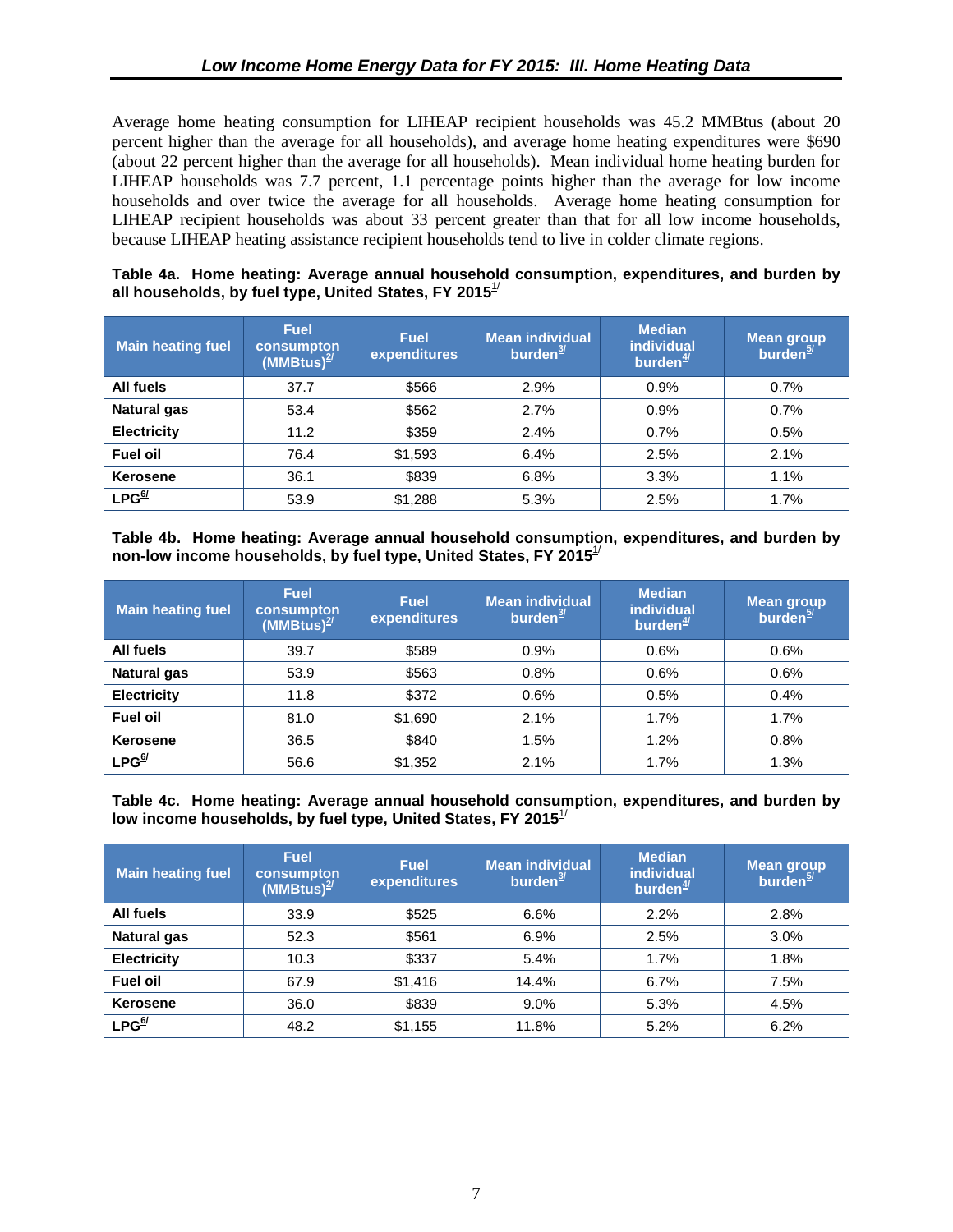<span id="page-17-0"></span>**Table 4d. Home heating: Average annual household consumption, expenditures, and burden by**  LIHEAP recipient households, by fuel type, United States, FY 20[1](#page-20-1)5<sup>1/</sup>

| <b>Main heating fuel</b> | <b>Fuel</b><br>consumpton<br>(MMBtus) $^{2/}$ | <b>Fuel</b><br>expenditures | <b>Mean individual</b><br>burden $\frac{3}{2}$ | <b>Median</b><br><b>individual</b><br>burden $\frac{4}{3}$ | <b>Mean group</b><br>burden <sup>5/</sup> |
|--------------------------|-----------------------------------------------|-----------------------------|------------------------------------------------|------------------------------------------------------------|-------------------------------------------|
| All fuels                | 45.2                                          | \$690                       | 7.7%                                           | 3.0%                                                       | 4.1%                                      |
| <b>Natural gas</b>       | 61.4                                          | \$661                       | 8.2%                                           | 2.7%                                                       | 4.0%                                      |
| <b>Electricity</b>       | 11.8                                          | \$382                       | 5.6%                                           | 2.4%                                                       | 2.3%                                      |
| <b>Fuel oil</b>          | 72.4                                          | \$1,527                     | 11.9%                                          | 6.6%                                                       | 9.1%                                      |
| <b>Kerosene</b>          | $45.5*$                                       | $$1,057*$                   | $7.0\%$ *                                      | 4.8%*                                                      | $6.3\%$ *                                 |
| LPG <sup>6⁄</sup>        | 51.4                                          | \$1,252                     | 11.9%                                          | 8.2%                                                       | 7.5%                                      |

 $1/$  Data are derived from the 2009 RECS, adjusted to reflect FY 2015 heating degree days and fuel prices. Data represent home energy used from October 2014 through September 2015. See also Tables A-5, A-6a – A-6c, Appendix A.

 $^{27}$  A British thermal unit (Btu) is the amount of energy necessary to raise the temperature of one pound of water one degree Fahrenheit. MMBtus refer to values in millions of Btus.

 $3$ <sup> $3$ </sup> Mean individual burden is calculated by taking the mean, or average, of individual heating energy burdens, as calculated from FY 2015 adjusted RECS data. See Appendix A for information on energy burden calculation.

 $4/$  Median individual burden is calculated by taking the median of individual heating energy burdens, as calculated

from FY 2015 adjusted RECS data<br><sup>§/</sup> Mean group heating energy burden is calculated by (1) computing average home heating energy expenditures from the 2009 RECS for each group of households; (2) adjusting those figures for FY 2015; and (3) dividing the adjusted figures by the average income for each group of households from the 2015 CPS ASEC  $\frac{6}{1}$  Liquetied petroleum cas (LDC) setses in

Liquefied petroleum gas (LPG) refers to any fuel gas supplied to a residence in liquid compressed form, such as propane or butane

<span id="page-17-2"></span><span id="page-17-1"></span>\* = This figure should be viewed with caution because of the small number of sample cases.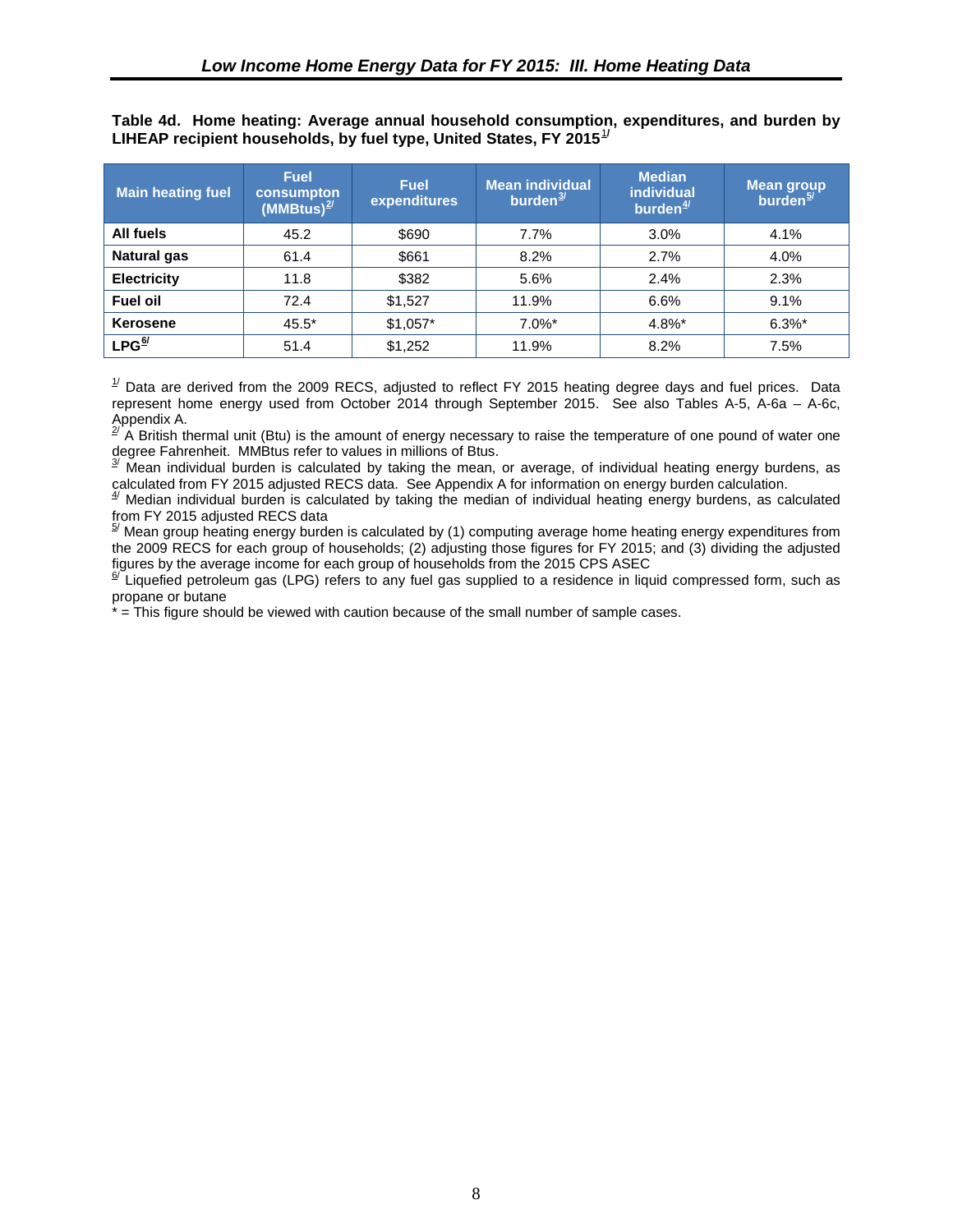## <span id="page-18-0"></span>**IV. Home Cooling Data**

This section presents data on home cooling type, home cooling consumption, home cooling expenditures, and home cooling burden.

### **Cooling type**

As shown in Table 5, about 93 percent of households in 2009 cooled their homes in ways recorded by the 2009 RECS (i.e. with air-conditioners or with non-air-conditioning cooling devices such as ceiling fans and evaporative coolers). Low income households were less likely to cool their homes than were non-low income households.

**Table 5. Home cooling: Percent of households with home cooling by all, non-low income, low income, and LIHEAP recipient households, United States, 2009<sup>[1](#page-24-1)/</sup>** 

| <b>Presence of</b><br><b>Cooling</b> | All<br><b>Households</b> | <b>Non-low income</b><br>households | Low income<br>households | <b>LIHEAP recipient</b><br>households |
|--------------------------------------|--------------------------|-------------------------------------|--------------------------|---------------------------------------|
| Cooling <sup>2/</sup>                | 92.5%                    | 94.3%                               | 89.1%                    | 88.6%                                 |
| None $3/$                            | 7.5%                     | 5.7%                                | 10.9%                    | 11.4%                                 |

 $\frac{1}{2}$  Data are derived from the 2009 RECS. See also Table A-7, Appendix A.

 $2^{2}$  Represents households that cool with central or room air-conditioning as well as non-air-conditioning cooling

devices (e.g., ceiling fans and evaporative coolers).<br><sup>3⁄</sup> Represents households that do not cool or cool in ways other than those recorded by the 2009 RECS (e.g., the use of table and window fans).

#### **Home cooling consumption, expenditures, and burden**

Average annual home cooling consumption, expenditures, and burden for all, non-low income, low income, and LIHEAP recipient households that cooled are presented in Table 6. In FY 2015, average home cooling consumption for all households that cooled was 6.8 MMBtus, average expenditures were \$264, and mean individual home cooling burden was 1.1 percent.

For low income households that cooled, average home cooling energy consumption was 5.0 MMBtus (about 26 percent less than the average for all households) and average home cooling expenditures were \$188 (about 29 percent less than the average for all households). The mean individual home cooling burden for low income households was 2.4 percent, more than twice the average home cooling burden of all households and six times that of non-low income households.

For households that cooled, average home cooling consumption for LIHEAP recipient households was 3.9 MMBtus (about 43 percent less than all households and 22 percent less than the average low income household), and average home cooling expenditures were \$148 (about 44 percent less than all households and 21 percent less than the average low income household). Mean individual home cooling burden for LIHEAP recipient households was 1.6 percent, about 45 percent higher than the average for all households.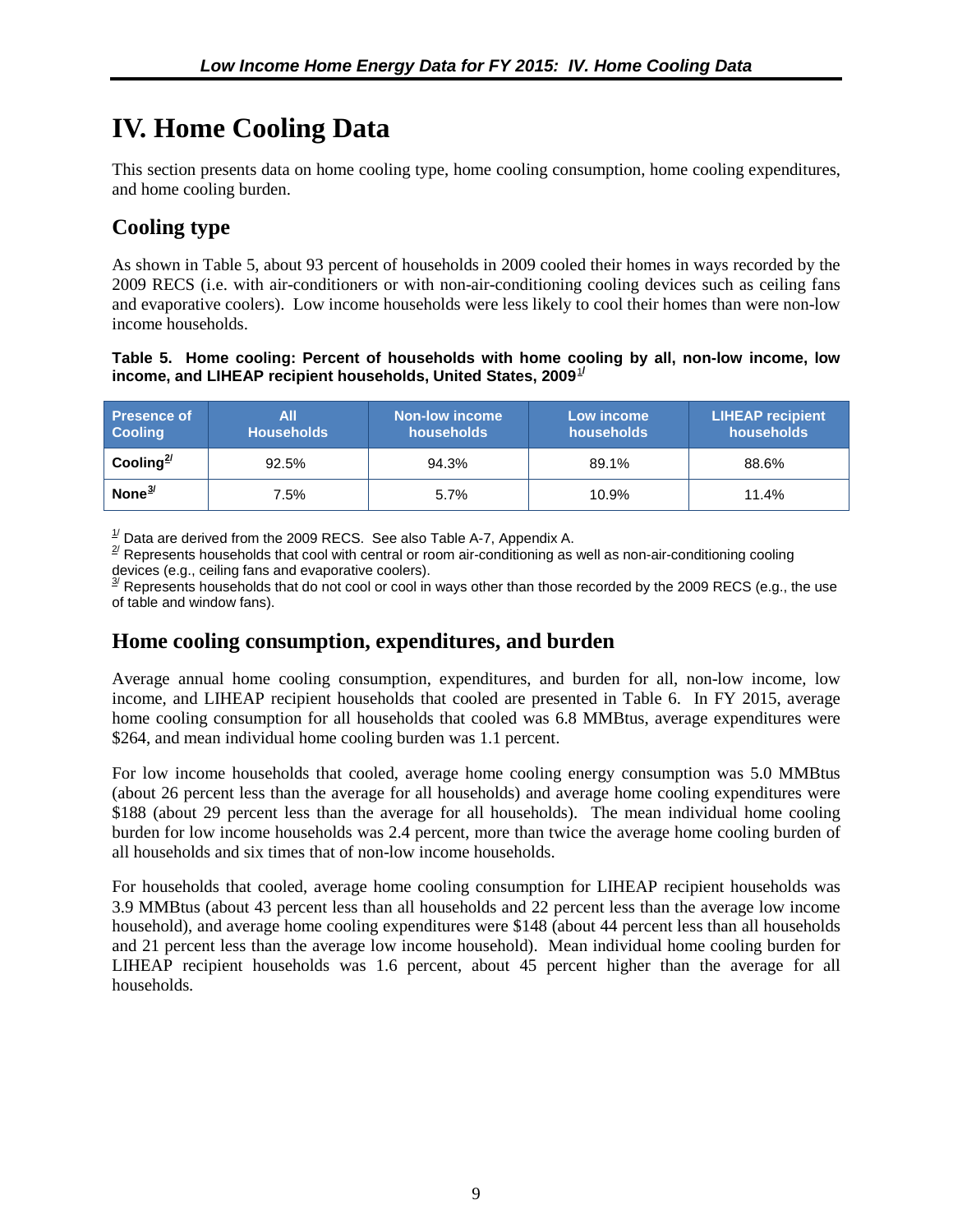<span id="page-19-0"></span>**Table 6. Home cooling: Average annual household consumption, expenditures, and percent of income by all, non-low income, low income and LIHEAP recipient households that cooled, United States, FY 2015**[1](#page-26-1)**/**

| <b>Household group</b>                | <b>Fuel</b><br>consumption<br>(MMBtus) $^{2/}$ | <b>Fuel</b><br>expenditures | <b>Mean individual</b><br>burden $\frac{3}{2}$ | <b>Median</b><br><b>individual</b><br>burden $\frac{4}{3}$ | <b>Mean group</b><br>burden $\frac{5}{2}$ |
|---------------------------------------|------------------------------------------------|-----------------------------|------------------------------------------------|------------------------------------------------------------|-------------------------------------------|
| All households                        | 6.8                                            | \$264                       | 1.1%                                           | 0.3%                                                       | 0.3%                                      |
| Non-low income<br>households          | 7.8                                            | \$302                       | 0.4%                                           | 0.2%                                                       | 0.3%                                      |
| Low income<br>households              | 5.0                                            | \$188                       | 2.4%                                           | 0.6%                                                       | 1.0%                                      |
| <b>LIHEAP recipient</b><br>households | 3.9                                            | \$148                       | 1.6%                                           | 0.4%                                                       | 0.9%                                      |

 $1/$  Data are derived from the 2009 RECS, adjusted to reflect FY 2015 cooling degree days and fuel prices. Data represent residential energy used from October 2014 through September 2015. See also Table A-7, Appendix A.

 $^{27}$  A British thermal unit (Btu) is the amount of energy necessary to raise the temperature of one pound of water one degree Fahrenheit. MMBtus refer to values in millions of Btus.

 $3^{y}$  Mean individual burden is calculated by taking the mean, or average, of individual cooling energy burdens, as calculated from FY 2015 adjusted RECS data. See Appendix A for information on energy burden calculation.

 $4/$  Median individual burden is calculated by taking the median of individual cooling energy burdens, as calculated from FY 2015 adjusted RECS data.

<sup>5/</sup> Mean group cooling energy burden is calculated by (1) computing average home cooling energy expenditures from the 2009 RECS for each group of households; (2) adjusting those figures for FY 2015; and (3) dividing the adjusted figures by the average income for each group of households from the 2015 Current Population Survey Annual Social and Economic Supplement (CPS ASEC).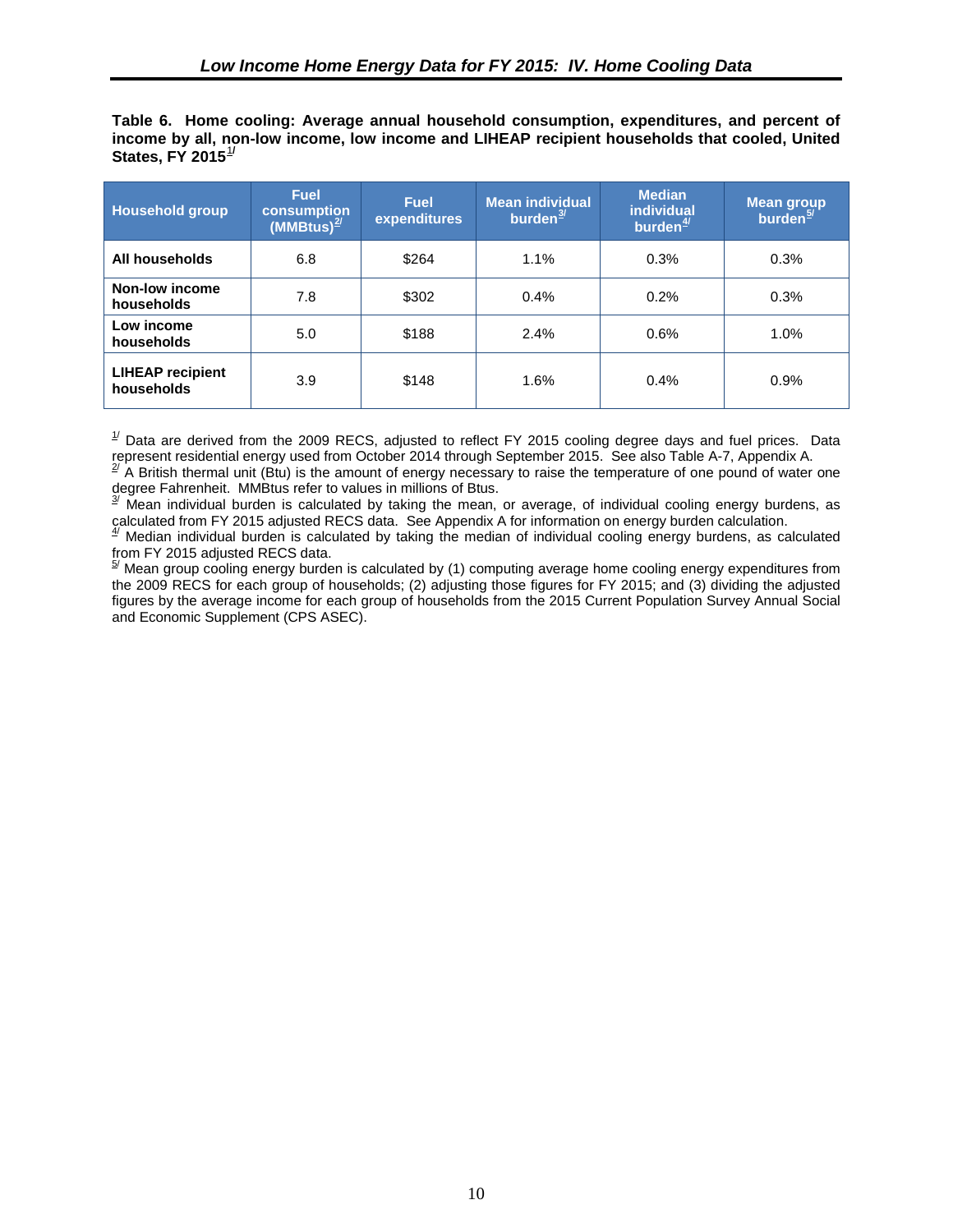## <span id="page-20-0"></span>**Appendix A: Home Energy Estimates**

Appendix A provides information on how estimates of home energy data were derived from the 2009 Residential Energy Consumption Survey (RECS) and updated for FY 2015. The following topics are covered in this Appendix.

- Description of RECS.
- Strengths and limitations of RECS data.
- National and regional average home energy consumption and expenditures.
- Energy burden.

### <span id="page-20-1"></span>**Description of RECS**

<span id="page-20-2"></span>The RECS is a national household sample survey that provides information on residential energy use. It has been conducted by the Energy Information Administration (EIA) of the U.S. Department of Energy (DOE) since 1978. It is designed to provide reliable data at the national and Census regional levels. The RECS includes information on energy consumption and expenditures, household demographics, housing characteristics, weatherization/conservation practices, home appliances, and type of heating and cooling equipment. Currently, this survey is conducted every four years.

The survey consists of three parts:

- EIA interviews households for information about which fuels are used, how fuels are used, energy-using appliances, structural features, energy-efficiency measures taken, demographic characteristics of the household, heating interruptions, and receipt of energy assistance.
- EIA interviews rental agents for households whose rent includes some portion of their energy bill. This information augments information from those households that may not be knowledgeable about the fuels used for space heating or water heating.
- **After obtaining permission from respondents, EIA mails questionnaires to their energy suppliers** to collect the actual billing data on energy consumption and expenditures. This fuel supplier survey eliminates the inaccuracy of self-reported data. When a household does not consent or when fuel consumption records are unusable or nonexistent, regression analysis is used to impute missing data.<sup>[6](#page-20-3)</sup>

The 2009 RECS is the thirteenth survey in the series of surveys.<sup>[7](#page-20-4)</sup> For the 2009 RECS, 12,083 households were interviewed, including 724 verified LIHEAP recipient households. For the tabulations in this report, 2009 RECS consumption and expenditure data were updated using price and weather data to represent consumption and expenditures for FY 2015.

<span id="page-20-3"></span><sup>&</sup>lt;sup>6</sup> Regression analysis is a statistical tool for evaluating the relationship of one or more independent variables to a single continuous dependent variable. Formulas developed from regression analysis are used to predict the value of the dependent variable under varying conditions of the independent variable(s).  $\overline{a}$ 

<span id="page-20-4"></span><sup>7</sup> More information about the RECS sample design, see Energy Information Administration, *Sample Design for the Residential Energy Consumption Survey*, DOE/EIA-0555 (94)/1, Washington, DC, August 1994. The data collected from the 2009 RECS are available from the EIA website: *RECS Survey Data,* Energy Information Administration, <http://www.eia.gov/consumption/residential/data/2009/>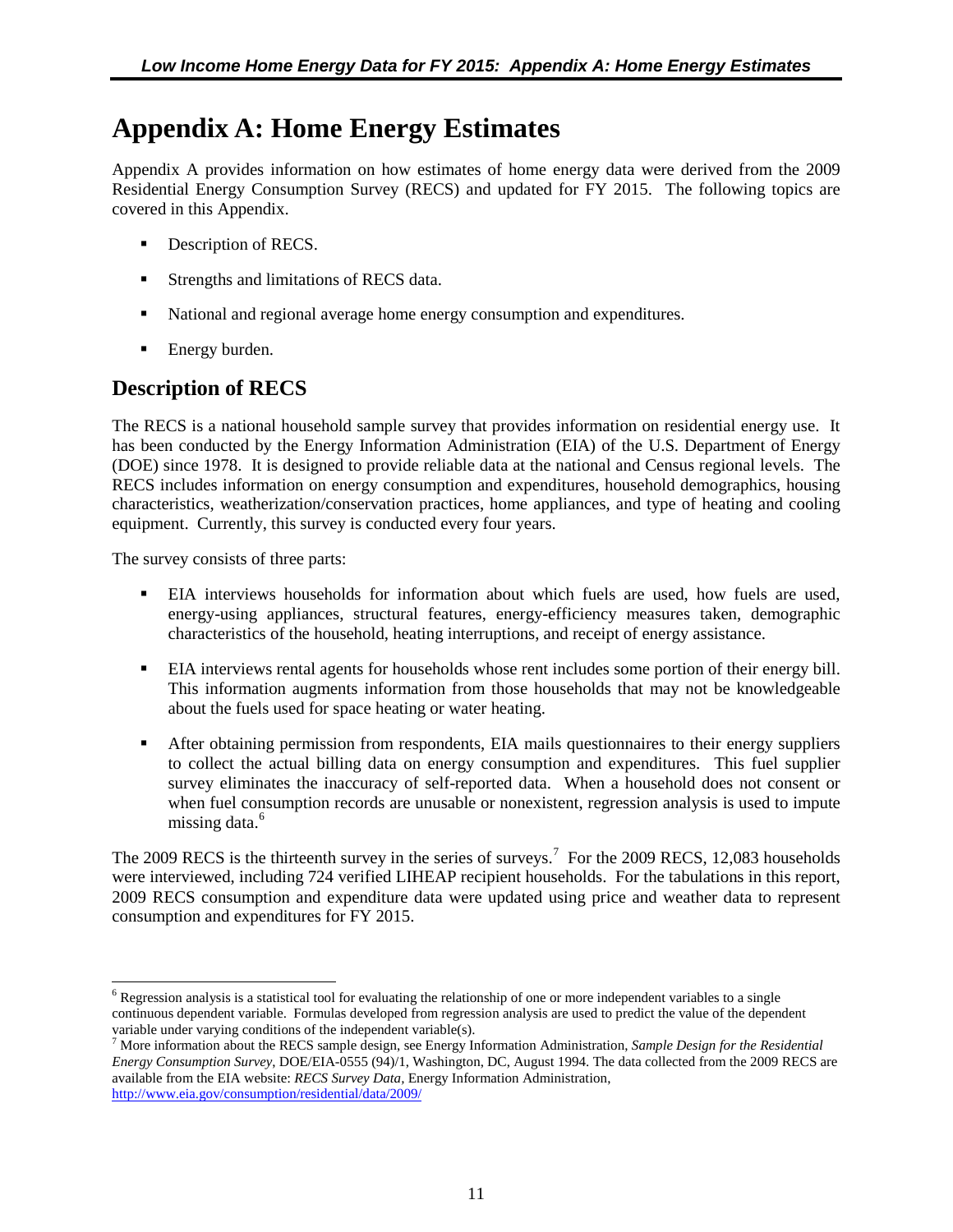### <span id="page-21-0"></span>**Strengths and limitations of RECS data**

The RECS provides the most recent, comprehensive data on home energy consumption and expenditures. The strengths of using RECS to derive home energy estimates are as follows.

- RECS uses a representative national household sample, providing statistically reliable estimates for all, non-low income, and low income households.
- The 2009 RECS included an oversample of LIHEAP recipient households that is representative of the population of LIHEAP heating and cooling assistance recipients.
- The RECS includes usage data for all residential fuels.
- Energy suppliers provide information on actual residential energy consumption and expenditures of RECS sample households in order to eliminate the inaccuracy of self-reported data.
- **Regression analyses of RECS** data provide estimates of the amounts of fuels going to various end uses, including home heating and cooling.

<span id="page-21-2"></span><span id="page-21-1"></span>While the updated 2009 RECS data provide the most current and comprehensive data on residential energy use by low income households, several significant limitations must be addressed: $8$ 

- The 2009 RECS data for calendar year 2009 were updated to FY 2015 (October 1, 2014 to September 30, 2015), using procedures that adjust the 2009 data to reflect the weather and fuel prices for FY 2015. These procedures are comparable to those used for the FY 1986 - FY 2014 annual LIHEAP Reports to Congress. However, the reader should exercise caution in comparing the data in this report with data in annual LIHEAP Reports to Congress prior to FY 1986, in which consumption and expenditure data were estimated from the RECS year (April 1 to March 31).
- For some variables, disaggregation of data into subgroups at the regional level results in estimates made from a small number of sample cases. This is particularly true of the LIHEAP recipient households and the fuel oil, liquefied petroleum gas and kerosene heating subgroups. This affects the reliability of the estimates.
- The household is a basic reporting unit for RECS and LIHEAP. RECS defines a household as all individuals living in a housing unit, whether related or not, who (1) share a common direct access entry to the unit from outside the building or from a hallway, and (2) do not normally eat their meals with members of other units in the building. A household does not include temporary visitors or household members away at college or in the military. LIHEAP defines a household as one or more individuals living together as an economic unit who purchase energy in common or make undesignated payments for energy in their rent. Some variation in the count of households, particularly those containing renters or boarders, may result from the difference in definitions.
- The Current Population Survey Annual Social and Economic Supplement (CPS ASEC), conducted by the Bureau of the Census, provides, at national and regional levels, data on total household income as a specific dollar amount. CPS's larger sample size and method of collecting income data result in more accurate income data than RECS income data. Therefore, the 2015

<span id="page-21-3"></span><sup>8</sup> Information about the quality of RECS data is available from the EIA website: *RECS Methodology,* Energy Information Administration, [http://www.eia.gov/consumption/residential/data/2009/index.cfm?view=methodology.](http://www.eia.gov/consumption/residential/data/2009/index.cfm?view=methodology)   $\overline{a}$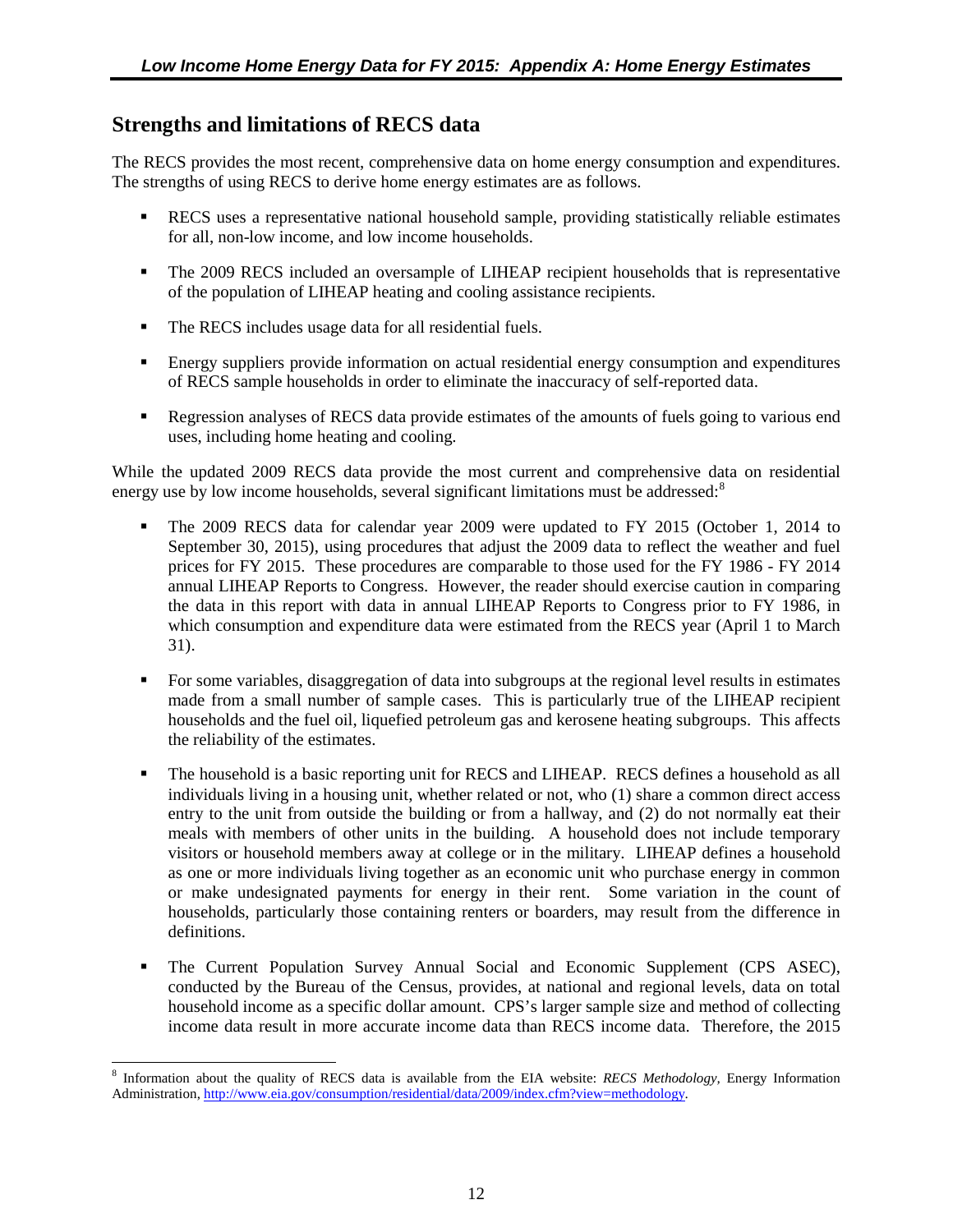<span id="page-22-0"></span>CPS ASEC is used to develop estimates of the number of low income households. In addition, mean income statistics from the CPS ASEC are used in the calculation of group energy burden for this report.<sup>[9](#page-22-3)</sup>

 Households were classified in the 2009 RECS as eligible or ineligible for LIHEAP based on whether their income was above or below the maximum statutory income eligibility criteria (the greater of 150 percent of U.S. Department of Health and Human Services (HHS) Poverty Guidelines or 60 percent of the state median income). These estimates do not include households whose incomes may have exceeded the statutory income standards but who received LIHEAP benefits because they (1) were categorically eligible for LIHEAP under section 8624 (b)(2)(A) of the LIHEAP statute; (2) became income-ineligible for LIHEAP at the time of the survey; or (3) were deemed eligible for LIHEAP based on incorrectly-reported income. However, the tabulations of LIHEAP households also include survey respondents who were identified as LIHEAP recipients from state LIHEAP administrative data but who reported incomes higher than the maximum statutory income in the RECS survey.

### **Average home energy consumption and expenditures**

<span id="page-22-1"></span>Average heating and cooling consumption and expenditure estimates for FY 2015 were calculated at national and regional levels for all, non-low income, low income, and LIHEAP recipient households, for various fuels. The heating and cooling estimates were updated for each 2009 RECS sample case using FY 2015 heating degree days, cooling degree days, and price inflators applied to the original expenditure data, as well as the multiple regression formula developed from the 2009 RECS. Home energy consumption and expenditure data were developed by aggregating and averaging home heating and cooling estimates for the sample cases that represented all, non-low income, low income, and LIHEAP recipient households.

<span id="page-22-2"></span>Tables A-2 through A-3c display national and regional consumption and expenditure data for residential energy (including energy used for space heating, water heating, space cooling, and appliances). Tables A-4 through A-6c display national and regional usage, consumption, and expenditure data for home heating. Table A-7 displays national and regional usage, consumption, and expenditure data for home cooling. Analysis and discussion of home energy consumption and expenditures appear in Section II, Section III, and Section IV of this report.

### **Energy burden**

 $\overline{a}$ 

Energy burden is an important statistic for policymakers who are considering the need for energy assistance. Energy burden can be defined broadly as the burden placed on household incomes by the cost of residential energy. However, there are different ways to compute energy burden and different interpretations of the energy burden statistics. The purpose of this section is to examine alternative energy burden statistics and discuss the interpretation of each.<sup>[10](#page-22-4)</sup>

Different "measures of central tendency" can be used to describe energy burden. The most commonly used measures are the mean and the median. As previously noted, the mean or average is computed as the sum of all values divided by the number of values. The median is computed as the value that is at the center of the distribution of values (i.e., 50 percent of the values are greater than the median and 50 percent are less).

<span id="page-22-4"></span><span id="page-22-3"></span> $9$  Note that household-level energy and income data from RECS are used to calculate mean and median individual energy burden. <sup>10</sup> More detailed information is available in the Division of Energy Assistance's (DEA's) technical report, *Characterizing the Impact of Energy Expenditures on Low Income Households: An Analysis of Alternative Energy Burden Statistics,* (November, 1994).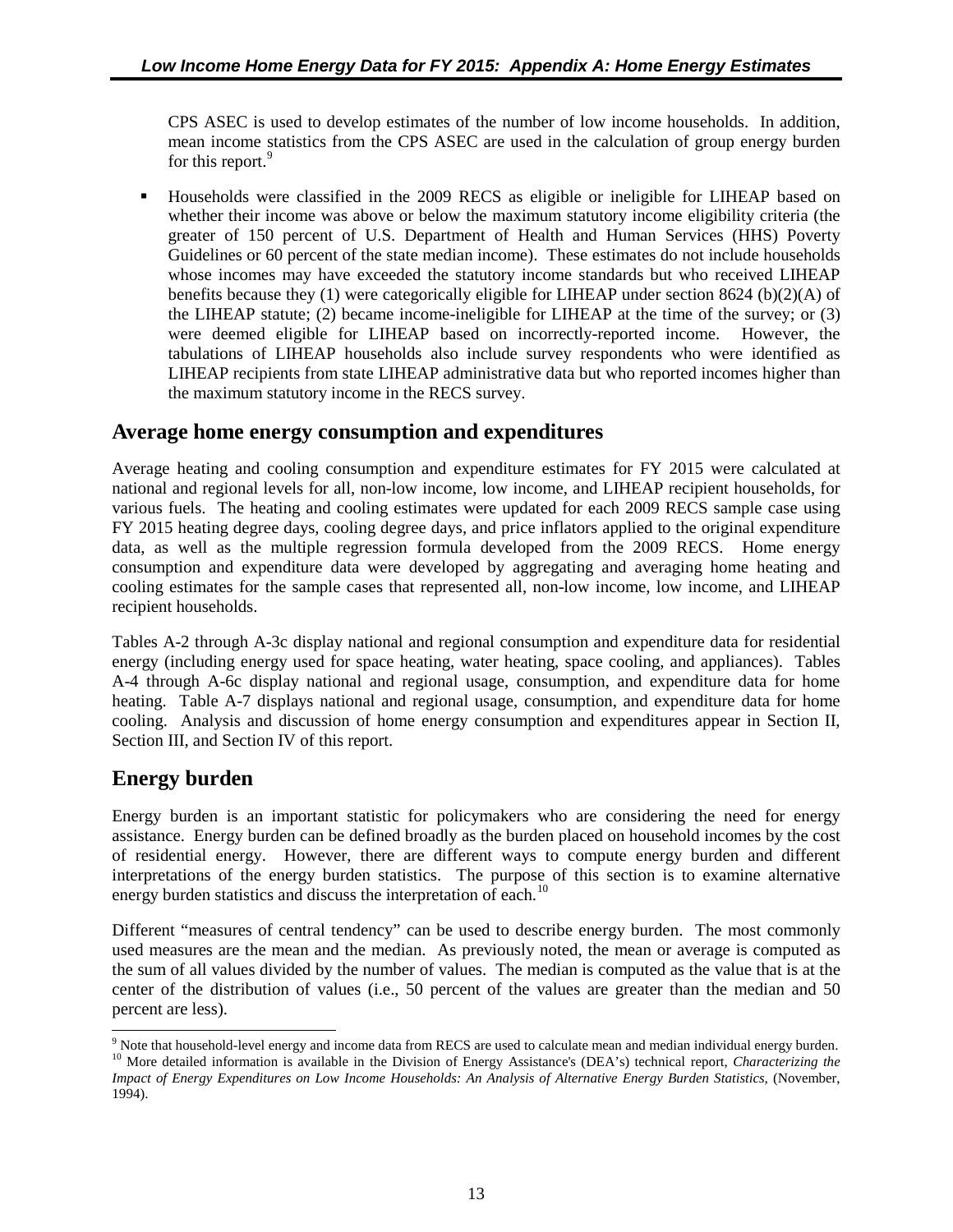#### **Computational procedures**

 $\overline{a}$ 

There are two ways to compute mean energy burden for households.<sup>[11](#page-23-0)</sup> The first is the "mean individual" approach, and the second is the "mean group" approach. While these approaches appear to be similar, they give quite different values.

Using the "mean individual burden" approach, energy burden is computed as follows.

- 1. First, the ratio of energy expenditures to annual income for each household in a specified population is computed
- 2. Then, the mean of these energy burden ratios is computed for the population.<sup>[12](#page-23-1)</sup> For example, consider the situation where there are four households with energy burdens of 4, 5, 7, and 8 percent
- 3. The mean of these energy burdens is calculated by adding the percentages (24 percentage points) and dividing by the number of households (four households), resulting in a mean individual burden of 6 percent.

Using the "mean group burden" approach, energy burden is computed as follows.

- 1. First, total annual energy expenditures for households and total annual income for households in a specified population are computed
- 2. Then, the ratio of total energy expenditures to total income is computed for the specified population. For example, consider the situation where a group consists of four households that have a total income of \$100,000 and a total energy bill of \$4,000
- 3. Dividing the \$4,000 in total energy bills by \$100,000 in total income results in a mean group burden of 4 percent.

According to the 2009 RECS, the mean residential energy burden for all LIHEAP federally eligible households, in 2009, using the first approach was 18.7 percent and using the second approach was 9.6 percent. The disparity between the two statistics is because the lowest income households spend a greater share of their income on residential energy than do higher income households.<sup>[13](#page-23-2)</sup> If the relationship between income and residential energy expenditures is linear (i.e., a 10 percent increase in income is associated with a 10 percent increase in residential energy expenditures), the two statistics would be equal. However, since a number of low income households spend a large share of their income on energy, the relationship between income and residential energy expenditures is not linear (i.e., a 10 percent increase in income is associated with a considerably smaller increase in energy expenditures). Therefore, there is a substantial difference between the two statistics.

In the discussion of computational procedures, the "mean individual burden" was examined. It is also possible to look at the "median individual burden." As noted above for LIHEAP income eligible households, the mean residential energy burden computed as the "mean individual burden" was 18.7

<span id="page-23-1"></span><span id="page-23-0"></span> $11$  The mean is the sum of all values divided by the number of values. The mean is also referred to as the average.

 $12$  For some households, residential energy expenditures appear to exceed income. Elderly households living on their savings are an example of such households. In calculating mean individual burden, the energy burden figures for such households have been limited to 100 percent.

<span id="page-23-2"></span><sup>&</sup>lt;sup>13</sup>For example, 2009 RECS households with incomes of \$10,000 or less had average residential energy expenditures of \$1,556, while those with incomes between \$20,000 and \$35,000 had average residential energy expenditures of \$1,714. Thus, households which had more than twice as much income spent only 10 percent more on energy.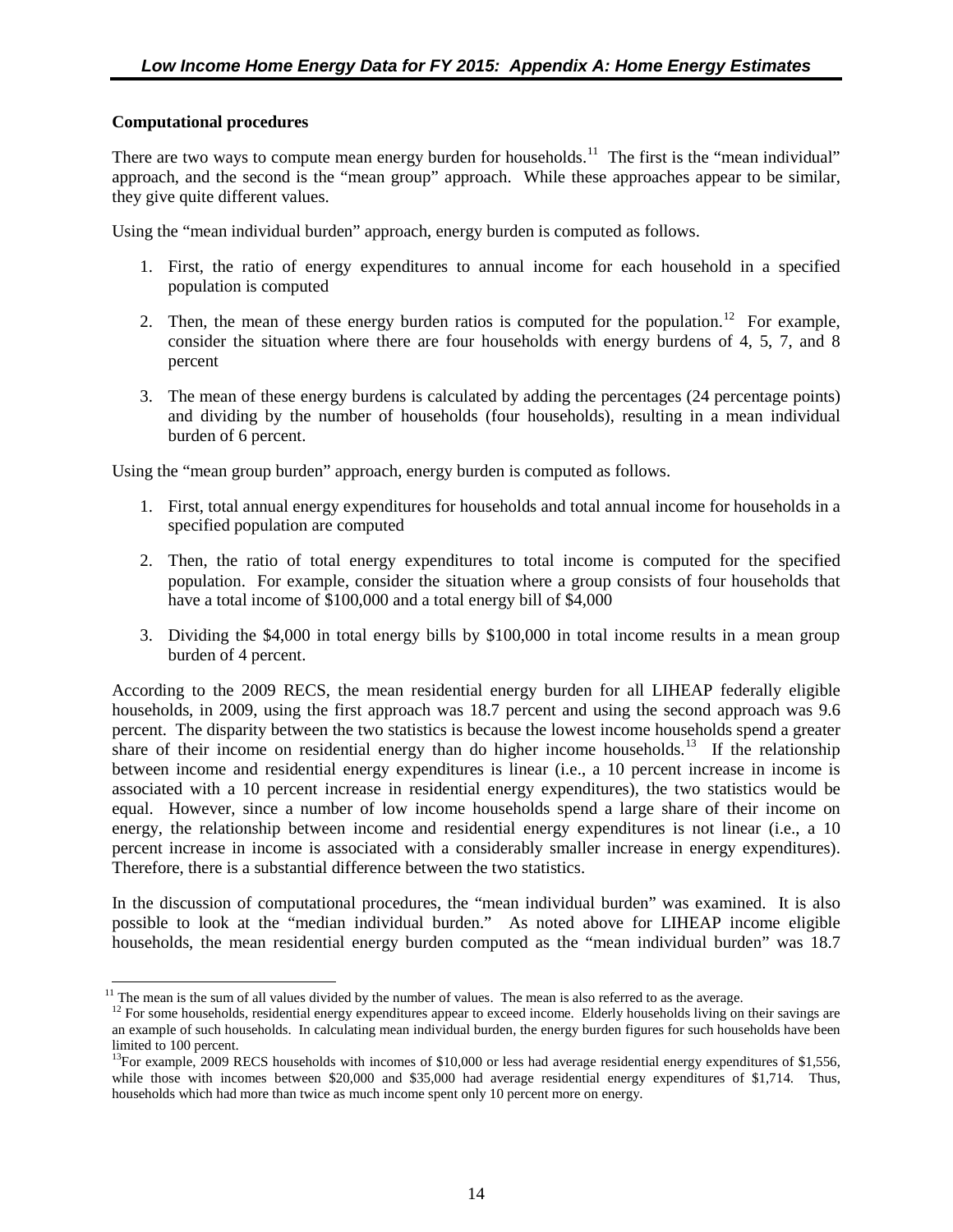<span id="page-24-0"></span>percent. The median of the distribution of residential energy burdens from the 2009 RECS survey was 9.2 percent. The disparity between these two statistics is the result of the skewed distribution of energy burden ratios. Figure A-1 demonstrates a skewed distribution of LIHEAP income eligible households by home energy burden.





#### <span id="page-24-3"></span><span id="page-24-2"></span><span id="page-24-1"></span>**Data files**

The data files used to make estimates of energy burden also have some impact on the statistic. The RECS data file is the only reliable source of national information on energy expenditures. However, the income reported on the RECS is known to be deficient in several ways. First, it is generally true that income is underreported on household surveys. Second, the RECS collects income data less precisely through the use of income intervals. Finally, the CPS ASEC collects income more precisely by asking a series of detailed questions on income than the RECS does and also has a larger sample size than the RECS.

The RECS, which categorizes more households as income eligible for LIHEAP than the CPS ASEC, thus categorizes too many households as income eligible for LIHEAP. Based on the 2009 RECS, in calendar year 2009, 39.7 million households were estimated to be LIHEAP income eligible households. Based on the 2010 CPS ASEC, the estimate of LIHEAP income eligible households for calendar year 2009 was 37.1 million households. Since some households that were not LIHEAP income eligible were categorized by RECS as LIHEAP income eligible, the RECS overestimated the average energy expenditures for LIHEAP income eligible households.<sup>[14](#page-24-4)</sup>

<span id="page-24-4"></span> $14$ The estimates of average energy burden may be overstated since RECS, like other surveys, understates income. Comparisons between the estimates of the number of LIHEAP income eligible households from the 1990 RECS and the March 1991 CPS suggest that the probable range of the overestimate in mean group energy burden is from 5-10 percent.  $\overline{a}$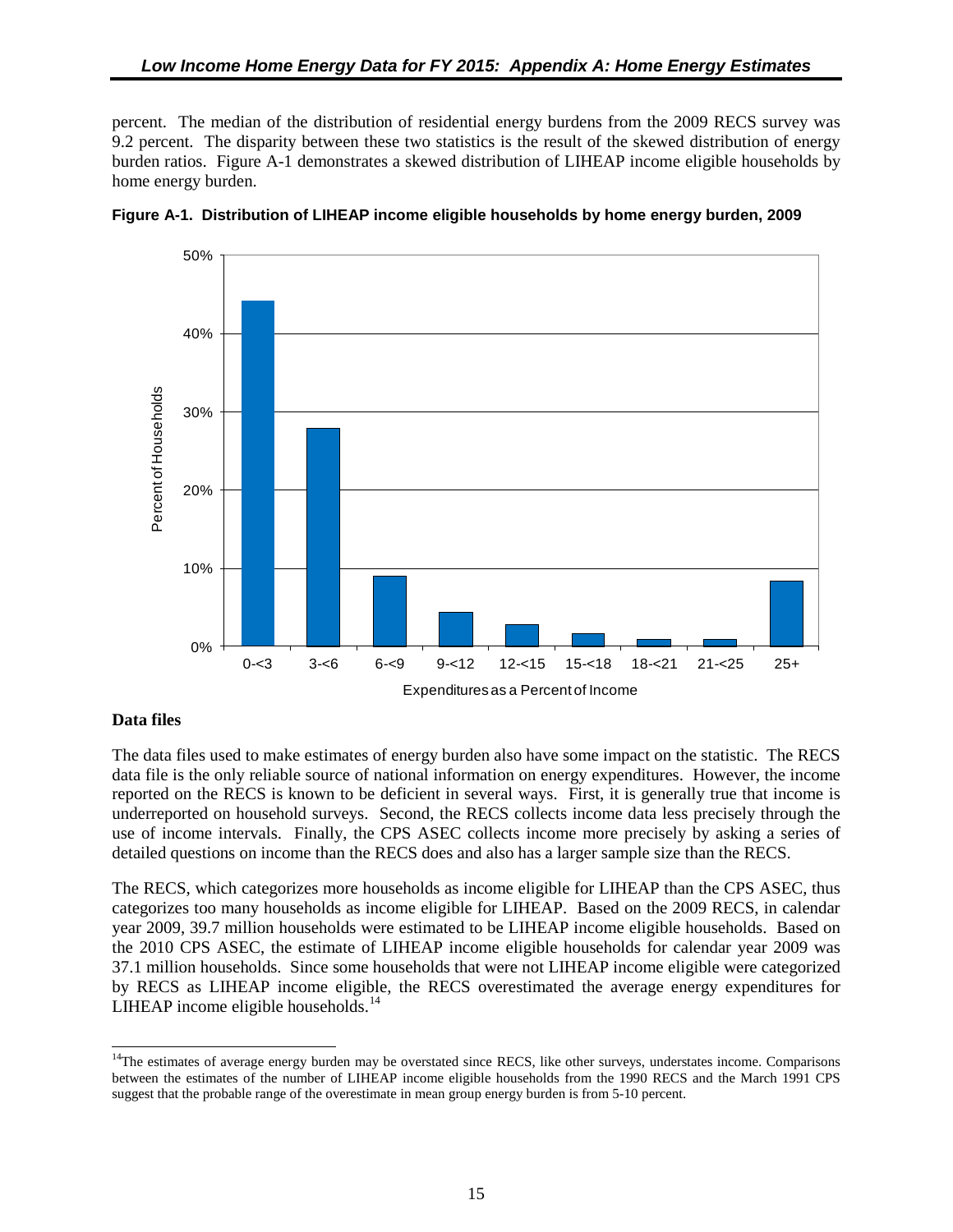#### <span id="page-25-0"></span>**Data interpretations**

The statistic used to describe energy burden depends on the question being asked. Each statistic offers some data on energy burden while not telling the whole story by itself.

The key difference between "mean individual burden" and "mean group burden" is that the first statistic focuses on the experience of individual households and the second on the experience of a group of households. The "mean individual burden" furnishes more information on how individual households are affected by energy burden (i.e., it computes a mean by using each household's burden). The "mean group burden" furnishes more information on group burden (i.e., it computes the share of all income earned by LIHEAP income eligible households that goes to pay for energy). Both statistics are useful, though the individual burden statistic puts more emphasis on the experience of individual households, and the group burden puts more emphasis on the share of group income that is used for energy.

The key difference between the "mean individual burden" and the "median individual burden" is that the first statistic furnishes information on all LIHEAP income eligible households at the expense of overstating what is happening to the "average" LIHEAP income eligible household. The second statistic furnishes information on the "average" LIHEAP income eligible household at the expense of disregarding what is happening to households at either end of the distribution.

The best way to furnish information on energy burden is to use all available statistics. For example, it would be informative to show the "mean individual burden," the "median individual burden," and the "distribution of individual energy burdens," for all LIHEAP income eligible households, to indicate how individual households are affected by energy costs. In addition, it would be useful to show the "mean group burden" to indicate what share of income is going to pay energy bills for the group as a whole.

However, when doing an analysis of energy burden among several groups of households, it is very difficult to present the entire spectrum of available statistics. Thus, we usually limit the analysis to a comparison of one statistic between groups. In general, if only one statistic is used, either the "mean individual burden" or the "mean group burden" is preferred, since a mean is a more complete statistic than is a median. The choice between the two means is dictated by which of the following types of analysis is being conducted.

- If funding levels are being examined, the group burden is probably more useful. This statistic furnishes information on the size of the energy bill of LIHEAP income eligible households and the portion of income for this group that is spent on energy. Using this statistic allows direct examination of the relationship between the total energy bill and total LIHEAP funding.
- If targeting decisions are being examined, the mean or median individual burden is probably more useful. These statistics furnish information on the distribution of burdens among households in a group. Using these statistics helps to target those groups where a significant number of households have high energy burdens.

All three energy burden statistics are presented in this report's tables to fully inform the reader. Beginning with the *FY 1992 LIHEAP Report to Congress*, the mean individual energy burden and mean group burden statistics have been furnished in the reports. Previous reports to Congress presented only the mean group burden. The text of this report references mean group burden to maintain consistency with the previous reports to Congress.

#### **Projecting energy consumption and expenditures**

Projections were developed using microsimulation techniques that adjusted consumption and energy expenditures for changes in weather and prices. Consumption amounts for each household were adjusted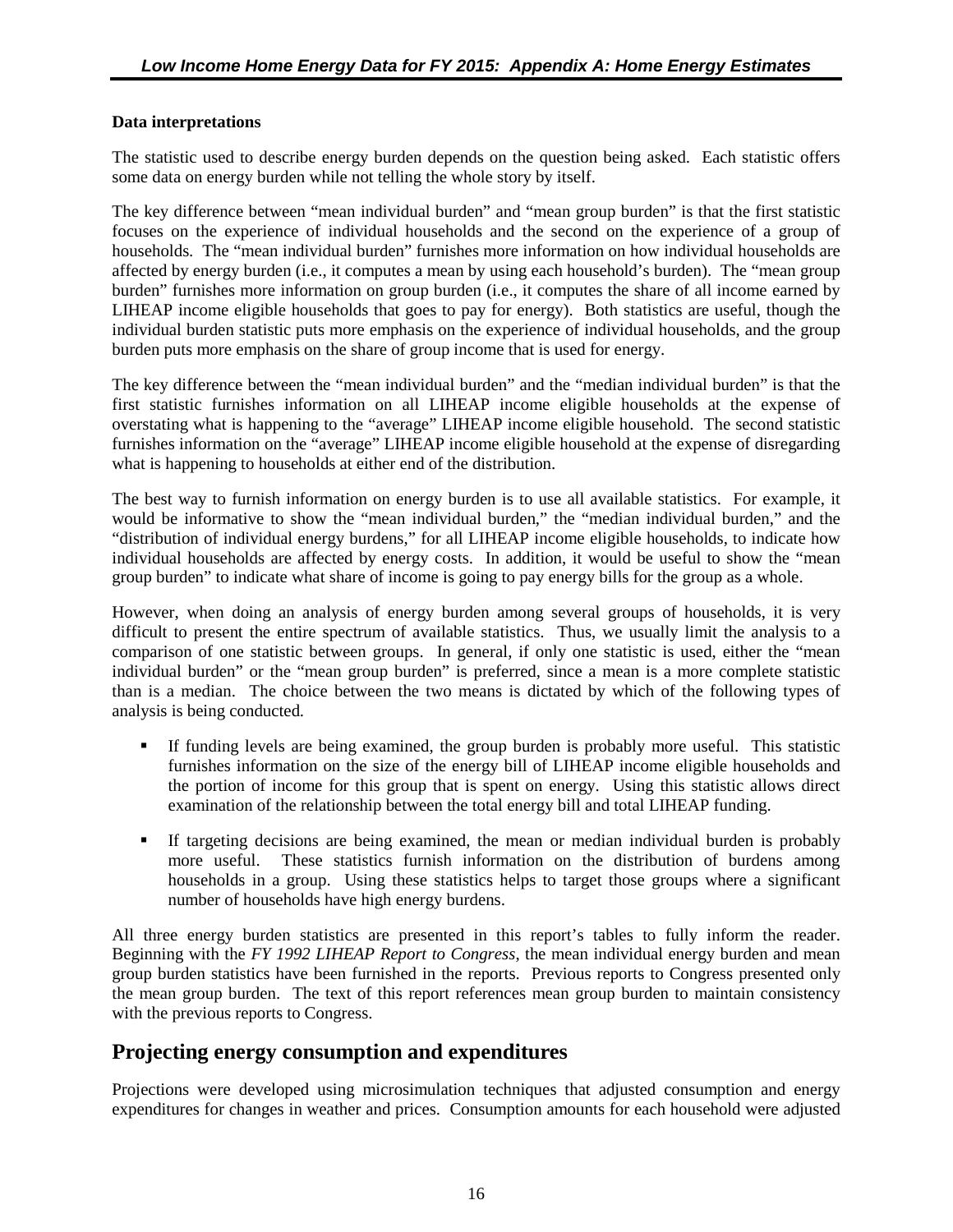<span id="page-26-0"></span>for changes in heating and cooling degree days. Projected expenditures for each household were estimated as a function of projected consumption changes and actual changes in fuel prices. In order to make these projections, it was assumed that households did not change their energy use behavior (that is, their tendency to seek a specific indoor temperature) as a result of weather, price, or other changes.

Consumption projections utilized end use consumption estimates that were developed with the 2009 RECS data. These estimates were based on models for each fuel, using households that had actual (not imputed) consumption records for the fuel. The models used nonlinear estimation techniques to estimate parameters that described the relationship of consumption to end uses, housing characteristics, weather, and demographics.

To develop consumption projections, heating and cooling end use estimates for Calendar Year 2009 were adjusted for weather differences between 2009 and Fiscal Year 2015. The following equation was applied to each household in the microsimulation data file.

<span id="page-26-1"></span>

| $FY$ 2015 Projected Btus = | (2009) | estimated | heat | use * | HDD | change)                                                            | $+$ |
|----------------------------|--------|-----------|------|-------|-----|--------------------------------------------------------------------|-----|
|                            |        |           |      |       |     | $(2009$ estimated cooling use $*$ CDD change) +                    |     |
|                            |        |           |      |       |     | $(2009$ estimated water heat use $+ 2009$ estimated appliance use) |     |

<span id="page-26-2"></span>Expenditure projections were a function of projected changes in consumption and actual changes in prices. The following equations were used.

Preliminary Expenditures  $= 2009$  Expenditures \*

(FY 2015 Projected Usage/2009 Actual Usage)

Final Expenditures  $=$  Preliminary Expenditures \* Price Change<sup>[15](#page-26-3)</sup>

Table A-1 shows the national price factors that were used. The price factors show the actual change in the average price of a fuel from calendar year 2009 to FY 2015. For example, electricity prices increased by about 9.7 percent from 2009 to FY 2015.

#### **Table A-1. National price factors for FY 2015**

 $\overline{a}$ 

| <b>Fuel</b>                   | <b>Price Factors for FY 2015 Projections</b> |
|-------------------------------|----------------------------------------------|
| <b>Electricity</b>            | 1.0970                                       |
| Natural gas                   | 0.8623                                       |
| Fuel oil / kerosene           | 1.1702                                       |
| Liquefied petroleum gas (LPG) | 1.0767                                       |

Expenditure data were adjusted using national price factors for FY 2015. Earlier *LIHEAP Home Energy Notebooks* used state-level price factor data. For FY 1993/1994, state-level data did not vary much from the national average for electricity and natural gas. For electricity, price changes varied between 0.3 percent and 1.2 percent; the national average was 0.8 percent. For natural gas, price changes varied

<span id="page-26-3"></span><sup>&</sup>lt;sup>15</sup> Price factors were developed using price data obtained from the Energy Information Administration for electricity, natural gas, and LPG, and the BLS Consumer Price Index for fuel oil. Consumption data were obtained from the Energy Information Administration for all fuels. Electricity price data used for calculating price factors are from the *Monthly Energy Review*, December 2015, and electricity consumption data is from the *Electric Power Monthly*, November 2015. Natural gas price and consumption data used for calculating price factors are from the *Monthly Energy Review*, December 2015. Fuel oil/kerosene price data for calculating prices factors are from the U.S. City Average, Fuel Oil #2, Consumer Price Index of the Bureau of Labor Statistics, Series ID APU000072511. LPG price data were obtained from the Energy Information Administration website [\(http://www.eia.doe.gov\)](http://www.eia.doe.gov/). Fuel oil/kerosene and LPG consumption data are from the *Monthly Energy Review*, December 2015.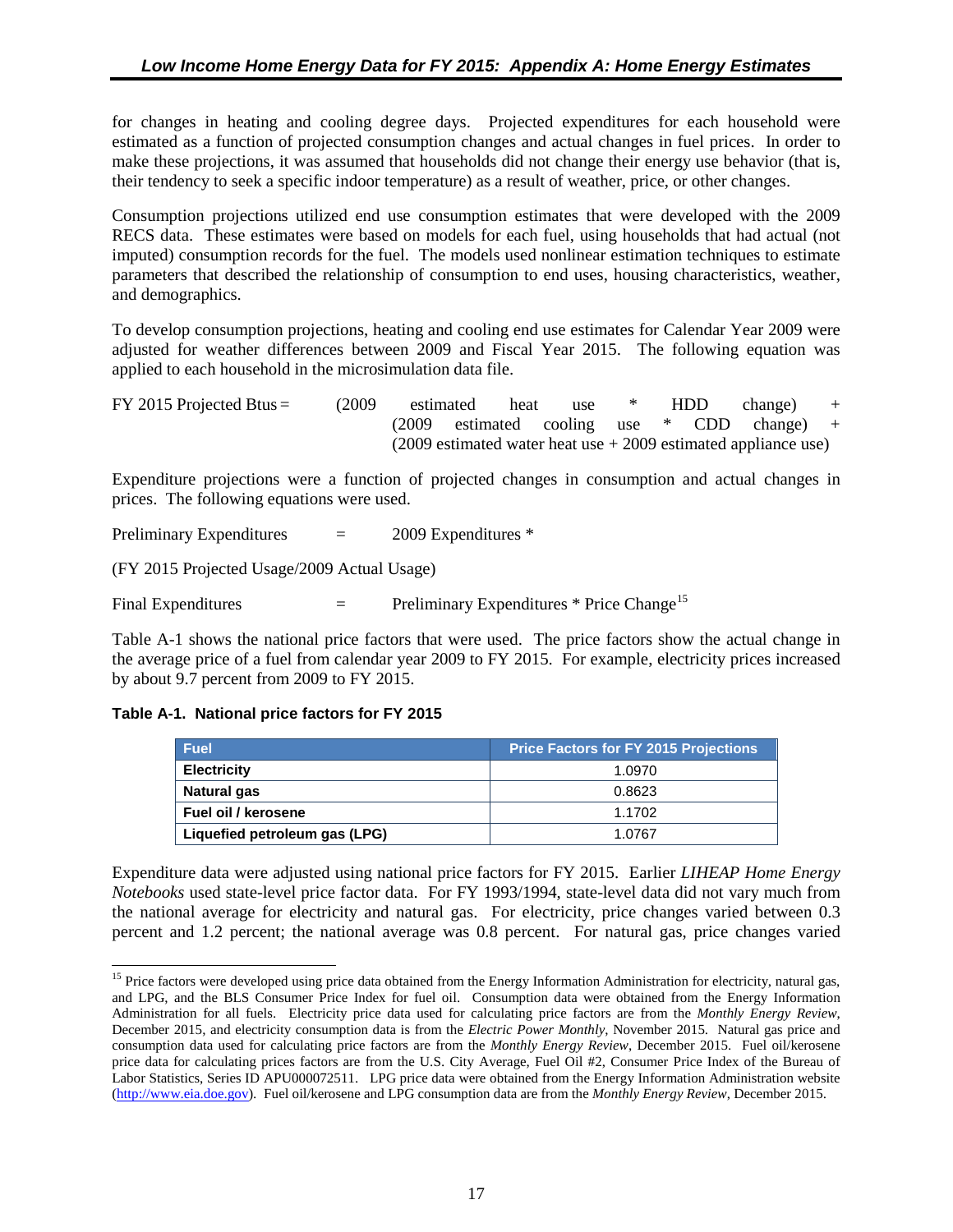<span id="page-27-1"></span><span id="page-27-0"></span>between 1.7 percent and 2.8 percent; the national average was 2 percent. Expenditure projections using national price data do not appear to be significantly different from those obtained using state-level price data.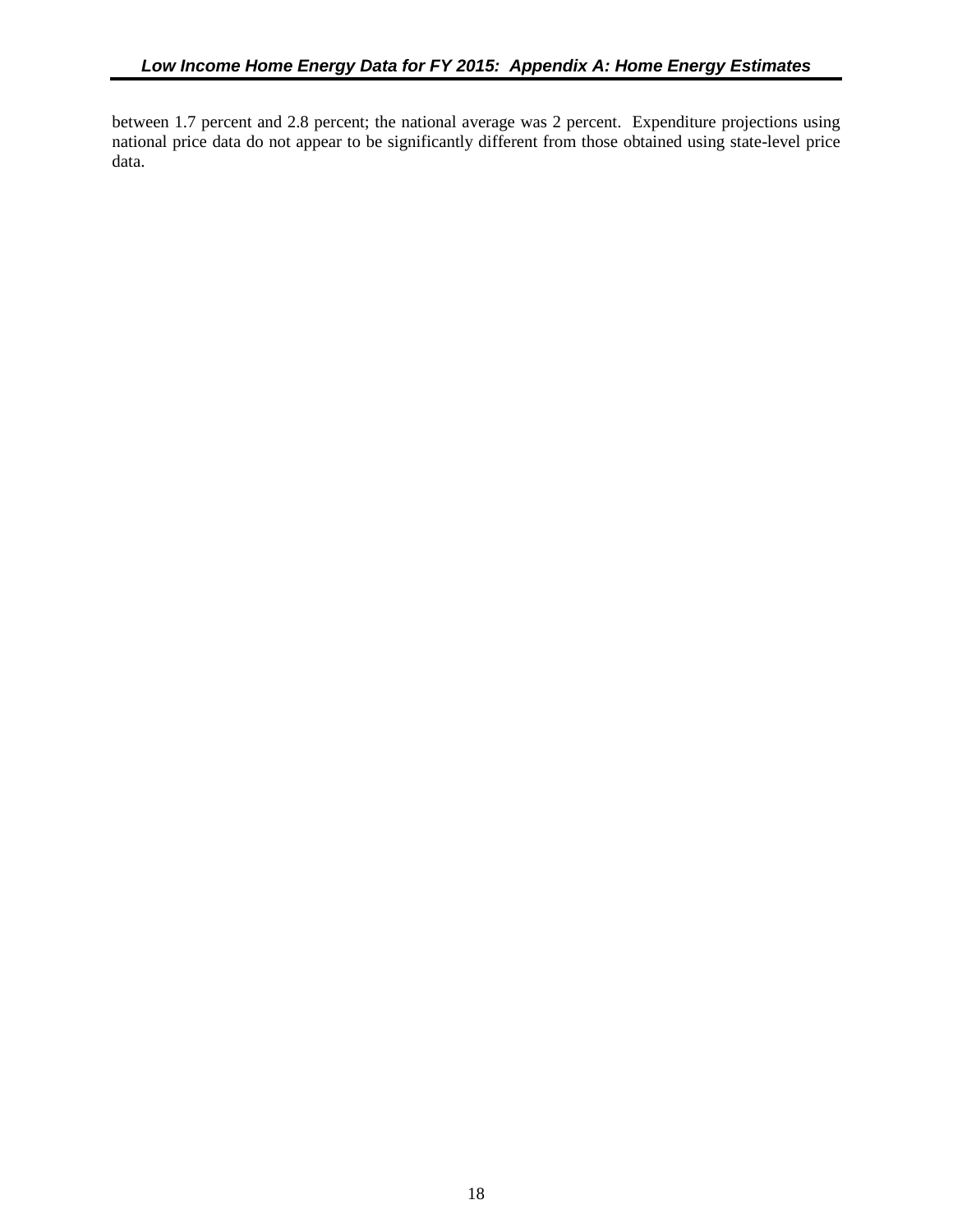<span id="page-28-0"></span>**Table A-2. Residential energy: Average consumption per household, by all fuels and specified fuels, by all, non-low income, low income and LIHEAP recipient households, by Census region, FY 2015[1/](#page-38-1)** 

|                                                | All Fuels $\frac{2}{3}$ | <b>Natural Gas</b> | <b>Electricity</b> | <b>Fuel Oil</b> | <b>Kerosene</b> | <b>LPG</b> |
|------------------------------------------------|-------------------------|--------------------|--------------------|-----------------|-----------------|------------|
| <b>Census Region</b>                           | (MMBtus) <sup>3/</sup>  | (MMBtus)           | (MMBtus)           | (MMBtus)        | (MMBtus)        | (MMBtus)   |
|                                                |                         |                    |                    |                 |                 |            |
| US - All households                            | 90.8                    | 110.4              | 60.9               | 122.3           | 67.4            | 111.4      |
| US - Non-low income households                 | 97.1                    | 114.5              | 66.4               | 130.4           | 73.3            | 118.5      |
| US - Low income households $4$                 | 79.1                    | 101.4              | 52.1               | 107.3           | 65.0            | 96.6       |
| US - LIHEAP recipient households $\frac{5}{2}$ | 93.2                    | 112.7              | 56.1               | 115.7           | $85.1*$         | 99.6       |
| Northeast - All households                     | 111.7                   | 121.6              | 52.2               | 124.6           | 72.6            | 118.1      |
| Northeast - Non-low income households          | 119.0                   | 128.1              | 57.6               | 133.6           | 78.8            | 127.0      |
| Northeast - Low income households              | 98.6                    | 110.5              | 43.5               | 107.0           | 69.8            | 94.1       |
| Northeast - LIHEAP recipient households        | 102.9                   | 109.0              | 46.3               | 117.4           | 88.7*           | $97.4*$    |
| Midwest - All households                       | 114.7                   | 127.9              | 67.3               | 110.0           | <b>NC</b>       | 127.5      |
| Midwest - Non-low income households            | 121.0                   | 132.5              | 77.0               | 111.7           | <b>NC</b>       | 131.1      |
| Midwest - Low income households                | 103.4                   | 119.0              | 53.4               | 108.7           | <b>NC</b>       | 119.4      |
| Midwest - LIHEAP recipient households          | 108.8                   | 123.4              | 59.4               | $96.3*$         | <b>NC</b>       | 104.4      |
| South - All households                         | 78.1                    | 106.8              | 62.5               | 114.7           | 60.9            | 97.3       |
| South - Non-low income households              | 84.8                    | 114.1              | 66.9               | 117.7           | 69.2*           | 107.4      |
| South - Low income households                  | 65.8                    | 90.5               | 54.6               | 108.3           | 58.8*           | 80.0       |
| South - LIHEAP recipient households            | 77.1                    | 113.9              | 60.3               | 119.3*          | 63.7*           | 105.9*     |
| West - All households                          | 69.9                    | 81.9               | 54.6               | 103.5           | 46.8*           | 96.4       |
| West - Non-low income households               | 75.6                    | 85.2               | 60.6               | 102.6           | 48.3*           | 101.0      |
| West - Low income households                   | 58.4                    | 72.2               | 46.6               | $106.0*$        | $45.2*$         | 87.5       |
| West - LIHEAP recipient households             | 63.9                    | 86.0               | 44.0               | $105.0*$        | <b>NC</b>       | $55.9*$    |

<span id="page-28-1"></span><sup>1</sup> Developed from the 2009 Residential Energy Consumption Survey (RECS), Energy Information Administration, U.S. Department of Energy, and adjusted for FY 2015 for heating and cooling degree days.

200 for the sample costing the computer of the constraints and liquefied petroleum gas consumption. RECS consumption data are not collected for other fuels.

<sup>3</sup> A British thermal unit (Btu) is the amount of energy necessary to raise the temperature of one pound of water one degree Fahrenheit. MMBtus refer to values in millions of Btus.

 $^{4}$  Households with income at or below the maximum in section 2605(b)(2)(B) of Public Law 97-35.

<sup>5</sup> Includes verified LIHEAP recipient households from the 2009 RECS.

\* = This figure should be viewed with caution because of the small number of sample cases.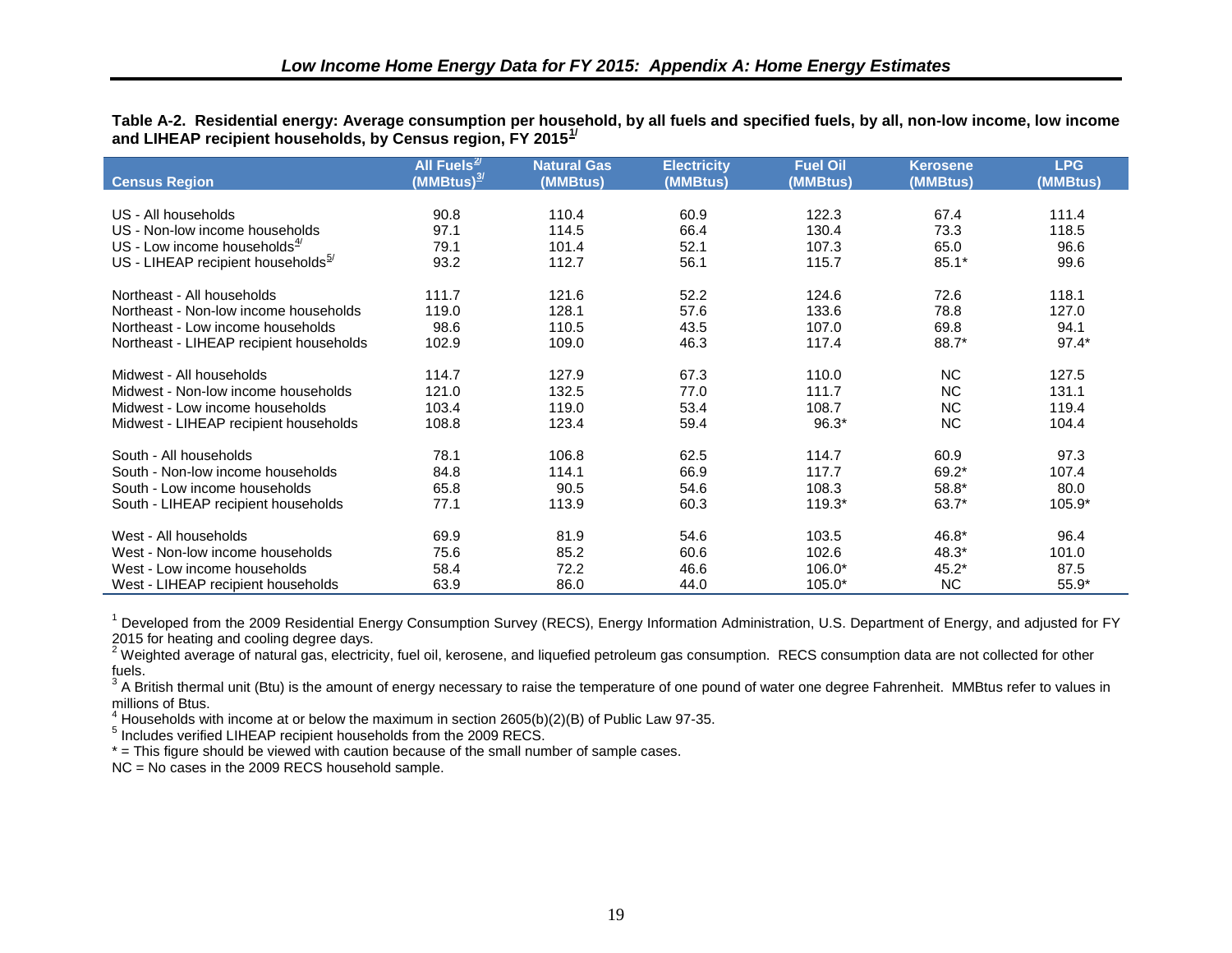<span id="page-29-6"></span><span id="page-29-5"></span><span id="page-29-4"></span><span id="page-29-3"></span><span id="page-29-2"></span><span id="page-29-1"></span><span id="page-29-0"></span>

| Table A-3a. Residential energy: Average annual expenditures, by amount (dollars) and mean group burden (percent of income), for all, |  |  |
|--------------------------------------------------------------------------------------------------------------------------------------|--|--|
| non-low income, low income, and LIHEAP recipient households, by Census region and main heating fuel, FY 2015                         |  |  |

|                                          |                            |                            | <b>Natural</b>            | <b>Natural</b>            |                                |                                | <b>Fuel</b>        | <b>Fuel</b>        |                                |                                |                           |                           |
|------------------------------------------|----------------------------|----------------------------|---------------------------|---------------------------|--------------------------------|--------------------------------|--------------------|--------------------|--------------------------------|--------------------------------|---------------------------|---------------------------|
| <b>Census Region</b>                     | All<br>Fuels $\frac{1}{2}$ | <b>All</b><br>Fuels $^{2}$ | <b>Gas</b><br><b>Heat</b> | <b>Gas</b><br><b>Heat</b> | <b>Electric</b><br><b>Heat</b> | <b>Electric</b><br><b>Heat</b> | Oil<br><b>Heat</b> | Oil<br><b>Heat</b> | <b>Kerosene</b><br><b>Heat</b> | <b>Kerosene</b><br><b>Heat</b> | <b>LPG</b><br><b>Heat</b> | <b>LPG</b><br><b>Heat</b> |
|                                          |                            |                            |                           |                           |                                |                                |                    |                    |                                |                                |                           |                           |
| US - All households                      | \$2,146                    | 2.8%                       | \$2,087                   | 2.8%                      | \$1,939                        | 2.6%                           | \$3,439            | 4.5%               | \$2,090                        | 2.8%                           | \$3,180                   | 4.2%                      |
| US - Non-low income households           | \$2,309                    | 2.3%                       | \$2,207                   | 2.2%                      | \$2,124                        | 2.1%                           | \$3,718            | 3.7%               | \$2,387                        | 2.4%                           | \$3,372                   | 3.3%                      |
| US - Low income households $\frac{3}{2}$ | \$1,842                    | 9.8%                       | \$1,829                   | 9.7%                      | \$1,639                        | 8.7%                           | \$2,923            | 15.6%              | \$1,971                        | 10.5%                          | \$2,785                   | 14.8%                     |
| US - LIHEAP recipient households $4/$    | \$2,053                    | 12.3%                      | \$1,957                   | 11.7%                     | \$1,673                        | 10.0%                          | \$3,144            | 18.8%              | $$2,714*$                      | 16.3%*                         | \$2,929                   | 17.5%                     |
| Northeast - All households               | \$2,796                    | 3.3%                       | \$2,545                   | 3.0%                      | \$1,975                        | 2.4%                           | \$3,531            | 4.2%               | \$2,263                        | 2.7%                           | \$3,983                   | 4.8%                      |
| Northeast - Non-low income households    | \$3,032                    | 2.6%                       | \$2,733                   | 2.4%                      | \$2,159                        | 1.9%                           | \$3,829            | 3.3%               | \$2,594                        | 2.2%                           | \$4,259                   | 3.7%                      |
| Northeast - Low income households        | \$2,375                    | 11.1%                      | \$2,226                   | 10.4%                     | \$1,675                        | 7.8%                           | \$2,955            | 13.8%              | \$2,117                        | 9.9%                           | \$3,242                   | 15.1%                     |
| Northeast - LIHEAP recipient households  | \$2,450                    | 13.6%                      | \$2,167                   | 12.0%                     | \$1,642                        | 9.1%                           | \$3,165            | 17.5%              | $$2,817$ *                     | 15.6%*                         | $$3,185$ *                | 17.6%*                    |
| Midwest - All households                 | \$2,051                    | 2.8%                       | \$1.988                   | 2.7%                      | \$1.688                        | 2.3%                           | \$2,751            | 3.7%               | <b>NC</b>                      | <b>NC</b>                      | \$3,303                   | 4.5%                      |
| Midwest - Non-low income households      | \$2,163                    | 2.3%                       | \$2,080                   | 2.2%                      | \$1,853                        | 1.9%                           | \$2,839            | 3.0%               | <b>NC</b>                      | <b>NC</b>                      | \$3,402                   | 3.5%                      |
| Midwest - Low income households          | \$1,847                    | 9.9%                       | \$1,810                   | 9.7%                      | \$1,449                        | 7.7%                           | \$2,679            | 14.3%              | <b>NC</b>                      | <b>NC</b>                      | \$3,080                   | 16.5%                     |
| Midwest - LIHEAP recipient households    | \$1,933                    | 11.8%                      | \$1,822                   | 11.2%                     | \$1,560                        | 9.6%                           | $$2,579$ *         | 15.8%*             | <b>NC</b>                      | <b>NC</b>                      | \$2,829                   | 17.3%                     |
| South - All households                   | \$2,211                    | 3.1%                       | \$2,323                   | 3.3%                      | \$2,112                        | 3.0%                           | \$3,241            | 4.6%               | \$1,847                        | 2.6%                           | \$2,933                   | 4.1%                      |
| South - Non-low income households        | \$2,398                    | 2.5%                       | \$2,514                   | 2.7%                      | \$2,283                        | 2.4%                           | \$3,384            | 3.6%               | $$1,998*$                      | $2.1\%$ *                      | \$3,156                   | 3.3%                      |
| South - Low income households            | \$1,867                    | 11.0%                      | \$1,896                   | 11.2%                     | \$1,813                        | 10.7%                          | \$2,941            | 17.4%              | \$1,809*                       | 10.7%*                         | \$2,549                   | 15.1%                     |
| South - LIHEAP recipient households      | \$2,024                    | 14.4%                      | \$2,220                   | 15.8%                     | \$1,852                        | 13.2%                          | $$3,650*$          | 26.0%*             | \$2,096*                       | 14.9%*                         | \$3,566*                  | 25.4%*                    |
| West - All households                    | \$1,590                    | 2.0%                       | \$1,623                   | 2.0%                      | \$1,492                        | 1.9%                           | \$2,796            | 3.5%               | $$1,539*$                      | $1.9%$ *                       | \$2,711                   | 3.4%                      |
| West - Non-low income households         | \$1,730                    | 1.6%                       | \$1,724                   | 1.6%                      | \$1,682                        | 1.6%                           | \$2,761            | 2.6%               | \$1,899*                       | $1.8\%$ <sup>*</sup>           | \$2,889                   | 2.7%                      |
| West - Low income households             | \$1,308                    | 6.7%                       | \$1,319                   | 6.8%                      | \$1,237                        | 6.3%                           | $$2,894*$          | 14.8%*             | $$1,155*$                      | 5.9%*                          | \$2,364                   | 12.1%                     |
| West - LIHEAP recipient households       | \$1,234                    | 6.9%                       | \$1,336                   | 7.5%                      | \$1,124                        | 6.3%                           | $$2,224*$          | $12.4\%$ *         | <b>NC</b>                      | <b>NC</b>                      | $$1,499$ <sup>*</sup>     | 8.4%*                     |

 $1/$  Estimates are derived from the 2009 Residential Energy Consumption Survey (RECS), Energy Information Administration, U.S. Department of Energy. The 2009 RECS data have been adjusted for heating degree days, cooling degree days, and fuel price estimates for FY 2015. Expenditures represent the costs for fuel oil, kerosene, and LPG delivered and billed costs for natural gas and electricity. RECS expenditure data are not collected for other fuels.

 $^{27}$  Represents the percent of household's income used for residential energy expenditures. National and regional mean incomes are calculated from the 2015 CPS ASEC, which reports income for calendar year 2014. Mean group residential burden is computed as mean group energy expenditures (from RECS) divided by mean group income (from CPS ASEC). See text in Appendix A for a discussion of energy burden.

 $\frac{3}{2}$  Households with annual incomes at or below the maximum in section 2605(b)(2)(B) of Public Law 97-35.

 $4$ <sup> $4$ </sup> Includes verified LIHEAP recipient households from the 2009 RECS.

\* = This figure should be viewed with caution because of the small number of sample cases.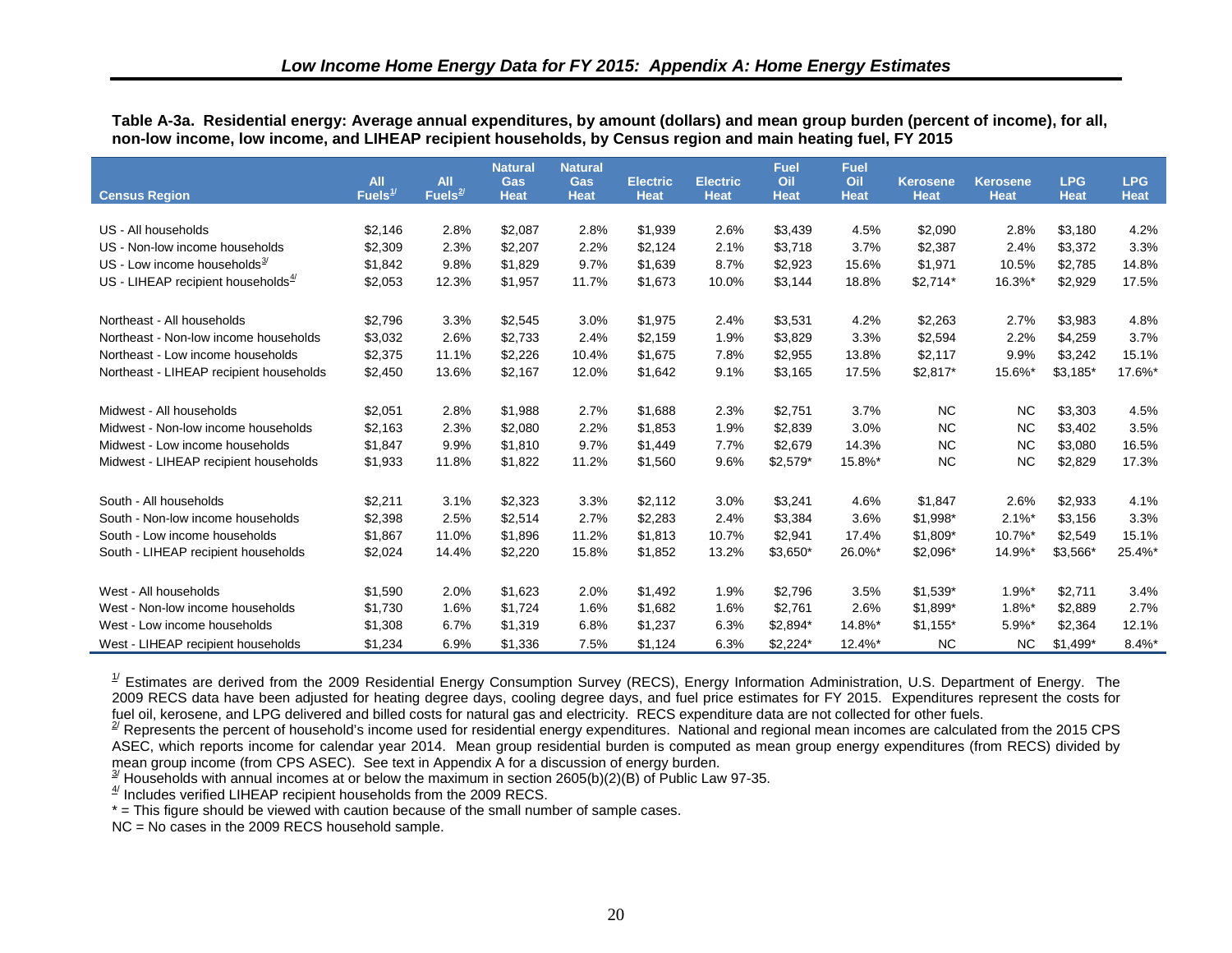<span id="page-30-6"></span><span id="page-30-5"></span><span id="page-30-4"></span><span id="page-30-3"></span><span id="page-30-2"></span><span id="page-30-1"></span><span id="page-30-0"></span>

|  |                                                                                                      |  | Table A-3b. Residential energy: Average annual expenditures, by amount (dollars) and mean individual burden (percent of income), for all, non-low |
|--|------------------------------------------------------------------------------------------------------|--|---------------------------------------------------------------------------------------------------------------------------------------------------|
|  | income, low income, and LIHEAP recipient households, by Census region and main heating fuel, FY 2015 |  |                                                                                                                                                   |

| <b>Census Region</b>                     | <b>All</b><br>Fuels $1/$ | <b>All</b><br>Fuels $\frac{2}{1}$ | <b>Natural</b><br>Gas<br><b>Heat</b> | <b>Natural</b><br>Gas<br><b>Heat</b> | <b>Electric</b><br><b>Heat</b> | Electric.<br><b>Heat</b> | <b>Fuel</b><br>Oil<br><b>Heat</b> | Fuel<br>Oil<br><b>Heat</b> | <b>Kerosene</b><br><b>Heat</b> | <b>Kerosene</b><br><b>Heat</b> | <b>LPG</b><br><b>Heat</b> | <b>LPG</b><br><b>Heat</b> |
|------------------------------------------|--------------------------|-----------------------------------|--------------------------------------|--------------------------------------|--------------------------------|--------------------------|-----------------------------------|----------------------------|--------------------------------|--------------------------------|---------------------------|---------------------------|
|                                          |                          |                                   |                                      |                                      |                                |                          |                                   |                            |                                |                                |                           |                           |
| US - All households                      | \$2,146                  | 8.4%                              | \$2,087                              | 7.4%                                 | \$1,939                        | 9.1%                     | \$3,439                           | 11.0%                      | \$2,090                        | 14.5%                          | \$3,180                   | 10.7%                     |
| US - Non-low income households           | \$2,309                  | 3.2%                              | \$2,207                              | 2.9%                                 | \$2,124                        | 3.3%                     | \$3,718                           | 4.4%                       | \$2,387                        | 4.6%                           | \$3,372                   | 5.1%                      |
| US - Low income households $\frac{3}{2}$ | \$1,842                  | 18.1%                             | \$1,829                              | 17.2%                                | \$1,639                        | 18.5%                    | \$2,923                           | 23.3%                      | \$1,971                        | 18.5%                          | \$2,785                   | 22.2%                     |
| US - LIHEAP recipient households $4$     | \$2,053                  | 18.4%                             | \$1,957                              | 17.6%                                | \$1,673                        | 17.6%                    | \$3,144                           | 20.8%                      | $$2,714*$                      | 17.0%*                         | \$2,929                   | 26.3%                     |
| Northeast - All households               | \$2,796                  | 9.5%                              | \$2,545                              | 8.3%                                 | \$1,975                        | 10.0%                    | \$3,531                           | 11.2%                      | \$2,263                        | 17.4%                          | \$3,983                   | 9.7%                      |
| Northeast - Non-low income households    | \$3,032                  | 3.6%                              | \$2,733                              | 3.2%                                 | \$2,159                        | 2.8%                     | \$3,829                           | 4.5%                       | \$2,594                        | 4.8%                           | \$4,259                   | 5.1%                      |
| Northeast - Low income households        | \$2,375                  | 19.9%                             | \$2,226                              | 17.0%                                | \$1,675                        | 21.7%                    | \$2,955                           | 24.2%                      | \$2,117                        | 22.9%                          | \$3,242                   | 22.1%                     |
| Northeast - LIHEAP recipient households  | \$2,450                  | 17.8%                             | \$2,167                              | 15.5%                                | \$1,642                        | 17.8%                    | \$3,165                           | 21.9%                      | $$2,817$ *                     | 18.4%*                         | $$3,185$ *                | 20.9%*                    |
| Midwest - All households                 | \$2,051                  | 8.6%                              | \$1,988                              | 8.1%                                 | \$1,688                        | 9.2%                     | \$2,751                           | 13.7%                      | <b>NC</b>                      | <b>NC</b>                      | \$3,303                   | 9.9%                      |
| Midwest - Non-low income households      | \$2,163                  | 3.2%                              | \$2,080                              | 3.0%                                 | \$1,853                        | 2.8%                     | \$2,839                           | 4.7%                       | <b>NC</b>                      | <b>NC</b>                      | \$3,402                   | 4.7%                      |
| Midwest - Low income households          | \$1,847                  | 18.4%                             | \$1,810                              | 17.9%                                | \$1,449                        | 18.4%                    | \$2,679                           | 21.0%                      | <b>NC</b>                      | <b>NC</b>                      | \$3,080                   | 21.8%                     |
| Midwest - LIHEAP recipient households    | \$1,933                  | 20.9%                             | \$1,822                              | 20.4%                                | \$1,560                        | 19.9%                    | $$2,579$ *                        | 16.8%*                     | <b>NC</b>                      | <b>NC</b>                      | \$2,829                   | 23.5%                     |
| South - All households                   | \$2,211                  | 9.6%                              | \$2,323                              | 8.9%                                 | \$2,112                        | 9.9%                     | \$3,241                           | 7.0%                       | \$1,847                        | 10.6%                          | \$2,933                   | 12.0%                     |
| South - Non-low income households        | \$2,398                  | 3.6%                              | \$2,514                              | 3.4%                                 | \$2,283                        | 3.6%                     | \$3,384                           | 3.9%                       | \$1,998*                       | $5.4%$ *                       | \$3,156                   | 6.0%                      |
| South - Low income households            | \$1,867                  | 20.5%                             | \$1,896                              | 21.2%                                | \$1,813                        | 20.9%                    | \$2,941                           | 13.7%                      | \$1,809*                       | 12.0%*                         | \$2,549                   | 22.4%                     |
| South - LIHEAP recipient households      | \$2,024                  | 20.1%                             | \$2,220                              | 20.3%                                | \$1,852                        | 19.2%                    | $$3,650*$                         | 14.4%*                     | $$2,096*$                      | $8.4\%$ *                      | \$3,566*                  | 56.4%*                    |
| West - All households                    | \$1,590                  | 5.4%                              | \$1,623                              | 4.4%                                 | \$1,492                        | 6.0%                     | \$2,796                           | 14.0%                      | $$1,539*$                      | 4.3%*                          | \$2,711                   | 10.7%                     |
| West - Non-low income households         | \$1,730                  | 2.2%                              | \$1,724                              | 2.1%                                 | \$1,682                        | 2.3%                     | \$2,761                           | 4.1%                       | \$1,899*                       | $1.9%$ *                       | \$2,889                   | 4.4%                      |
| West - Low income households             | \$1,308                  | 11.6%                             | \$1,319                              | 11.3%                                | \$1,237                        | 10.8%                    | \$2,894*                          | 41.8%*                     | $$1,155*$                      | $6.9\%$ *                      | \$2,364                   | 23.1%                     |
| West - LIHEAP recipient households       | \$1.234                  | 9.6%                              | \$1,336                              | 10.7%                                | \$1.124                        | 8.6%                     | $$2,224*$                         | $8.9\%$ *                  | <b>NC</b>                      | <b>NC</b>                      | $$1.499*$                 | 18.1%*                    |

 $^{1/}$  Estimates are derived from the 2009 Residential Energy Consumption Survey (RECS), Energy Information Administration, U.S. Department of Energy. The 2009 RECS data have been adjusted for heating degree days, cooling degree days, and fuel price estimates for FY 2015. Expenditures represent the costs for fuel oil, kerosene, and LPG delivered and billed costs for natural gas and electricity. RECS expenditure data are not collected for other fuels.

 $^{27}$  Represents the percent of household income used for residential energy expenditures. For individual households, FY 2015 income is estimated by inflating income reported in the 2009 RECS by the consumer price index (CPI) and FY 2015 energy expenditures are estimated by adjusting energy expenditures reported in the 2009 RECS for changes in weather and energy prices. FY 2015 residential energy burden for each household is computed as estimated FY 2015 residential energy expenditures divided by estimated FY 2015 annual income. Mean individual residential burden is computed by computing the mean of the individual values. See text in Appendix A for a discussion of energy burden.

 $\frac{3}{2}$  Households with annual incomes at or below the maximum in section 2605(b)(2)(B) of Public Law 97-35.

 $4$ <sup> $4$ </sup> Includes verified LIHEAP recipient households from the 2009 RECS.

\* = This figure should be viewed with caution because of the small number of sample cases.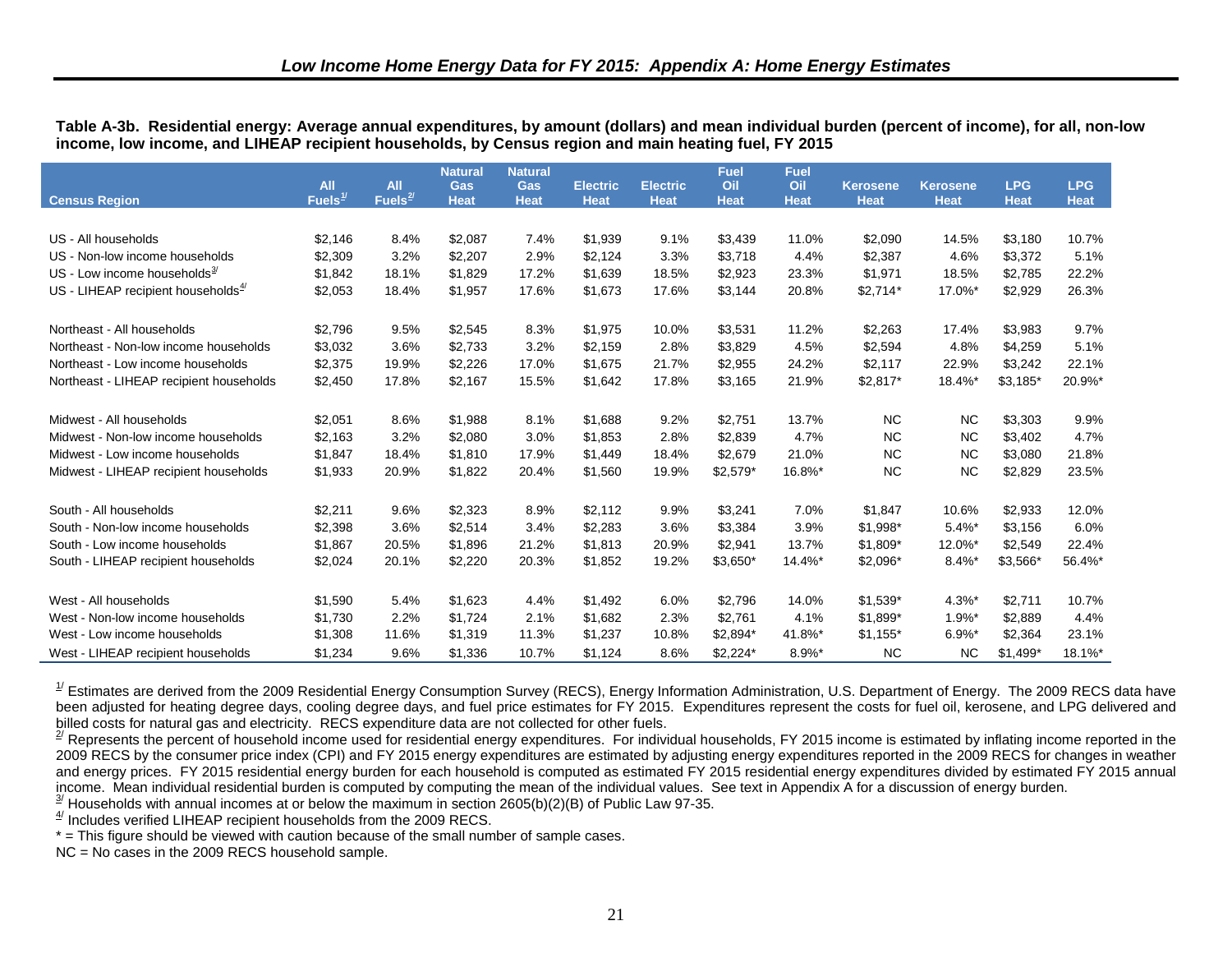<span id="page-31-6"></span><span id="page-31-5"></span><span id="page-31-4"></span><span id="page-31-3"></span><span id="page-31-2"></span><span id="page-31-1"></span><span id="page-31-0"></span>

| Table A-3c.  Residential energy: Average annual expenditures, by amount (dollars) and median individual burden (percent of income), for |  |  |  |  |
|-----------------------------------------------------------------------------------------------------------------------------------------|--|--|--|--|
| all, non-low income, low income, and LIHEAP recipient households, by Census region and main heating fuel, FY 2015                       |  |  |  |  |

|                                          |                                   | All       | <b>Natural</b>            | <b>Natural</b>            |                                |                                | <b>Fuel</b><br>Oil | <b>Fuel</b>        |                                |                                | <b>LPG</b>  | <b>LPG</b>  |
|------------------------------------------|-----------------------------------|-----------|---------------------------|---------------------------|--------------------------------|--------------------------------|--------------------|--------------------|--------------------------------|--------------------------------|-------------|-------------|
| <b>Census Region</b>                     | <b>All</b><br>Fuels $\frac{1}{2}$ | Fuels $2$ | <b>Gas</b><br><b>Heat</b> | <b>Gas</b><br><b>Heat</b> | <b>Electric</b><br><b>Heat</b> | <b>Electric</b><br><b>Heat</b> | <b>Heat</b>        | Oil<br><b>Heat</b> | <b>Kerosene</b><br><b>Heat</b> | <b>Kerosene</b><br><b>Heat</b> | <b>Heat</b> | <b>Heat</b> |
|                                          |                                   |           |                           |                           |                                |                                |                    |                    |                                |                                |             |             |
| US - All households                      | \$2,146                           | 3.8%      | \$2,087                   | 3.4%                      | \$1,939                        | 4.0%                           | \$3,439            | 5.6%               | \$2,090                        | 9.7%                           | \$3,180     | 6.2%        |
| US - Non-low income households           | \$2,309                           | 2.8%      | \$2,207                   | 2.6%                      | \$2,124                        | 2.8%                           | \$3,718            | 4.0%               | \$2,387                        | 3.9%                           | \$3,372     | 4.7%        |
| US - Low income households $\frac{3}{2}$ | \$1,842                           | 8.8%      | \$1,829                   | 8.4%                      | \$1,639                        | 8.4%                           | \$2,923            | 12.9%              | \$1,971                        | 11.0%                          | \$2,785     | 13.3%       |
| US - LIHEAP recipient households $4$     | \$2,053                           | 9.2%      | \$1,957                   | 8.3%                      | \$1,673                        | 8.8%                           | \$3,144            | 12.4%              | $$2,714*$                      | 13.7%*                         | \$2,929     | 17.4%       |
| Northeast - All households               | \$2,796                           | 4.4%      | \$2,545                   | 4.1%                      | \$1,975                        | 3.7%                           | \$3,531            | 5.5%               | \$2,263                        | 9.7%                           | \$3,983     | 5.2%        |
| Northeast - Non-low income households    | \$3,032                           | 3.1%      | \$2,733                   | 2.8%                      | \$2,159                        | 2.4%                           | \$3,829            | 4.0%               | \$2,594                        | 3.8%                           | \$4,259     | 4.4%        |
| Northeast - Low income households        | \$2,375                           | 10.5%     | \$2,226                   | 9.6%                      | \$1,675                        | 8.1%                           | \$2,955            | 13.7%              | \$2,117                        | 11.8%                          | \$3,242     | 10.9%       |
| Northeast - LIHEAP recipient households  | \$2,450                           | 10.1%     | \$2,167                   | 8.3%                      | \$1,642                        | 6.2%                           | \$3,165            | 13.9%              | $$2,817$ *                     | 13.7%*                         | $$3,185$ *  | 12.0%*      |
| Midwest - All households                 | \$2,051                           | 3.8%      | \$1,988                   | 3.6%                      | \$1,688                        | 3.6%                           | \$2,751            | 7.6%               | <b>NC</b>                      | <b>NC</b>                      | \$3,303     | 5.3%        |
| Midwest - Non-low income households      | \$2,163                           | 2.7%      | \$2,080                   | 2.7%                      | \$1,853                        | 2.5%                           | \$2,839            | 4.7%               | <b>NC</b>                      | <b>NC</b>                      | \$3,402     | 4.4%        |
| Midwest - Low income households          | \$1,847                           | 8.9%      | \$1,810                   | 8.5%                      | \$1,449                        | 7.0%                           | \$2,679            | 11.8%              | <b>NC</b>                      | <b>NC</b>                      | \$3,080     | 16.3%       |
| Midwest - LIHEAP recipient households    | \$1,933                           | 9.2%      | \$1,822                   | 8.8%                      | \$1,560                        | 8.8%                           | $$2,579$ *         | $7.6\%$ *          | <b>NC</b>                      | <b>NC</b>                      | \$2,829     | 17.4%       |
| South - All households                   | \$2,211                           | 4.5%      | \$2,323                   | 3.9%                      | \$2,112                        | 4.5%                           | \$3,241            | 4.9%               | \$1,847                        | 9.9%                           | \$2,933     | 7.1%        |
| South - Non-low income households        | \$2,398                           | 3.2%      | \$2,514                   | 3.0%                      | \$2,283                        | 3.2%                           | \$3,384            | 3.5%               | \$1,998*                       | 4.6%*                          | \$3,156     | 5.7%        |
| South - Low income households            | \$1,867                           | 9.9%      | \$1,896                   | 10.6%                     | \$1,813                        | 9.4%                           | \$2,941            | 8.6%               | \$1,809*                       | 10.0%*                         | \$2,549     | 14.2%       |
| South - LIHEAP recipient households      | \$2,024                           | 10.0%     | \$2,220                   | 12.2%                     | \$1,852                        | 9.2%                           | $$3,650*$          | $6.8\%$ *          | $$2,096*$                      | $8.4\%$ *                      | \$3,566*    | 16.7%*      |
| West - All households                    | \$1,590                           | 2.5%      | \$1,623                   | 2.2%                      | \$1,492                        | 2.8%                           | \$2,796            | 5.0%               | $$1,539*$                      | $2.0\%$ *                      | \$2,711     | 6.4%        |
| West - Non-low income households         | \$1,730                           | 1.9%      | \$1,724                   | 1.9%                      | \$1,682                        | 1.9%                           | \$2,761            | 3.5%               | \$1,899*                       | $2.0\%$ *                      | \$2,889     | 4.0%        |
| West - Low income households             | \$1,308                           | 5.4%      | \$1,319                   | 5.3%                      | \$1,237                        | 5.5%                           | $$2,894*$          | 48.8%*             | $$1,155*$                      | $6.8\%$ *                      | \$2,364     | 9.6%        |
| West - LIHEAP recipient households       | \$1,234                           | 6.3%      | \$1,336                   | 5.9%                      | \$1,124                        | 5.5%                           | $$2,224$ *         | $8.9\%$ *          | <b>NC</b>                      | NC.                            | $$1,499*$   | $9.3%$ *    |

 $1/2$  Estimates are derived from the 2009 Residential Energy Consumption Survey (RECS), Energy Information Administration, U.S. Department of Energy. The 2009 RECS data have been adjusted for heating degree days, cooling degree days, and fuel price estimates for FY 2015. Expenditures represent the costs for fuel oil, kerosene, and LPG delivered and billed costs for natural gas and electricity. RECS expenditure data are not collected for other fuels.

 $2^{7}$  Represents the percent of household income used for residential energy expenditures. For individual households, FY 2015 income is estimated by inflating income reported in the 2009 RECS by the consumer price index (CPI) and FY 2015 energy expenditures are estimated by adjusting energy expenditures reported in the 2009 RECS for changes in weather and energy prices. FY 2015 residential energy burden for each household is computed as estimated FY 2015 residential energy expenditures divided by estimated FY 2015 annual income. Median individual residential burden is computed by computing the median of the individual values. See text in Appendix A for a discussion of energy burden.

 $\frac{3}{2}$  Households with annual incomes at or below the maximum in section 2605(b)(2)(B) of Public Law 97-35.

 $4$ <sup> $4$ </sup> Includes verified LIHEAP recipient households from the 2009 RECS.

\* = This figure should be viewed with caution because of the small number of sample cases.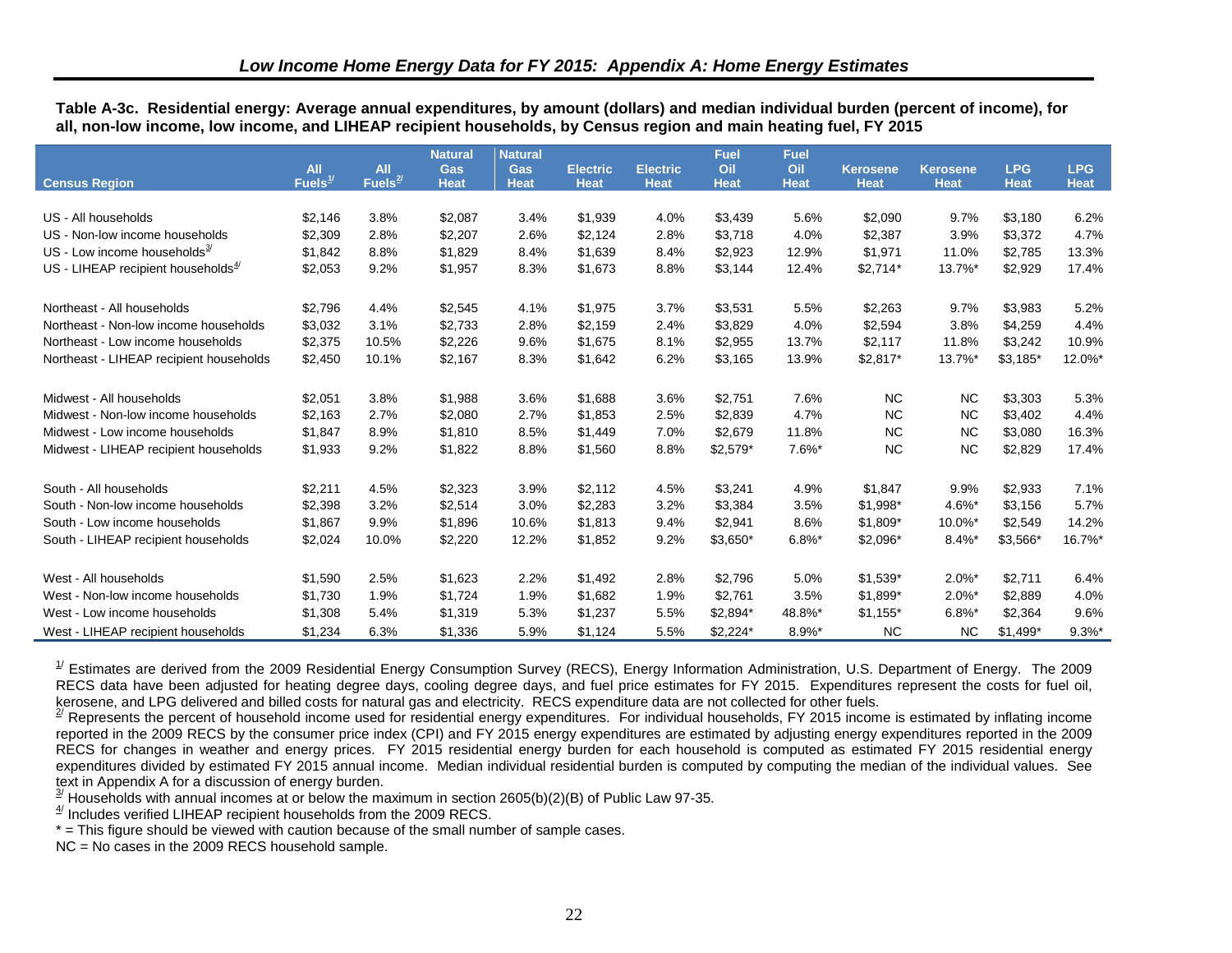<span id="page-32-0"></span>**Table A-4. Home heating: Percent of households using major types of heating fuels, by all, non-low income, low income, and LIHEAP recipient households, by Census region and main heating fuel type, 2009[1/](#page-43-1)** 

| <b>Census Region</b>                     | Natural Gas <sup>2/</sup> | <b>Electricity</b> | <b>Fuel Oil</b> | <b>Kerosene</b> | <b>LPG</b> | Other $\frac{3}{2}$ |
|------------------------------------------|---------------------------|--------------------|-----------------|-----------------|------------|---------------------|
|                                          |                           |                    |                 |                 |            |                     |
| US - All households                      | 49.0%                     | 33.6%              | 6.1%            | 0.4%            | 4.9%       | 2.9%                |
| US - Non-low income households           | 51.4%                     | 31.9%              | 6.1%            | 0.2%            | 5.1%       | 2.9%                |
| US - Low income households $\frac{4}{3}$ | 44.4%                     | 36.7%              | 6.1%            | 0.9%            | 4.6%       | 3.0%                |
| US - LIHEAP recipient households $5$     | 49.2%                     | 29.3%              | 11.3%           | 1.1%            | 5.0%       | 2.7%                |
| Northeast - All households               | 51.9%                     | 11.5%              | 27.5%           | 1.5%            | 3.6%       | 3.9%                |
| Northeast - Non-low income households    | 51.1%                     | 11.2%              | 28.4%           | 0.7%            | 4.1%       | 4.5%                |
| Northeast - Low income households        | 53.4%                     | 12.2%              | 26.0%           | 2.9%            | 2.7%       | 2.7%                |
| Northeast - LIHEAP recipient households  | 53.0%                     | 10.3%              | 28.4%           | 2.9%            | 4.1%       | 1.3%                |
| Midwest - All households                 | 69.0%                     | 17.6%              | 1.8%            | <b>NC</b>       | 8.2%       | 3.2%                |
| Midwest - Non-low income households      | 70.4%                     | 16.1%              | 1.3%            | <b>NC</b>       | 8.8%       | 3.2%                |
| Midwest - Low income households          | 66.4%                     | 20.3%              | 2.9%            | <b>NC</b>       | 7.0%       | 3.0%                |
| Midwest - LIHEAP recipient households    | 66.4%                     | 17.0%              | 3.2%            | <b>NC</b>       | 9.8%       | 3.6%                |
| South - All households                   | 31.7%                     | 57.4%              | 1.4%            | 0.4%            | 4.5%       | 2.1%                |
| South - Non-low income households        | 33.8%                     | 56.4%              | 1.5%            | 0.1%            | 4.4%       | 1.8%                |
| South - Low income households            | 27.9%                     | 59.3%              | 1.3%            | 0.8%            | 4.7%       | 2.7%                |
| South - LIHEAP recipient households      | 28.0%                     | 62.0%              | 2.9%            | 0.6%            | 2.2%       | 3.1%                |
| West - All households                    | 54.8%                     | 28.3%              | 0.5%            | 0.1%            | 3.3%       | 3.2%                |
| West - Non-low income households         | 61.5%                     | 24.2%              | 0.6%            | 0.1%            | 3.3%       | 3.0%                |
| West - Low income households             | 41.2%                     | 36.4%              | 0.4%            | 0.2%            | 3.4%       | 3.8%                |
| West - LIHEAP recipient households       | 45.9%                     | 37.7%              | 0.8%            | <b>NC</b>       | 2.8%       | 3.8%                |

 $^{1/2}$  Data derived from the 2009 Residential Energy Consumption Survey (RECS), Energy Information Administration, U.S. Department of Energy. Represents main

heating fuel used in 2009.<br><sup>2/</sup> The sum of percentages across fuel types may not equal 100%, due to rounding.<br><sup>3/</sup> This category includes households using wood, coal, and other minor fuels as a main heating source and hous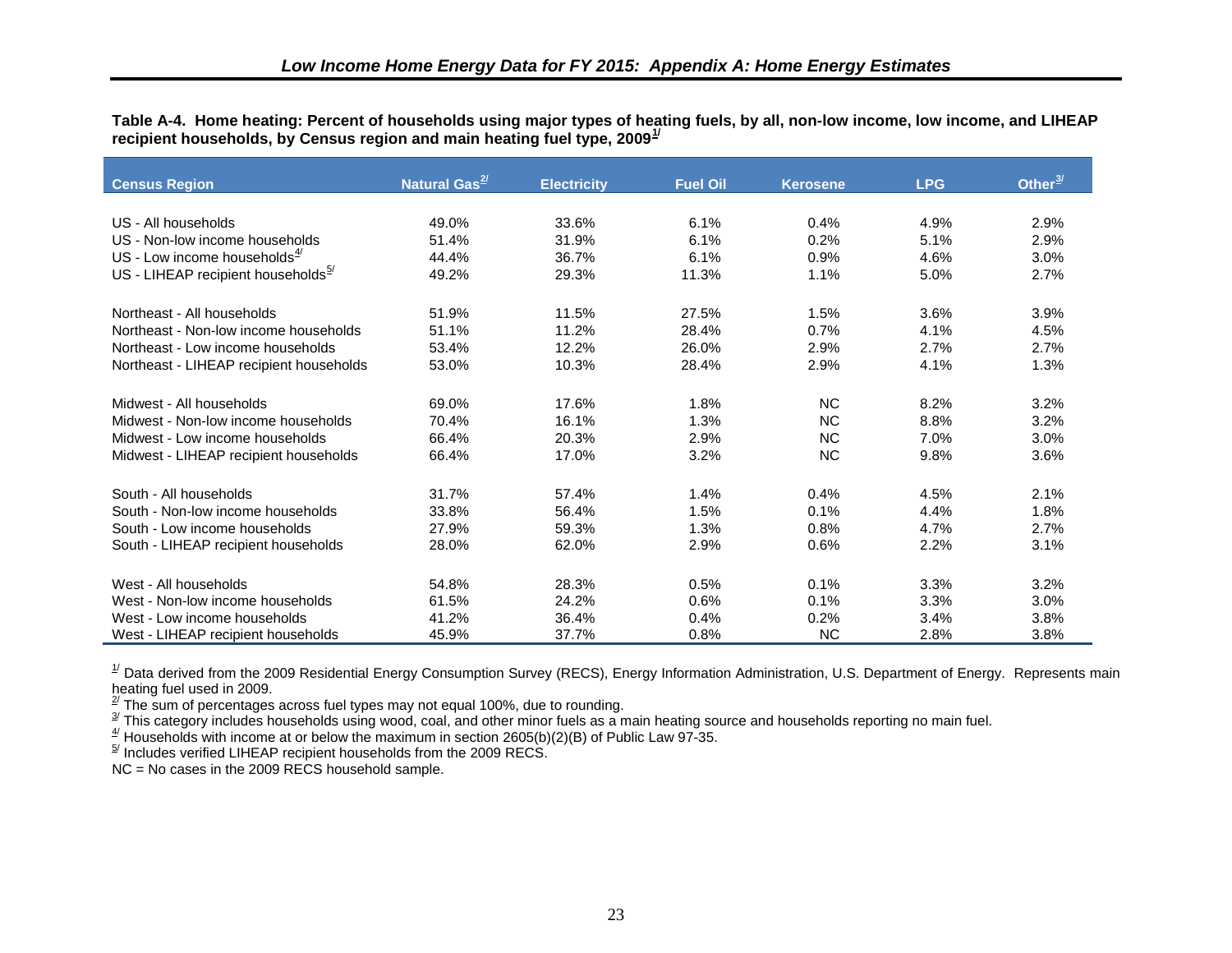<span id="page-33-0"></span>**Table A-5. Home heating: Average consumption per household, by all fuels and specified fuels, by all, non-low income, low income and LIHEAP recipient households, by Census region, FY 2015[1/](#page-44-0)** 

| <b>Census Region</b>                           | All Fuels $^{2\prime}$<br>$(MMBtus)^{3/2}$ | <b>Natural Gas</b><br>(MMBtus) | <b>Electricity</b><br>(MMBtus) | <b>Fuel Oil</b><br>(MMBtus) | <b>Kerosene</b><br>(MMBtus) | <b>LPG</b><br>(MMBtus) |
|------------------------------------------------|--------------------------------------------|--------------------------------|--------------------------------|-----------------------------|-----------------------------|------------------------|
|                                                |                                            |                                |                                |                             |                             |                        |
| US - All households                            | 37.7                                       | 53.4                           | 11.2                           | 76.4                        | 36.1                        | 53.9                   |
| US - Non-low income households                 | 39.7                                       | 53.9                           | 11.8                           | 81.0                        | 36.5                        | 56.6                   |
| US - Low income households $\frac{4}{3}$       | 33.9                                       | 52.3                           | 10.3                           | 67.9                        | 36.0                        | 48.2                   |
| US - LIHEAP recipient households $\frac{5}{2}$ | 45.2                                       | 61.4                           | 11.8                           | 72.4                        | $45.5*$                     | 51.4                   |
| Northeast - All households                     | 62.1                                       | 67.5                           | 15.1                           | 79.0                        | 43.1                        | 60.4                   |
| Northeast - Non-low income households          | 64.6                                       | 69.0                           | 16.3                           | 83.8                        | 44.9                        | 62.4                   |
| Northeast - Low income households              | 57.5                                       | 65.1                           | 13.0                           | 69.5                        | 42.4                        | 55.0                   |
| Northeast - LIHEAP recipient households        | 60.1                                       | 63.4                           | 11.7                           | 75.2                        | $51.2*$                     | $55.7*$                |
| Midwest - All households                       | 58.9                                       | 70.4                           | 17.0                           | 65.7                        | <b>NC</b>                   | 68.8                   |
| Midwest - Non-low income households            | 61.2                                       | 71.9                           | 18.9                           | 65.3                        | <b>NC</b>                   | 69.7                   |
| Midwest - Low income households                | 54.6                                       | 67.5                           | 14.4                           | 66.1                        | <b>NC</b>                   | 66.6                   |
| Midwest - LIHEAP recipient households          | 58.0                                       | 72.3                           | 15.3                           | $52.9*$                     | NC                          | 53.8                   |
| South - All households                         | 22.1                                       | 41.5                           | 10.6                           | 66.3                        | 25.3                        | 39.0                   |
| South - Non-low income households              | 24.0                                       | 43.5                           | 11.0                           | 70.2                        | $23.4*$                     | 43.5                   |
| South - Low income households                  | 18.8                                       | 37.2                           | 9.8                            | 58.1                        | $25.7*$                     | 31.2                   |
| South - LIHEAP recipient households            | 23.3                                       | 46.3                           | 11.9                           | $62.5*$                     | $11.3*$                     | 44.6*                  |
| West - All households                          | 21.6                                       | 31.6                           | 8.4                            | 46.9                        | $18.7*$                     | 44.4                   |
| West - Non-low income households               | 24.1                                       | 32.6                           | 8.6                            | 48.2                        | $12.0*$                     | 44.8                   |
| West - Low income households                   | 16.7                                       | 28.6                           | 8.1                            | $43.4*$                     | $25.9*$                     | 43.5                   |
| West - LIHEAP recipient households             | 21.3                                       | 37.5                           | 7.5                            | $55.5*$                     | <b>NC</b>                   | $25.0*$                |

 $^{1/}$  Developed from the 2009 Residential Energy Consumption Survey (RECS), Energy Information Administration, U.S. Department of Energy, and adjusted for FY

2015 for heating degree days.<br><sup>2/</sup> Weighted average of natural gas, electricity, fuel oil, kerosene, and liquefied petroleum gas space heating consumption. Consumption data are not collected for other fuels.

 $^{\text{\tiny 3\!\!\!\!\!\!\times}}$  A British thermal unit (Btu) is the amount of energy necessary to raise the temperature of one pound of water one degree Fahrenheit. MMBtus refer to values in millions of Btus.

 $\frac{4}{5}$  Households with income at or below the maximum in section 2605(b)(2)(B) of Public Law 97-35.

 $5^{\prime}$  Includes verified LIHEAP recipient households from the 2009 RECS.

\* = This figure should be viewed with caution because of the small number of sample cases.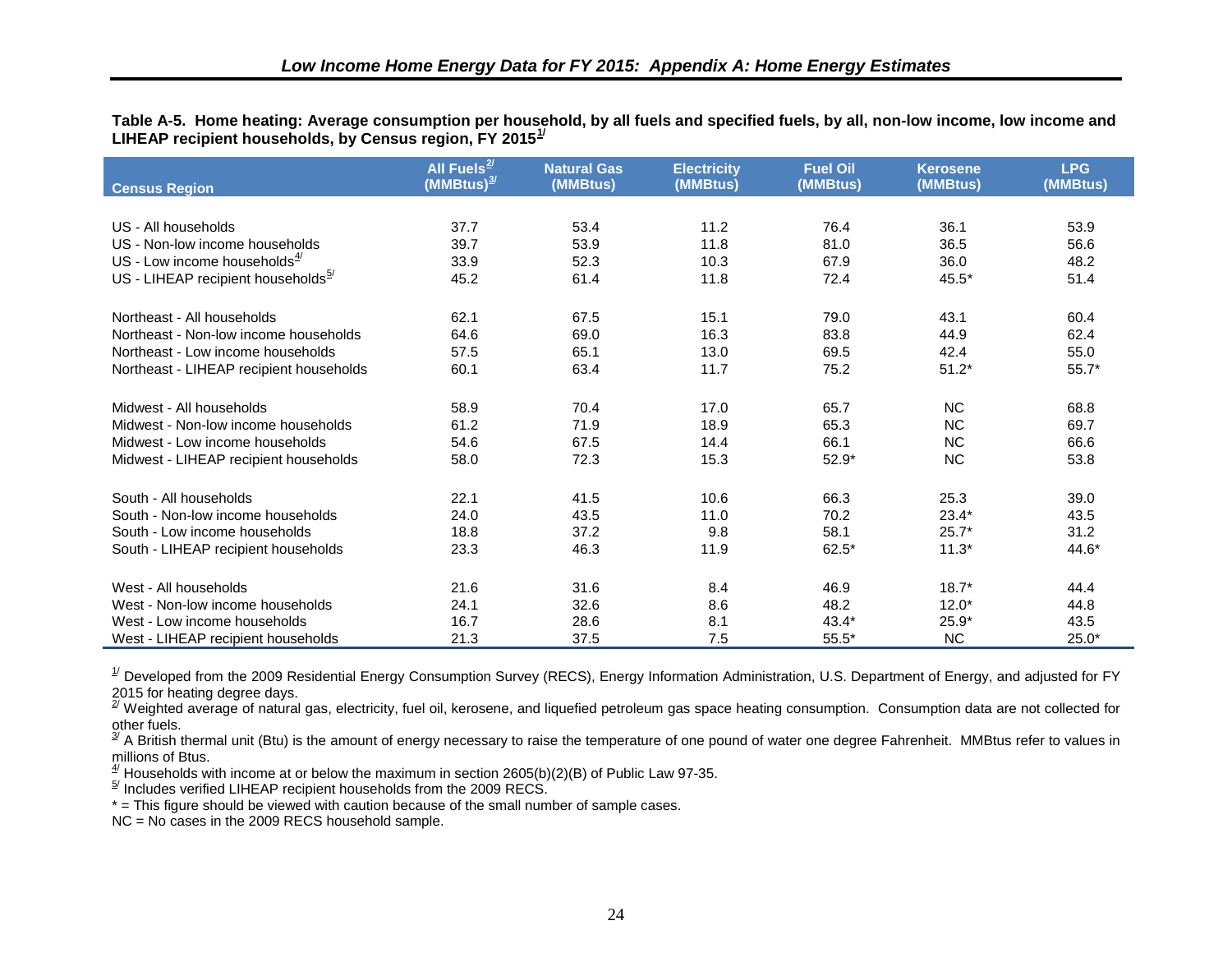<span id="page-34-0"></span>**Table A-6a. Home heating: Average annual expenditures by amount and mean group burden, by all, non-low income, low income, and LIHEAP recipient households, by Census region and main heating fuel type, FY 2015**

|                                          | <b>All</b>          | All        | <b>Natural</b>            | <b>Natural</b>            |                                | <b>Electric</b> | <b>Fuel</b><br>Oil | <b>Fuel</b><br>Oil |                                | <b>Kerosene</b>      | <b>LPG</b>  | <b>LPG</b>  |
|------------------------------------------|---------------------|------------|---------------------------|---------------------------|--------------------------------|-----------------|--------------------|--------------------|--------------------------------|----------------------|-------------|-------------|
| <b>Census Region</b>                     | Fuels $\frac{1}{2}$ | Fuels $2/$ | <b>Gas</b><br><b>Heat</b> | <b>Gas</b><br><b>Heat</b> | <b>Electric</b><br><b>Heat</b> | <b>Heat</b>     | <b>Heat</b>        | <b>Heat</b>        | <b>Kerosene</b><br><b>Heat</b> | <b>Heat</b>          | <b>Heat</b> | <b>Heat</b> |
|                                          |                     |            |                           |                           |                                |                 |                    |                    |                                |                      |             |             |
| US - All households                      | \$566               | 0.7%       | \$562                     | 0.7%                      | \$359                          | 0.5%            | \$1,593            | 2.1%               | \$839                          | 1.1%                 | \$1,288     | 1.7%        |
| US - Non-low income households           | \$589               | 0.6%       | \$563                     | 0.6%                      | \$372                          | 0.4%            | \$1,690            | 1.7%               | \$840                          | 0.8%                 | \$1,352     | 1.3%        |
| US - Low income households $\frac{3}{2}$ | \$525               | 2.8%       | \$561                     | 3.0%                      | \$337                          | 1.8%            | \$1,416            | 7.5%               | \$839                          | 4.5%                 | \$1,155     | 6.2%        |
| US - LIHEAP recipient households $4$     | \$690               | 4.1%       | \$661                     | 4.0%                      | \$382                          | 2.3%            | \$1,527            | 9.1%               | $$1,057*$                      | $6.3\%$ *            | \$1,252     | 7.5%        |
| Northeast - All households               | \$1,064             | 1.3%       | \$861                     | 1.0%                      | \$620                          | 0.7%            | \$1,649            | 2.0%               | \$985                          | 1.2%                 | \$1,730     | 2.1%        |
| Northeast - Non-low income households    | \$1,116             | 1.0%       | \$883                     | 0.8%                      | \$647                          | 0.6%            | \$1,747            | 1.5%               | \$1,054                        | 0.9%                 | \$1,758     | 1.5%        |
| Northeast - Low income households        | \$970               | 4.5%       | \$825                     | 3.8%                      | \$576                          | 2.7%            | \$1,460            | 6.8%               | \$955                          | 4.4%                 | \$1,655     | 7.7%        |
| Northeast - LIHEAP recipient households  | \$1,022             | 5.7%       | \$789                     | 4.4%                      | \$486                          | 2.7%            | \$1,581            | 8.8%               | $$1,186*$                      | $6.6\%$ *            | $$1,616*$   | 8.9%*       |
| Midwest - All households                 | \$685               | 0.9%       | \$650                     | 0.9%                      | \$471                          | 0.6%            | \$1,282            | 1.7%               | <b>NC</b>                      | NC                   | \$1,483     | 2.0%        |
| Midwest - Non-low income households      | \$702               | 0.7%       | \$657                     | 0.7%                      | \$496                          | 0.5%            | \$1,305            | 1.4%               | <b>NC</b>                      | <b>NC</b>            | \$1,510     | 1.6%        |
| Midwest - Low income households          | \$653               | 3.5%       | \$637                     | 3.4%                      | \$433                          | 2.3%            | \$1,264            | 6.8%               | <b>NC</b>                      | <b>NC</b>            | \$1,421     | 7.6%        |
| Midwest - LIHEAP recipient households    | \$690               | 4.2%       | \$688                     | 4.2%                      | \$459                          | 2.8%            | $$1,012*$          | $6.2\%$ *          | <b>NC</b>                      | <b>NC</b>            | \$1,171     | 7.2%        |
| South - All households                   | \$421               | 0.6%       | \$479                     | 0.7%                      | \$344                          | 0.5%            | \$1,439            | 2.0%               | \$621                          | 0.9%                 | \$1,023     | 1.4%        |
| South - Non-low income households        | \$443               | 0.5%       | \$498                     | 0.5%                      | \$354                          | 0.4%            | \$1,521            | 1.6%               | \$474*                         | $0.5\%$ *            | \$1,123     | 1.2%        |
| South - Low income households            | \$381               | 2.3%       | \$437                     | 2.6%                      | \$326                          | 1.9%            | \$1,267            | 7.5%               | \$658*                         | $3.9%$ *             | \$852       | 5.0%        |
| South - LIHEAP recipient households      | \$453               | 3.2%       | \$525                     | 3.7%                      | \$377                          | 2.7%            | $$1,519*$          | 10.8%*             | \$282*                         | $2.0\%$ *            | $$1,155*$   | $8.2\%$ *   |
| West - All households                    | \$273               | 0.3%       | \$290                     | 0.4%                      | \$247                          | 0.3%            | \$977              | 1.2%               | \$428*                         | $0.5\%$ <sup>*</sup> | \$998       | 1.2%        |
| West - Non-low income households         | \$292               | 0.3%       | \$300                     | 0.3%                      | \$254                          | 0.2%            | \$995              | 0.9%               | \$264*                         | $0.2\%$ <sup>*</sup> | \$1,029     | 1.0%        |
| West - Low income households             | \$236               | 1.2%       | \$262                     | 1.3%                      | \$237                          | 1.2%            | \$927*             | 4.8%*              | \$602*                         | $3.1\%$ *            | \$938       | 4.8%        |
| West - LIHEAP recipient households       | \$264               | 1.5%       | \$323                     | 1.8%                      | \$229                          | 1.3%            | $$1,073*$          | $6.0\%$ *          | <b>NC</b>                      | <b>NC</b>            | \$556*      | $3.1\%$ *   |

 $\frac{1}{2}$  Expenditures shown in this table are derived from the 2009 Residential Energy Consumption Survey (RECS), Energy Information Administration, U.S. Department of Energy. The 2009 RECS data have been adjusted for heating degree days and fuel price estimates for FY 2015. Expenditures represent the costs for fuel oil, kerosene, and LPG delivered, and billed costs for natural gas and electricity used. RECS expenditure data are not collected for other fuels.

 $2^{2}$  Represents the percent of household income used for home heating energy expenditures. National and regional mean incomes are calculated from the 2015 CPS ASEC, which reports income for calendar year 2014. Mean group home heating burden is computed as mean group energy expenditures (from RECS) divided by mean group income (from CPS ASEC). See text in Appendix A for a discussion of energy burden.

 $\frac{3}{2}$  Households with annual incomes at or below the maximum in section 2605(b)(2)(B) of Public Law 97-35.

 $4$ <sup> $4$ </sup> Includes verified LIHEAP recipient households from the 2009 RECS.

\* = This figure should be viewed with caution because of the small number of sample cases.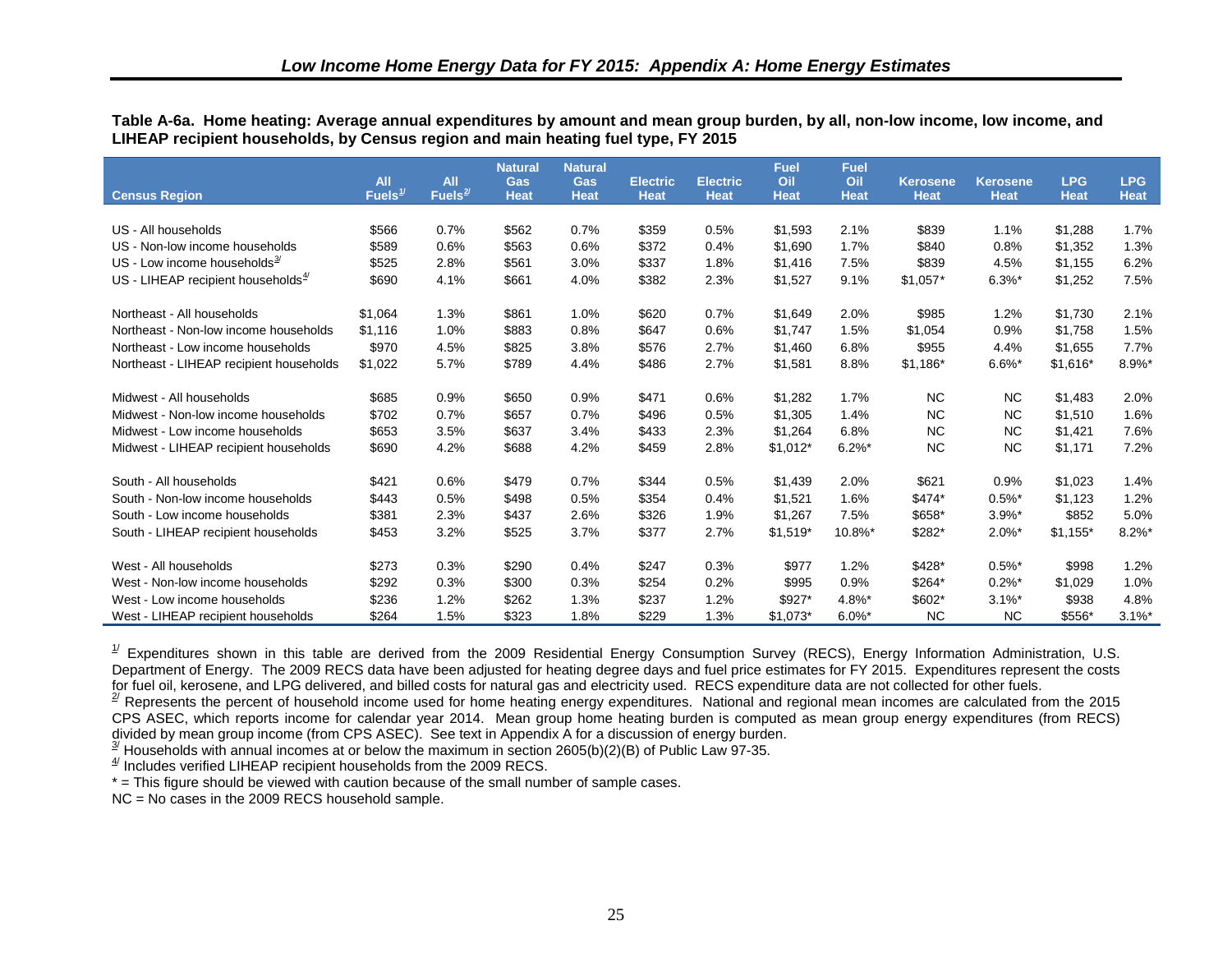<span id="page-35-0"></span>**Table A-6b. Home heating: Average annual expenditures by amount and mean individual burden, by all, non-low income, low income, and LIHEAP recipient households, by Census region and main heating fuel type, FY 2015**

|                                          | <b>All</b>          | <b>All</b> | <b>Natural</b><br>Gas | <b>Natural</b><br>Gas | <b>Electric</b> | <b>Electric</b> | <b>Fuel</b><br>Oil | <b>Fuel</b><br>Oil | <b>Kerosene</b> | <b>Kerosene</b>      | <b>LPG</b>  | <b>LPG</b>  |
|------------------------------------------|---------------------|------------|-----------------------|-----------------------|-----------------|-----------------|--------------------|--------------------|-----------------|----------------------|-------------|-------------|
| <b>Census Region</b>                     | Fuels $\frac{1}{2}$ | Fuels $2/$ | <b>Heat</b>           | <b>Heat</b>           | <b>Heat</b>     | <b>Heat</b>     | <b>Heat</b>        | <b>Heat</b>        | <b>Heat</b>     | <b>Heat</b>          | <b>Heat</b> | <b>Heat</b> |
| US - All households                      | \$566               | 2.9%       | \$562                 | 2.7%                  | \$359           | 2.4%            | \$1,593            | 6.4%               | \$839           | 6.8%                 | \$1,288     | 5.3%        |
| US - Non-low income households           | \$589               | 0.9%       | \$563                 | 0.8%                  | \$372           | 0.6%            | \$1.690            | 2.1%               | \$840           | 1.5%                 | \$1,352     | 2.1%        |
| US - Low income households $\frac{3}{2}$ | \$525               | 6.6%       | \$561                 | 6.9%                  | \$337           | 5.4%            | \$1,416            | 14.4%              | \$839           | 9.0%                 | \$1,155     | 11.8%       |
|                                          |                     |            |                       |                       |                 |                 |                    |                    |                 |                      |             |             |
| US - LIHEAP recipient households $4$     | \$690               | 7.7%       | \$661                 | 8.2%                  | \$382           | 5.6%            | \$1,527            | 11.9%              | $$1,057*$       | $7.0\%$ *            | \$1,252     | 11.9%       |
| Northeast - All households               | \$1,064             | 4.7%       | \$861                 | 3.8%                  | \$620           | 4.4%            | \$1,649            | 6.6%               | \$985           | 8.8%                 | \$1,730     | 5.3%        |
| Northeast - Non-low income households    | \$1,116             | 1.4%       | \$883                 | 1.1%                  | \$647           | 0.9%            | \$1,747            | 2.1%               | \$1,054         | 1.8%                 | \$1,758     | 2.2%        |
| Northeast - Low income households        | \$970               | 10.5%      | \$825                 | 8.4%                  | \$576           | 10.1%           | \$1,460            | 15.2%              | \$955           | 11.8%                | \$1,655     | 13.8%       |
| Northeast - LIHEAP recipient households  | \$1,022             | 9.3%       | \$789                 | 8.2%                  | \$486           | 5.6%            | \$1,581            | 12.9%              | \$1,186*        | $8.0\%$ *            | $$1,616*$   | 10.1%*      |
|                                          |                     |            |                       |                       |                 |                 |                    |                    |                 |                      |             |             |
| Midwest - All households                 | \$685               | 3.8%       | \$650                 | 3.5%                  | \$471           | 4.1%            | \$1,282            | 7.2%               | NC.             | NC.                  | \$1,483     | 5.3%        |
| Midwest - Non-low income households      | \$702               | 1.1%       | \$657                 | 1.0%                  | \$496           | 0.8%            | \$1,305            | 2.3%               | <b>NC</b>       | <b>NC</b>            | \$1,510     | 2.3%        |
| Midwest - Low income households          | \$653               | 8.6%       | \$637                 | 8.4%                  | \$433           | 8.9%            | \$1,264            | 11.3%              | <b>NC</b>       | <b>NC</b>            | \$1,421     | 12.1%       |
| Midwest - LIHEAP recipient households    | \$690               | 9.7%       | \$688                 | 10.1%                 | \$459           | 9.3%            | $$1,012*$          | $7.2\%$ *          | <b>NC</b>       | <b>NC</b>            | \$1,171     | 12.1%       |
| South - All households                   | \$421               | 2.4%       | \$479                 | 2.5%                  | \$344           | 2.2%            | \$1,439            | 3.3%               | \$621           | 3.9%                 | \$1,023     | 4.9%        |
| South - Non-low income households        | \$443               | 0.7%       | \$498                 | 0.7%                  | \$354           | 0.6%            | \$1,521            | 1.8%               | \$474*          | $1.3\%$ <sup>*</sup> | \$1,123     | 2.2%        |
| South - Low income households            | \$381               | 5.5%       | \$437                 | 6.6%                  | \$326           | 5.1%            | \$1,267            | 6.6%               | \$658*          | 4.5%*                | \$852       | 9.5%        |
| South - LIHEAP recipient households      | \$453               | 6.1%       | \$525                 | 7.5%                  | \$377           | 5.4%            | $$1,519*$          | $6.6\%$ *          | \$282*          | $1.1\%$ *            | $$1,155*$   | 17.7%*      |
|                                          |                     |            |                       |                       |                 |                 |                    |                    |                 |                      |             |             |
| West - All households                    | \$273               | 1.2%       | \$290                 | 1.0%                  | \$247           | 1.3%            | \$977              | 9.7%               | \$428*          | $1.8\%$ <sup>*</sup> | \$998       | 6.2%        |
| West - Non-low income households         | \$292               | 0.4%       | \$300                 | 0.4%                  | \$254           | 0.4%            | \$995              | 1.5%               | \$264*          | $0.3\%$ *            | \$1,029     | 1.6%        |
| West - Low income households             | \$236               | 2.8%       | \$262                 | 2.8%                  | \$237           | 2.5%            | \$927*             | 32.8%*             | \$602*          | $3.4\%$ *            | \$938       | 15.2%       |
| West - LIHEAP recipient households       | \$264               | 2.1%       | \$323                 | 2.5%                  | \$229           | 1.9%            | $$1,073$ *         | 4.3%*              | <b>NC</b>       | <b>NC</b>            | \$556*      | $6.9%$ *    |

 $1/2$  Expenditures shown in this table are derived from the 2009 Residential Energy Consumption Survey (RECS), Energy Information Administration, U.S. Department of Energy. The 2009 RECS data have been adjusted for heating degree days and fuel price estimates for FY 2015. Expenditures represent the costs for fuel oil, kerosene, and LPG delivered, and billed costs for natural gas and electricity used. RECS expenditure data are not collected for other fuels.

 $2^{2}$  Represents the percent of household income used for home heating energy expenditures. For individual households, FY 2015 income is estimated by inflating income reported in the 2009 RECS by the consumer price index (CPI) and FY 2015 energy expenditures are estimated by adjusting energy expenditures reported in the 2009 RECS for changes in weather and energy prices. FY 2015 home heating energy burden for each household is computed by computing the mean of the individual values. See text in Appendix A for a discussion of energy burden.

 $\frac{3}{2}$  Households with annual incomes at or below the maximum in section 2605(b)(2)(B) of Public Law 97-35.

 $4$ <sup> $4$ </sup> Includes verified LIHEAP recipient households from the 2009 RECS.

\* = This figure should be viewed with caution because of the small number of sample cases.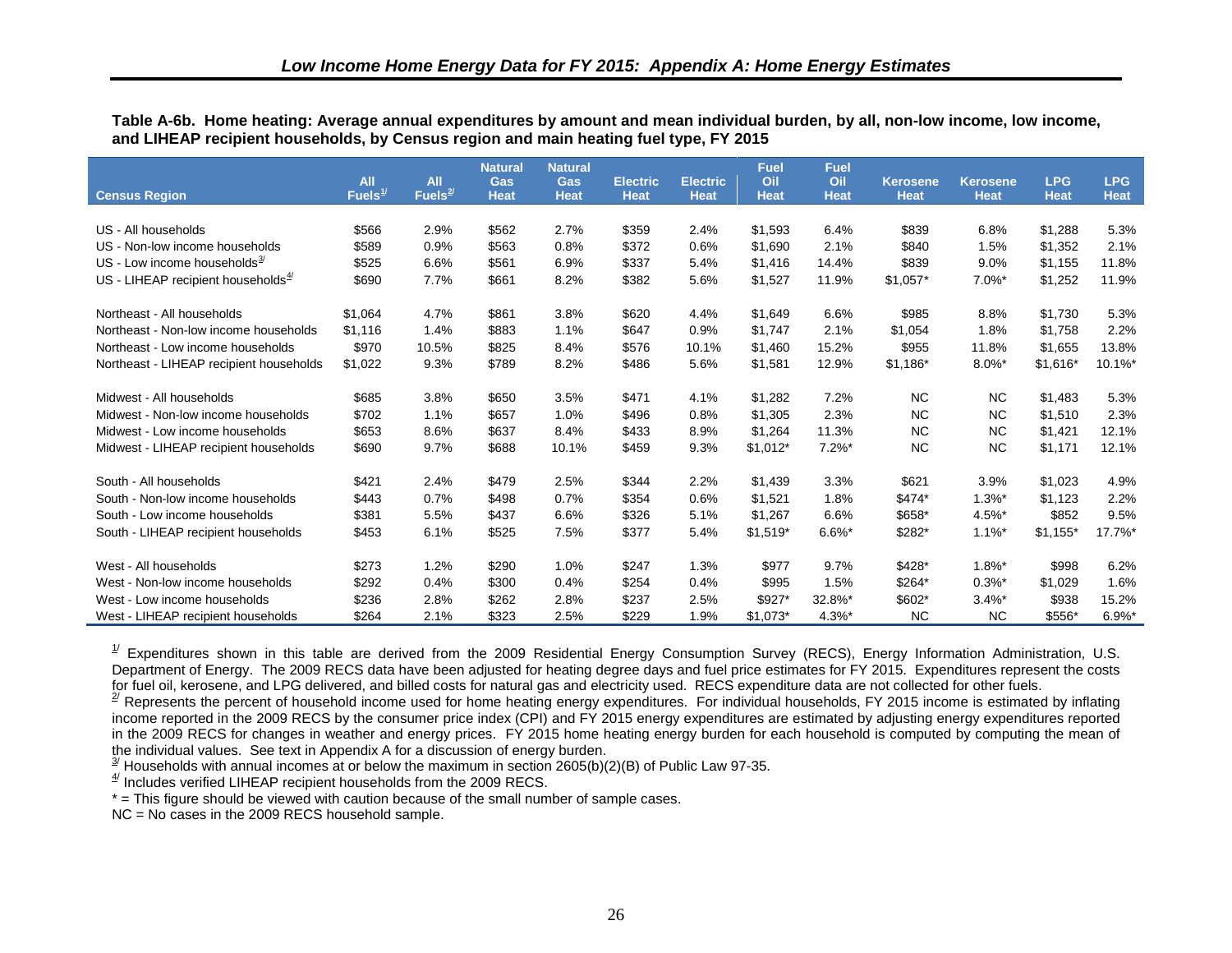<span id="page-36-6"></span><span id="page-36-5"></span><span id="page-36-4"></span><span id="page-36-3"></span><span id="page-36-2"></span><span id="page-36-1"></span><span id="page-36-0"></span>**Table A-6c. Home heating: Average annual expenditures by amount and median individual burden, by all, non-low income, low income, and LIHEAP recipient households, by Census region and main heating fuel type, FY 2015**

|                                          | <b>All</b>          | <b>All</b>          | <b>Natural</b><br>Gas | <b>Natural</b><br><b>Gas</b> | <b>Electric</b> | <b>Electric</b> | <b>Fuel</b><br>Oil | <b>Fuel</b><br>Oil | <b>Kerosene</b> | <b>Kerosene</b> | <b>LPG</b>  | <b>LPG</b>  |
|------------------------------------------|---------------------|---------------------|-----------------------|------------------------------|-----------------|-----------------|--------------------|--------------------|-----------------|-----------------|-------------|-------------|
| <b>Census Region</b>                     | Fuels $\frac{1}{2}$ | Fuels $\frac{2}{3}$ | <b>Heat</b>           | <b>Heat</b>                  | <b>Heat</b>     | <b>Heat</b>     | <b>Heat</b>        | <b>Heat</b>        | <b>Heat</b>     | <b>Heat</b>     | <b>Heat</b> | <b>Heat</b> |
|                                          |                     |                     |                       |                              |                 |                 |                    |                    |                 |                 |             |             |
| US - All households                      | \$566               | 0.9%                | \$562                 | 0.9%                         | \$359           | 0.7%            | \$1,593            | 2.5%               | \$839           | 3.3%            | \$1,288     | 2.5%        |
| US - Non-low income households           | \$589               | 0.6%                | \$563                 | 0.6%                         | \$372           | 0.5%            | \$1,690            | 1.7%               | \$840           | 1.2%            | \$1,352     | 1.7%        |
| US - Low income households $\frac{3}{2}$ | \$525               | 2.2%                | \$561                 | 2.5%                         | \$337           | 1.7%            | \$1,416            | 6.7%               | \$839           | 5.3%            | \$1,155     | 5.2%        |
| US - LIHEAP recipient households $4$     | \$690               | 3.0%                | \$661                 | 2.7%                         | \$382           | 2.4%            | \$1,527            | 6.6%               | $$1,057*$       | 4.8%*           | \$1,252     | 8.2%        |
| Northeast - All households               | \$1,064             | 1.6%                | \$861                 | 1.3%                         | \$620           | 1.3%            | \$1,649            | 2.5%               | \$985           | 4.1%            | \$1,730     | 2.2%        |
| Northeast - Non-low income households    | \$1,116             | 1.1%                | \$883                 | 0.9%                         | \$647           | 0.7%            | \$1.747            | 1.7%               | \$1,054         | 1.7%            | \$1,758     | 1.6%        |
| Northeast - Low income households        | \$970               | 4.2%                | \$825                 | 3.4%                         | \$576           | 3.0%            | \$1,460            | 7.4%               | \$955           | 5.8%            | \$1,655     | 5.6%        |
| Northeast - LIHEAP recipient households  | \$1,022             | 4.2%                | \$789                 | 2.7%                         | \$486           | 2.2%            | \$1,581            | 7.9%               | $$1,186*$       | 4.8%*           | $$1,616*$   | 7.6%*       |
|                                          |                     |                     |                       |                              |                 |                 |                    |                    |                 |                 |             |             |
| Midwest - All households                 | \$685               | 1.2%                | \$650                 | 1.2%                         | \$471           | 1.0%            | \$1,282            | 4.1%               | <b>NC</b>       | <b>NC</b>       | \$1,483     | 2.9%        |
| Midwest - Non-low income households      | \$702               | 0.8%                | \$657                 | 0.8%                         | \$496           | 0.7%            | \$1,305            | 2.3%               | <b>NC</b>       | <b>NC</b>       | \$1,510     | 1.9%        |
| Midwest - Low income households          | \$653               | 3.0%                | \$637                 | 3.0%                         | \$433           | 2.3%            | \$1,264            | 6.0%               | <b>NC</b>       | <b>NC</b>       | \$1,421     | 7.7%        |
| Midwest - LIHEAP recipient households    | \$690               | 3.4%                | \$688                 | 3.5%                         | \$459           | 2.6%            | $$1,012*$          | $3.8\%$ *          | <b>NC</b>       | <b>NC</b>       | \$1,171     | 8.2%        |
| South - All households                   | \$421               | 0.8%                | \$479                 | 0.8%                         | \$344           | 0.7%            | \$1,439            | 2.0%               | \$621           | 1.8%            | \$1,023     | 2.4%        |
| South - Non-low income households        | \$443               | 0.5%                | \$498                 | 0.5%                         | \$354           | 0.5%            | \$1,521            | 1.6%               | \$474*          | $1.2\%$ *       | \$1,123     | 1.8%        |
| South - Low income households            | \$381               | 1.9%                | \$437                 | 2.3%                         | \$326           | 1.8%            | \$1,267            | 4.2%               | \$658*          | $3.3%$ *        | \$852       | 4.6%        |
| South - LIHEAP recipient households      | \$453               | 2.5%                | \$525                 | 2.9%                         | \$377           | 2.4%            | $$1,519*$          | $2.9\%$ *          | \$282*          | $1.1\%$ *       | $$1,155$ *  | 10.9%*      |
|                                          |                     |                     |                       |                              |                 |                 |                    |                    |                 |                 |             |             |
| West - All households                    | \$273               | 0.4%                | \$290                 | 0.4%                         | \$247           | 0.5%            | \$977              | 1.6%               | \$428*          | $0.4\%$ *       | \$998       | 1.7%        |
| West - Non-low income households         | \$292               | 0.3%                | \$300                 | 0.3%                         | \$254           | 0.3%            | \$995              | 1.4%               | \$264*          | $0.4\%$ *       | \$1,029     | 1.2%        |
| West - Low income households             | \$236               | 0.8%                | \$262                 | 1.0%                         | \$237           | 1.0%            | \$927*             | 19.9%*             | \$602*          | 4.8%*           | \$938       | 4.2%        |
| West - LIHEAP recipient households       | \$264               | 1.4%                | \$323                 | 1.7%                         | \$229           | 1.3%            | $$1.073*$          | $4.3\%$ *          | <b>NC</b>       | <b>NC</b>       | \$556*      | $3.2\%$ *   |

 $^{1/}$  Expenditures shown in this table are derived from the 2009 Residential Energy Consumption Survey (RECS), Energy Information Administration, U.S. Department of Energy. The 2009 RECS data have been adjusted for heating degree days and fuel price estimates for FY 2015. Expenditures represent the costs for fuel oil, kerosene, and LPG delivered, and billed costs for natural gas and electricity used. RECS expenditure data are not collected for other fuels.

 $2^{2}$  Represents the percent of household income used for home heating energy expenditures. For individual households, FY 2015 income is estimated by inflating income reported in the 2009 RECS by the consumer price index (CPI) and FY 2015 energy expenditures are estimated by adjusting energy expenditures reported in the 2009 RECS for changes in weather and energy prices. FY 2015 home heating energy burden for each household is computed by computing the median of the individual values. See text in Appendix A for a discussion of energy burden.

 $\frac{3}{2}$  Households with annual incomes at or below the maximum in section 2605(b)(2)(B) of Public Law 97-35.

 $4$ <sup> $4$ </sup> Includes verified LIHEAP recipient households from the 2009 RECS.

\* = This figure should be viewed with caution because of the small number of sample cases.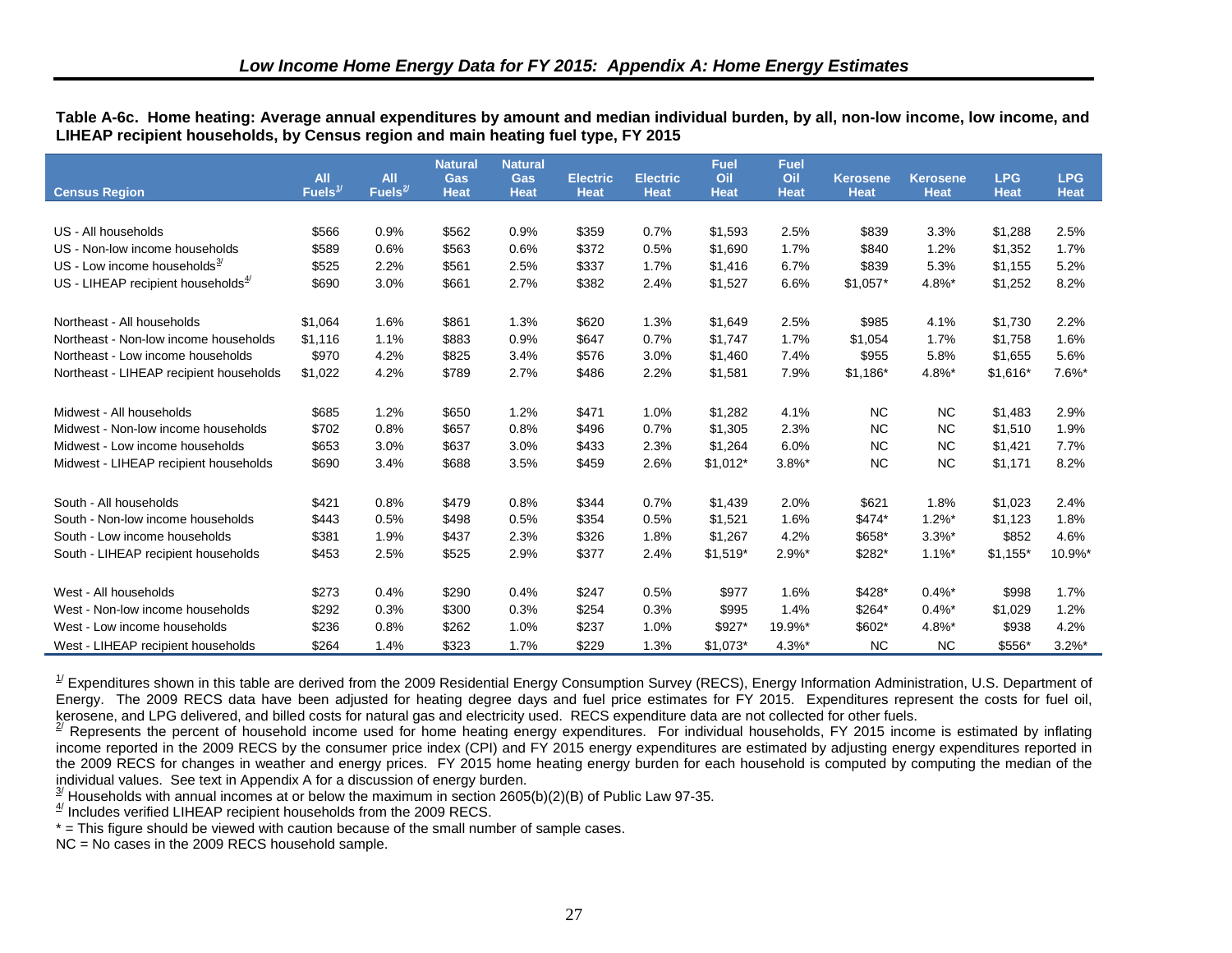<span id="page-37-7"></span><span id="page-37-6"></span><span id="page-37-5"></span><span id="page-37-4"></span><span id="page-37-3"></span><span id="page-37-0"></span>**Table A-7. Home cooling: Percent of households that cool, average annual consumption per household, average annual expenditures per household, mean group burden, mean individual burden, and median individual burden for households that cooled, by all, non-low income, low income, and LIHEAP recipient households, by Census region, FY 2015**

<span id="page-37-2"></span><span id="page-37-1"></span>

|                                          | <b>Percent that</b>                      | Consumption $2$ |                             | <b>Mean group</b>    | <b>Mean individual</b> | <b>Median</b><br>individual |
|------------------------------------------|------------------------------------------|-----------------|-----------------------------|----------------------|------------------------|-----------------------------|
| <b>Census Region</b>                     | $\overline{\text{cool}}^{\frac{1}{\nu}}$ | (in MMBtus)     | Expenditures <sup>2/1</sup> | burden $\frac{3}{2}$ | burden $\frac{3}{2}$   | burden $\frac{3}{2}$        |
|                                          |                                          |                 |                             |                      |                        |                             |
| US - All households                      | 92.5%                                    | 6.8             | \$264                       | 0.3%                 | 1.1%                   | 0.3%                        |
| US - Non-low income households           | 94.3%                                    | 7.8             | \$302                       | 0.3%                 | 0.4%                   | 0.2%                        |
| US - Low income households $\frac{4}{3}$ | 89.1%                                    | 5.0             | \$188                       | 1.0%                 | 2.4%                   | 0.6%                        |
| US - LIHEAP recipient households $5$     | 88.6%                                    | 3.9             | \$148                       | 0.9%                 | 1.6%                   | 0.4%                        |
| Northeast - All households               | 89.0%                                    | 3.0             | \$156                       | 0.2%                 | 0.6%                   | 0.2%                        |
| Northeast - Non-low income households    | 93.4%                                    | 3.3             | \$175                       | 0.2%                 | 0.2%                   | 0.1%                        |
| Northeast - Low income households        | 81.1%                                    | 2.2             | \$117                       | 0.5%                 | 1.3%                   | 0.4%                        |
| Northeast - LIHEAP recipient households  | 79.9%                                    | 2.6             | \$131                       | 0.7%                 | 1.1%                   | 0.4%                        |
| Midwest - All households                 | 95.0%                                    | 3.6             | \$120                       | 0.2%                 | 0.5%                   | 0.2%                        |
| Midwest - Non-low income households      | 97.1%                                    | 4.1             | \$136                       | 0.1%                 | 0.2%                   | 0.1%                        |
| Midwest - Low income households          | 91.3%                                    | 2.6             | \$88                        | 0.5%                 | 1.1%                   | 0.3%                        |
| Midwest - LIHEAP recipient households    | 91.2%                                    | 2.3             | \$77                        | 0.5%                 | 1.0%                   | 0.2%                        |
| South - All households                   | 98.7%                                    | 11.5            | \$429                       | 0.6%                 | 1.9%                   | 0.7%                        |
| South - Non-low income households        | 99.4%                                    | 13.3            | \$499                       | 0.5%                 | 0.7%                   | 0.6%                        |
| South - Low income households            | 97.3%                                    | 8.1             | \$298                       | 1.8%                 | 4.2%                   | 1.4%                        |
| South - LIHEAP recipient households      | 99.5%                                    | 7.0             | \$244                       | 1.7%                 | 2.8%                   | 1.0%                        |
| West - All households                    | 82.2%                                    | 4.8             | \$198                       | 0.2%                 | 0.6%                   | 0.1%                        |
| West - Non-low income households         | 83.7%                                    | 5.4             | \$225                       | 0.2%                 | 0.3%                   | 0.1%                        |
| West - Low income households             | 79.3%                                    | 3.5             | \$139                       | 0.7%                 | 1.3%                   | 0.3%                        |
| West - LIHEAP recipient households       | 81.8%                                    | 3.2             | \$113                       | 0.6%                 | 0.9%                   | 0.3%                        |

**.**

 $^{\text{\tiny\it 1}}$  Cooling includes central and room air-conditioning, as well as non-air-conditioning cooling devices (e.g., ceiling fans, evaporative coolers). Excludes households that do not cool or cool in ways other than those recorded by the 2009 RECS (e.g., table and window fans.)

 $^{27}$  Consumption and expenditures are derived from the 2009 Residential Energy Consumption Survey (RECS), Energy Information Administration, U.S. Department of Energy. The 2009 RECS data have been adjusted for cooling degree days and electricity price estimates for FY 2015. Expenditures represent billed costs for electricity used

 $\frac{3}{2}$  Represents the percent of household income used for home cooling energy expenditures.

 $\frac{4}{1}$  Households with annual incomes at or below the maximum in section 2605(b)(2)(B) of Public Law 97-35.

 $5$ <sup>I</sup> Includes verified LIHEAP recipient households from the 2009 RECS.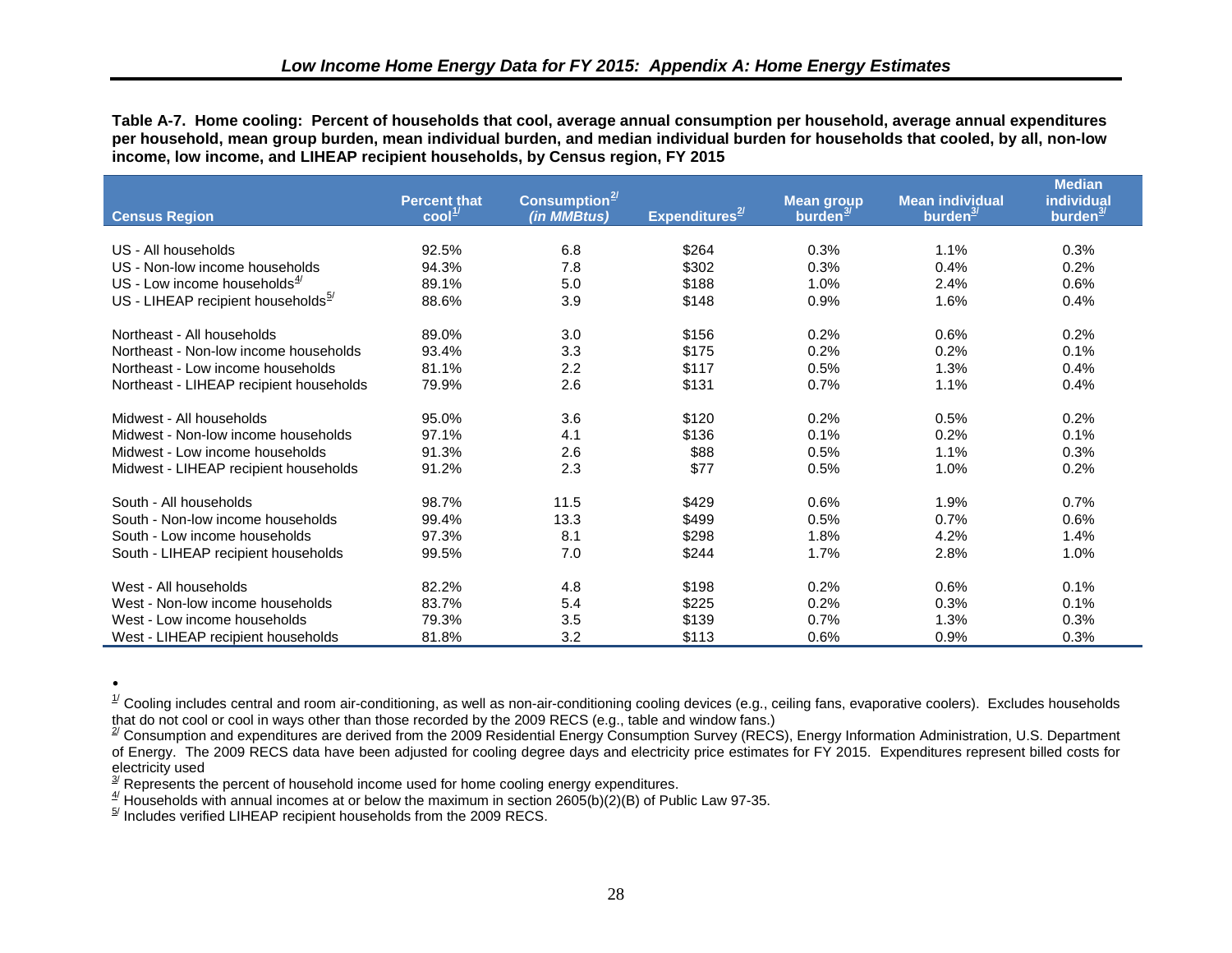## <span id="page-38-7"></span><span id="page-38-6"></span><span id="page-38-5"></span><span id="page-38-4"></span><span id="page-38-3"></span><span id="page-38-2"></span><span id="page-38-1"></span><span id="page-38-0"></span>**Appendix B: Income Eligible Household Estimates**

ACF encourages LIHEAP grantees to use performance measurement systems to manage LIHEAP programs. ACF has developed targeting performance indicators to support measurement of LIHEAP targeting at the grantee level. For a number of years, ACF has furnished state grantees with state-level estimates of the number of LIHEAP income eligible households, including the number of vulnerable households and the number of households by poverty level. State grantees can use these estimates with their own data on LIHEAP recipient characteristics to compute recipiency targeting performance statistics.

State-level estimates of the number of income eligible households for FY 2015 were developed using the American Community Survey (ACS). The Census Bureau recommends the use of the ACS for the state-level income and poverty analysis.<sup>[16](#page-38-8)</sup> ACF also uses the estimates from the ACS and household recipient data from the states' *LIHEAP Household Report* to develop state-level targeting indexes.

The three-year average of the 2012-2014 single-year ("3-year average") ACS Public Use Microdata Sample (PUMS) data are used to develop more precise estimates of the number of income eligible households than those that would have been obtained using the 2014 single-year ACS PUMS data.<sup>[17](#page-38-9)</sup>

The federal maximum LIHEAP income standard is the greater of 60 percent of the state median income or 150 percent of HHS Poverty Guidelines.

Tables B-1 and B-2 show estimates of the number of LIHEAP income eligible households by vulnerability group,<sup>[18](#page-38-10)</sup> derived from the 3-year average of the 2012-2014 ACS, using the federal maximum income standard and the FY 2015 state income standards, respectively. The state income standards are the income levels that the states set to define LIHEAP income eligibility. These state income standards may vary by LIHEAP component; however, they must fall between 110 percent of HHS Poverty Guidelines and the federal maximum income standard.

Similarly, Tables B-3 through B-4 show estimates of the number of LIHEAP income eligible households by poverty group, derived from the 3-year average of the 2012-2014 ACS, using the using the federal maximum income standard and the FY 2015 state income standards, respectively.

 $\overline{a}$ 

<span id="page-38-8"></span><sup>&</sup>lt;sup>16</sup> For an explanation, and to better understand the differences between the ACS and CPS ASEC, please visit "Guidance about Income Sources" a[t http://www.census.gov/hhes/www/income/method/guidance/index.html.](http://www.census.gov/hhes/www/income/method/guidance/index.html)<br><sup>17</sup> The Census Burgau recommends multi-year data extincts from the AGC in the Census

<span id="page-38-9"></span><sup>17</sup> The Census Bureau recommends multi-year data estimates from the ACS instead of estimates from the one-year ACS when precision of the estimates are of primary importance. (See [http://www.census.gov/acs/www/guidance\\_for\\_data\\_users/estimates/.\)](http://www.census.gov/acs/www/guidance_for_data_users/estimates/) In prior *Notebooks,* state-level estimates of the eligible population were derived from the Census Bureau's 3-year ACS PUMS product. However, in 2015, the Census Bureau discontinued publication of its 3-year ACS PUMS. For the *FY 2015 Notebook*, the methodology chosen to develop state-level estimates of the eligible population was the three-year average of the 2012-2014 1-year ACS PUMS files was chosen to maintain consistency with prior *Notebooks* and because the 5-year (2010-2014) ACS PUMS file would have a lag affect from earlier years.

<span id="page-38-10"></span> $18$  The Census Bureau changed the questions on disability in ACS in 2008. Since the new questions were not comparable to those in previous years, the reader should exercise caution in comparing the estimates of households with disabled individuals with those in previous *Notebooks*.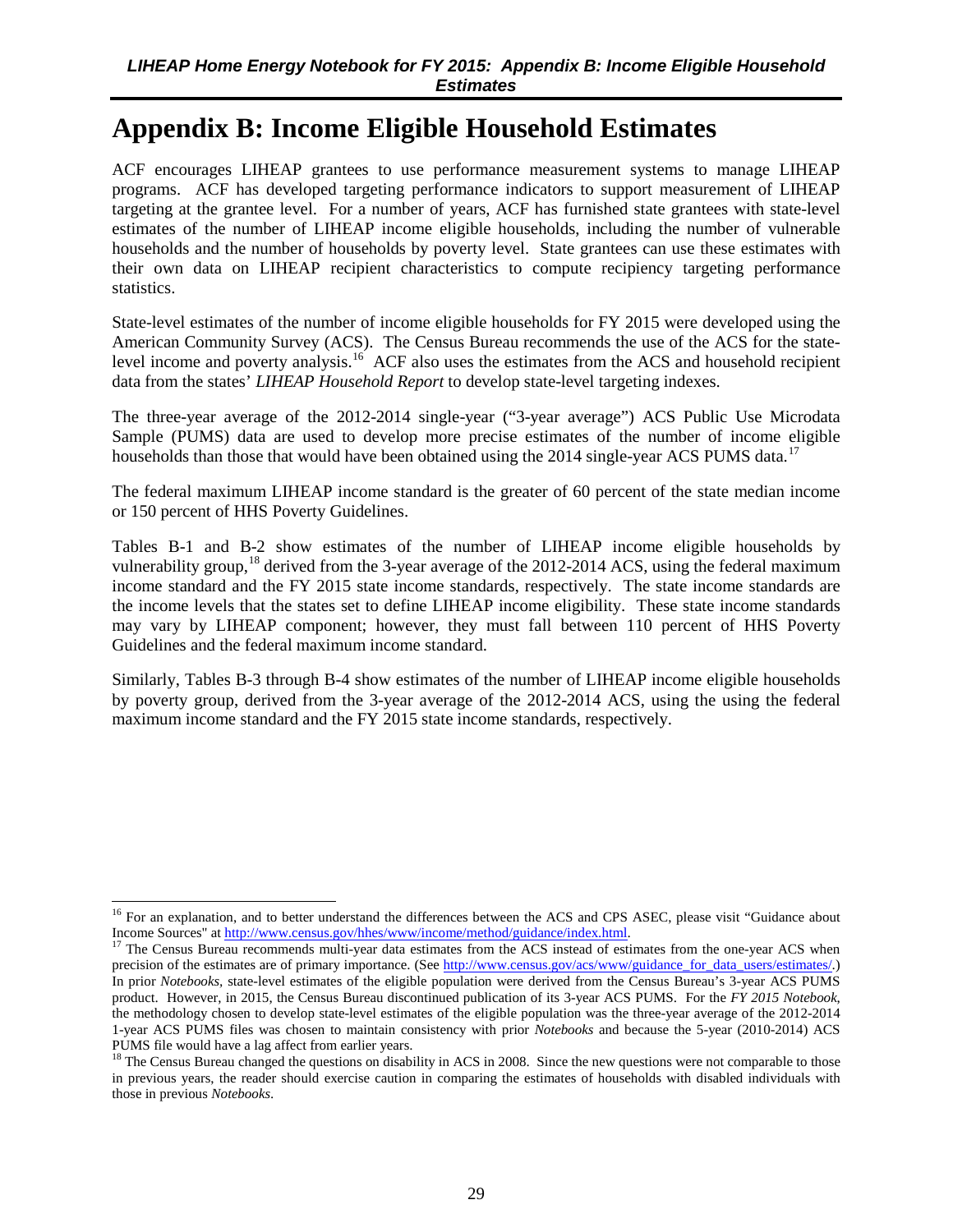#### <span id="page-39-0"></span>**Table B-1. State-level estimates of the number of LIHEAP income eligible households using the federal** maximum LIHEAP income standard by vulnerability category $\frac{1}{2}$  $\frac{1}{2}$  $\frac{1}{2}$ (Three-Year Average of the 2012-2014 ACS)

|                                | <b>Total number of</b>  | <b>LIHEAP eligible</b><br>households with at | <b>LIHEAP eligible</b><br>households with at least households with at least | <b>LIHEAP eligible</b>          | <b>LIHEAP eligible</b> |
|--------------------------------|-------------------------|----------------------------------------------|-----------------------------------------------------------------------------|---------------------------------|------------------------|
|                                | <b>LIHEAP eligible</b>  | least one                                    | one child less than 6 yrs.                                                  | one person                      | households with no     |
| <b>State</b>                   | households <del>"</del> | person 60+ years                             | old                                                                         | with a disability <sup>5/</sup> | vulnerable members     |
|                                |                         |                                              |                                                                             |                                 |                        |
| Alabama                        | 598,659                 | 223,825                                      | 106,919                                                                     | 270,266                         | 163,311                |
| Alaska                         | 63,236                  | 20,273                                       | 15,282                                                                      | 21,281                          | 21,110                 |
| Arizona                        | 664,660                 | 240,228                                      | 138,688                                                                     | 225,122                         | 212,642                |
| Arkansas                       | 336,564                 | 123,044                                      | 66,132<br>837,560                                                           | 157,978                         | 84,724                 |
| California                     | 3,882,439<br>592,337    | 1,400,580                                    | 111,700                                                                     | 1,303,473<br>188,177            | 1,272,841<br>211,699   |
| Colorado<br>Connecticut        | 436,824                 | 200,130<br>183,373                           | 68,468                                                                      |                                 | 129,828                |
| Delaware                       | 98,932                  | 41,034                                       | 17,038                                                                      | 156,793<br>36,732               | 28,878                 |
| District of Columbia           | 80,213                  | 27,564                                       | 11,887                                                                      | 31,782                          | 27,454                 |
| Florida                        | 2,086,727               | 901,011                                      | 337,032                                                                     | 738,876                         | 622,021                |
| Georgia                        | 1,097,605               | 363,788                                      | 233,291                                                                     | 408,004                         | 350,634                |
| Hawaii                         | 117,901                 | 50,325                                       | 23,360                                                                      | 39,119                          | 34,925                 |
| Idaho                          | 154,542                 | 53,295                                       | 33,143                                                                      | 58,045                          | 45,061                 |
| Illinois                       | 1,491,484               | 568,629                                      | 263,059                                                                     | 517,318                         | 485,666                |
| Indiana                        | 741,875                 | 259,118                                      | 144,009                                                                     | 291,500                         | 224,700                |
| lowa                           | 359,096                 | 144,126                                      | 58,189                                                                      | 131,672                         | 108,911                |
| Kansas                         | 321,227                 | 114,510                                      | 66,849                                                                      | 120,734                         | 96,142                 |
|                                | 560,390                 | 209,563                                      | 96,286                                                                      | 279,660                         | 134,601                |
| Kentucky<br>Louisiana          | 598,119                 | 217,322                                      | 106,340                                                                     | 250,935                         | 179,755                |
|                                | 172,745                 | 74,395                                       | 22,931                                                                      |                                 | 42,130                 |
| Maine                          | 664,597                 | 264,054                                      | 120,239                                                                     | 80,064<br>225,764               | 209,474                |
| Maryland<br>Massachusetts      | 860,902                 | 382,323                                      | 119,203                                                                     | 354,583                         | 235,245                |
|                                |                         |                                              |                                                                             |                                 |                        |
| Michigan                       | 1,200,571<br>615,404    | 437,243<br>241,842                           | 206,885                                                                     | 498,057<br>220,361              | 349,174                |
| Minnesota                      | 370.953                 |                                              | 106,100<br>72.411                                                           |                                 | 185,703                |
| Mississippi                    |                         | 138,994<br>269,157                           | 122,432                                                                     | 172,889<br>306,789              | 99,039<br>203,619      |
| Missouri                       | 721,486                 |                                              |                                                                             |                                 |                        |
| Montana                        | 123,536<br>206,556      | 47,488<br>75,988                             | 18,945<br>41,109                                                            | 46,416                          | 38,756<br>64,615       |
| Nebraska                       |                         |                                              |                                                                             | 72,121                          |                        |
| Nevada                         | 279,630                 | 95,529                                       | 59,414                                                                      | 97,154                          | 89,774                 |
| New Hampshire                  | 149,967                 | 63,298                                       | 20,979                                                                      | 60,845                          | 41,850                 |
| New Jersey                     | 1,056,363               | 450,710                                      | 177,021                                                                     | 358,999                         | 324,644                |
| New Mexico                     | 223,211                 | 80,684                                       | 43,742                                                                      | 87,799                          | 68,166                 |
| New York                       | 2,366,440               | 967,197                                      | 399,609                                                                     | 868,247                         | 709,834                |
| North Carolina                 | 1,154,478               | 421,551                                      | 213,724                                                                     | 455,323                         | 353,881                |
| North Dakota                   | 83,100                  | 30,763                                       | 12,931                                                                      | 27,145                          | 30,050                 |
| Ohio<br>Oklahoma               | 1,439,003<br>416,828    | 543,607<br>146,259                           | 244,916<br>86,028                                                           | 598,643                         | 404,907                |
|                                | 442,307                 | 163,166                                      | 80,972                                                                      | 178,685<br>176,968              | 114,992                |
| Oregon                         | 1,580,756               | 695,137                                      | 228,490                                                                     |                                 | 130,357<br>418,730     |
| Pennsylvania                   |                         |                                              |                                                                             | 660,833                         |                        |
| Rhode Island                   | 138,059<br>536,658      | 55,524<br>201,616                            | 20,256<br>100,548                                                           | 57,221                          | 39,686                 |
| South Carolina<br>South Dakota |                         |                                              |                                                                             | 222,416<br>33,554               | 153,934<br>25,888      |
|                                | 91,481<br>762,148       | 37,380<br>282,104                            | 16,519<br>141,174                                                           | 342,074                         | 201,381                |
| Tennessee<br>Texas             | 2,628,679               | 841,221                                      |                                                                             |                                 | 852,677                |
|                                |                         |                                              | 626,890                                                                     | 921,775                         |                        |
| Utah                           | 210,535                 | 61,327                                       | 58,546                                                                      | 67,067                          | 65,983                 |
| Vermont                        | 79,185                  | 35,248<br>356,889                            | 10,266<br>168,414                                                           | 33,895                          | 20,619                 |
| Virginia                       | 921,760<br>770,534      |                                              |                                                                             | 336,458                         | 282,018<br>236,110     |
| Washington                     |                         | 279,773                                      | 144,966                                                                     | 291,615<br>126,913              |                        |
| West Virginia<br>Wisconsin     | 239,673                 | 100,037<br>272,829                           | 34,197<br>110,781                                                           |                                 | 52,777<br>207,159      |
|                                | 687,112                 |                                              |                                                                             | 255,642                         |                        |
| Wyoming                        | 60,252                  | 22,189                                       | 10,667                                                                      | 20,444                          | 20,289                 |
| <b>All States</b>              | 35,537,741              | 13,477,262                                   | 6,576,536                                                                   | 13,484,223                      | 10,708,363             |

<span id="page-39-1"></span> $\frac{1}{2}$  State estimates are subject to sampling error, and may not sum to U.S. total due to rounding.

<span id="page-39-2"></span> $^{\rm 2}$  The federal maximum LIHEAP income standard is the greater of 60 percent of the state median income estimates or 150 percent of the HHS Poverty Guidelines.

<span id="page-39-3"></span> $\frac{3}{2}$  A household can be counted under more than one vulnerability category.

<span id="page-39-4"></span> $\frac{4}{3}$  The three-year average of the 2012-2014 ACS estimate of the total number of all U.S. households is 116,506,659.

<span id="page-39-5"></span><sup>5/</sup> The Census Bureau changed the questions on disability in ACS in 2008. The definition above includes individuals aged 15 years and older with any of the six difficulty types (hearing, vision, cognitive, ambulatory, self-care, and independent living) reported in ACS and individuals ages 15 through 64 who received Supplemental Security Income in the past year, and non-widowed individuals ages 19 through 61 who received Social Security income in the past year. The reader should exercise caution in comparing these estimates with those in previous *Notebooks.*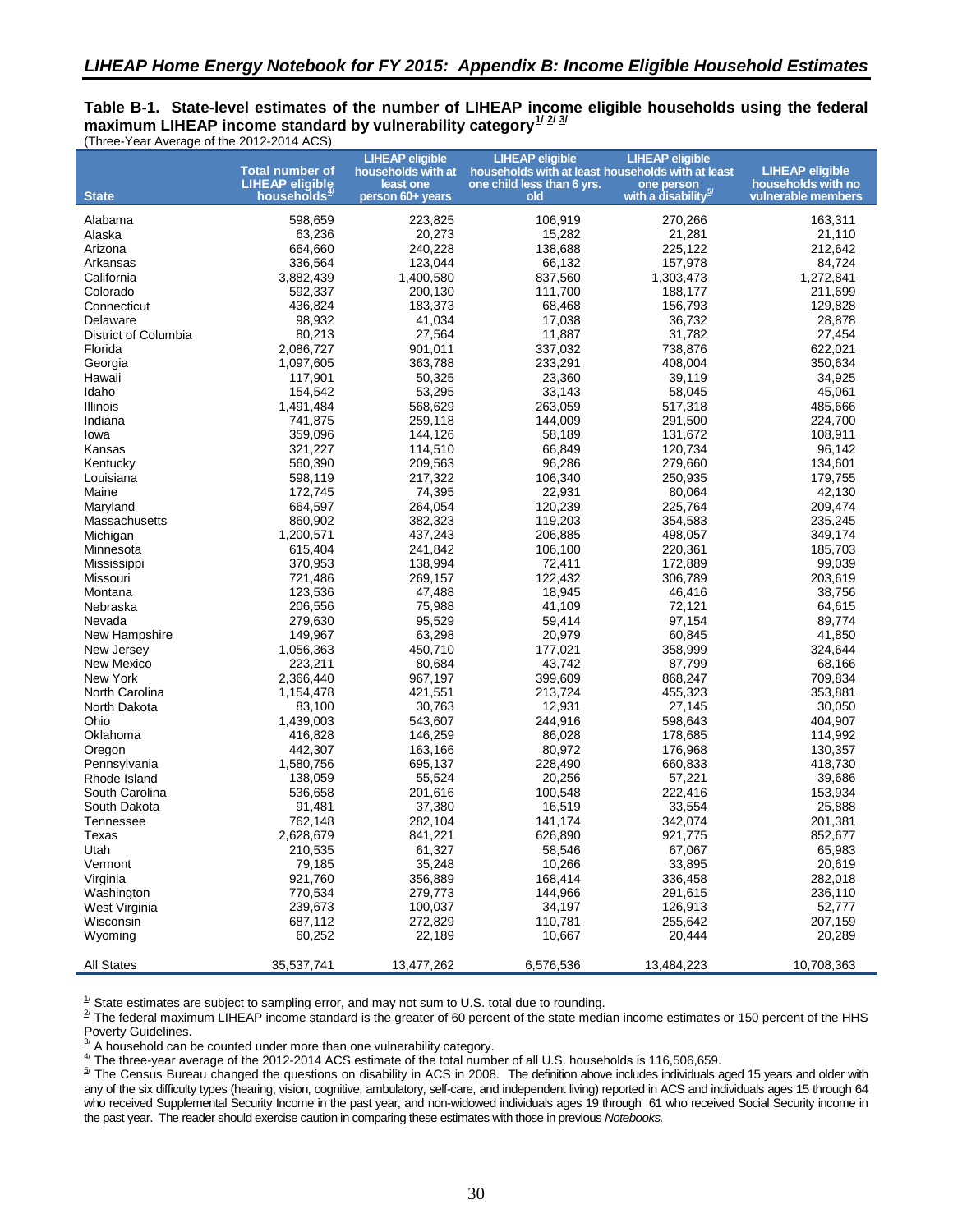#### <span id="page-40-0"></span>**Table B-2. State-level estimates of the number of LIHEAP income eligible households using state maximum LIHEAP income standards by vulnerability category[1](#page-44-14)/ [2/](#page-44-15) [3/](#page-44-16)**  (Three-Year Average of the 2012-2014 ACS)

<span id="page-40-2"></span><span id="page-40-1"></span>

|                      | <b>State Income</b><br><b>Guidelines for</b><br>4-Person Household Total number of households with at |                         | <b>LIHEAP eligible</b>        | <b>LIHEAP eligible</b><br>households with at | <b>LIHEAP eligible</b><br>households with at       | <b>LIHEAP eligible</b>                   |
|----------------------|-------------------------------------------------------------------------------------------------------|-------------------------|-------------------------------|----------------------------------------------|----------------------------------------------------|------------------------------------------|
| <b>State</b>         | as % of HHS Poverty LIHEAP eligible<br><b>Guidelines</b>                                              | households <sup>4</sup> | least one<br>person 60+ years | least one child less<br>than 6 yrs. old      | least one person<br>with a disability <sup>3</sup> | households with no<br>vulnerable members |
| Alabama              | 150%                                                                                                  | 528,181                 | 190,402                       | 100,626                                      | 239,197                                            | 142,954                                  |
| Alaska               | 150%                                                                                                  | 49,494                  | 15,836                        | 12,292                                       | 18,127                                             | 15,432                                   |
| Arizona              | 162% <sup>6/7/</sup>                                                                                  | 664,660                 | 240,228                       | 138,688                                      | 225,122                                            | 212,642                                  |
| Arkansas             | 143% <sup>7/8</sup>                                                                                   | 327,829                 | 120,434                       | 62,975                                       | 153,695                                            | 82,496                                   |
| California           | $195\%^{7/8/}$                                                                                        | 3,879,141               | 1,399,459                     | 834,884                                      | 1,302,167                                          | 1,272,639                                |
| Colorado             | 150%                                                                                                  | 369,804                 | 116,701                       | 77,370                                       | 124,923                                            | 125,316                                  |
| Connecticut          | 260% <sup>7/8/</sup>                                                                                  | 436,824                 | 183,373                       | 68,468                                       | 156,793                                            | 129,828                                  |
| Delaware             | 200%                                                                                                  | 89,850                  | 36,533                        | 16,266                                       | 33,368                                             | 26,143                                   |
| District of Columbia | 221% <sup>7/8/</sup>                                                                                  | 80,213                  | 27,564                        | 11,887                                       | 31.782                                             | 27,454                                   |
| Florida              | 150%                                                                                                  | 1,793,553               | 750,324                       | 306,737                                      | 642,836                                            | 530,894                                  |
| Georgia              | 170% <sup>7/8/</sup>                                                                                  | 1,096,190               | 363,277                       | 232,153                                      | 407,423                                            | 350,530                                  |
| Hawaii               | 150%                                                                                                  | 87,557                  | 37,146                        | 17,602                                       | 30,992                                             | 24,796                                   |
| Idaho                | 150%                                                                                                  | 142,986                 | 47,098                        | 31,683                                       | 54,049                                             | 41,664                                   |
| Illinois             | 150%                                                                                                  | 1,005,477               | 345,599                       | 197,315                                      | 363,720                                            | 323,789                                  |
| Indiana              | 150%                                                                                                  | 573,993                 | 183,147                       | 120,701                                      | 228,626                                            | 173,611                                  |
| lowa                 | 150%                                                                                                  | 242,696                 | 90,662                        | 42,741                                       | 93,807                                             | 72,326                                   |
| Kansas               | 130%                                                                                                  | 189,203                 | 58,490                        | 43,121                                       | 73,494                                             | 56,218                                   |
| Kentucky             | 130%                                                                                                  | 413,602                 | 142,857                       | 77,608                                       | 215,141                                            | 94,958                                   |
| Louisiana            | 173% <sup>7/8/</sup>                                                                                  | 597,690                 | 217,244                       | 105,910                                      | 250,747                                            | 179,755                                  |
| Maine                | 170%                                                                                                  | 147,610                 | 62,158                        | 20.781                                       | 70,449                                             | 34,165                                   |
| Maryland             | 175%                                                                                                  | 387,329                 | 150,011                       | 74,384                                       | 148,496                                            | 109,914                                  |
| Massachusetts        | 259% <sup>7/8/</sup>                                                                                  | 860,902                 | 382,323                       | 119,203                                      | 354,583                                            | 235,245                                  |
| Michigan             | 110%                                                                                                  | 617,346                 | 175,584                       | 124,954                                      | 271,493                                            | 182,405                                  |
| Minnesota            | 183% <sup>7/9</sup>                                                                                   | 484,192                 | 187,592                       | 85,555                                       | 181.760                                            | 139,366                                  |
| Mississippi          | $145\%^{7/8/}$                                                                                        | 364,648                 | 138,013                       | 69,414                                       | 170,541                                            | 97,467                                   |
| Missouri             | 135%                                                                                                  | 499,382                 | 168,867                       | 93,491                                       | 217,792                                            | 138,922                                  |
| Montana              | 173% <sup>7/10</sup>                                                                                  | 123,536                 | 47,488                        | 18,945                                       | 46,416                                             | 38,756                                   |
| Nebraska             | 116%                                                                                                  | 101,361                 | 33,515                        | 22,336                                       | 38,921                                             | 30,082                                   |
| Nevada               | 150%                                                                                                  | 220,266                 | 71,378                        | 49,698                                       | 80,131                                             | 68,540                                   |
| New Hampshire        | 200%                                                                                                  | 115,101                 | 47,425                        | 16,771                                       | 49,157                                             | 30,825                                   |
| New Jersey           | 200%                                                                                                  | 762,041                 | 317,542                       | 138,550                                      | 274,259                                            | 220,475                                  |
| New Mexico           | 150%                                                                                                  | 221,698                 | 79,819                        | 43,742                                       | 87,078                                             | 67,718                                   |
| New York             | $210\%$ <sup>7/11</sup>                                                                               | 2,366,440               | 967,197                       | 399,609                                      | 868,247                                            | 709,834                                  |
| North Carolina       | 130%                                                                                                  | 811,986                 | 272,640                       | 165,909                                      | 329,941                                            | 241,784                                  |
| North Dakota         | 208% <sup>7/8/</sup>                                                                                  | 83,100                  | 30,763                        | 12,931                                       | 27,145                                             | 30,050                                   |
| Ohio                 | 175%                                                                                                  | 1,293,255               | 467,665                       | 233,382                                      | 546,132                                            | 360,296                                  |
| Oklahoma             | 110%                                                                                                  | 245,548                 | 73,536                        | 53,960                                       | 107,866                                            | 69,157                                   |
| Oregon               | 175% <sup>7/8/</sup>                                                                                  | 441,565                 | 163,004                       | 80,427                                       | 176,847                                            | 130,240                                  |
| Pennsylvania         | 150%<br>221% <sup>7/8/</sup>                                                                          | 1,046,795               | 417,901                       | 169,899                                      | 460,186                                            | 270,814                                  |
| Rhode Island         |                                                                                                       | 138,059                 | 55,524                        | 20,256                                       | 57,221                                             | 39,686                                   |
| South Carolina       | 150%                                                                                                  | 485,651                 | 175,865                       | 94,976                                       | 202,114                                            | 139,192                                  |
| South Dakota         | 175%<br>150%                                                                                          | 85,003                  | 34,161                        | 16,116                                       | 31,348                                             | 23,672<br>177,889                        |
| Tennessee            |                                                                                                       | 676,730                 | 240,000                       | 131,420                                      | 307,269                                            |                                          |
| I exas               | 125%<br>150%                                                                                          | 1,784,090<br>171,574    | 534,057                       | 460,942                                      | 639,168                                            | 560,500                                  |
| Utah<br>Vermont      | 185%                                                                                                  | 66,264                  | 47,205<br>28,840              | 49,109<br>8,889                              | 56,331<br>29,505                                   | 53,315<br>16,673                         |
| Virginia             | 130%                                                                                                  | 453,550                 | 159,852                       | 88,801                                       | 181,028                                            | 131,626                                  |
| Washington           | 125%                                                                                                  | 391,728                 | 123,839                       | 78,754                                       | 159,479                                            | 118,436                                  |
| West Virginia        | 130%                                                                                                  | 178,430                 | 65,780                        | 27,720                                       | 97,141                                             | 39,949                                   |
| Wisconsin            | 199% <sup>7/8/</sup>                                                                                  | 686,905                 | 272,829                       | 110,614                                      | 255,506                                            | 207,159                                  |
| Wyoming              | 193% <sup>7/8/</sup>                                                                                  | 60,237                  | 22,189                        | 10,662                                       | 20,439                                             | 20,279                                   |
|                      |                                                                                                       |                         |                               |                                              |                                                    |                                          |
| <b>All States</b>    | Not applicable                                                                                        | 28,941,263              | 10,580,936                    | 5,591,226                                    | 11,189,997                                         | 8,617,874                                |

 $\frac{1}{2}$  State estimates are subject to sampling error, and may not sum to U.S. total due to rounding.

<sup>2/</sup> State income guidelines can vary from 110 percent of the HHS Poverty Guidelines up to the federal maximum LIHEAP income standard and can be different for different components of LIHEAP assistance. The table shows the estimates of LIHEAP income eligible households for heating assistance. The state maximum LIHEAP income standards for a family of four were obtained from ACF's *LIHEAP Grantee Survey* and

confirmed with other program resources. 3/ A household can be counted under more than one vulnerability category.

 $\frac{4}{3}$  The three-year average of the 2012-2014 ACS estimate of the total number of all U.S. households is 116,506,659.

 $^{57}$  The Census Bureau changed the questions on disability in ACS in 2008. The definition above includes individuals aged 15 years and older with any of the six difficulty types (hearing, vision, cognitive, ambulatory, self-care, and independent living) reported in ACS and individuals ages 15 through 64 who received Supplemental Security Income in the past year, and non-widowed individuals ages 19 through 61 who received Social Security income in the past year. The reader should exercise caution in comparing these estimates with those in previous *Notebooks.*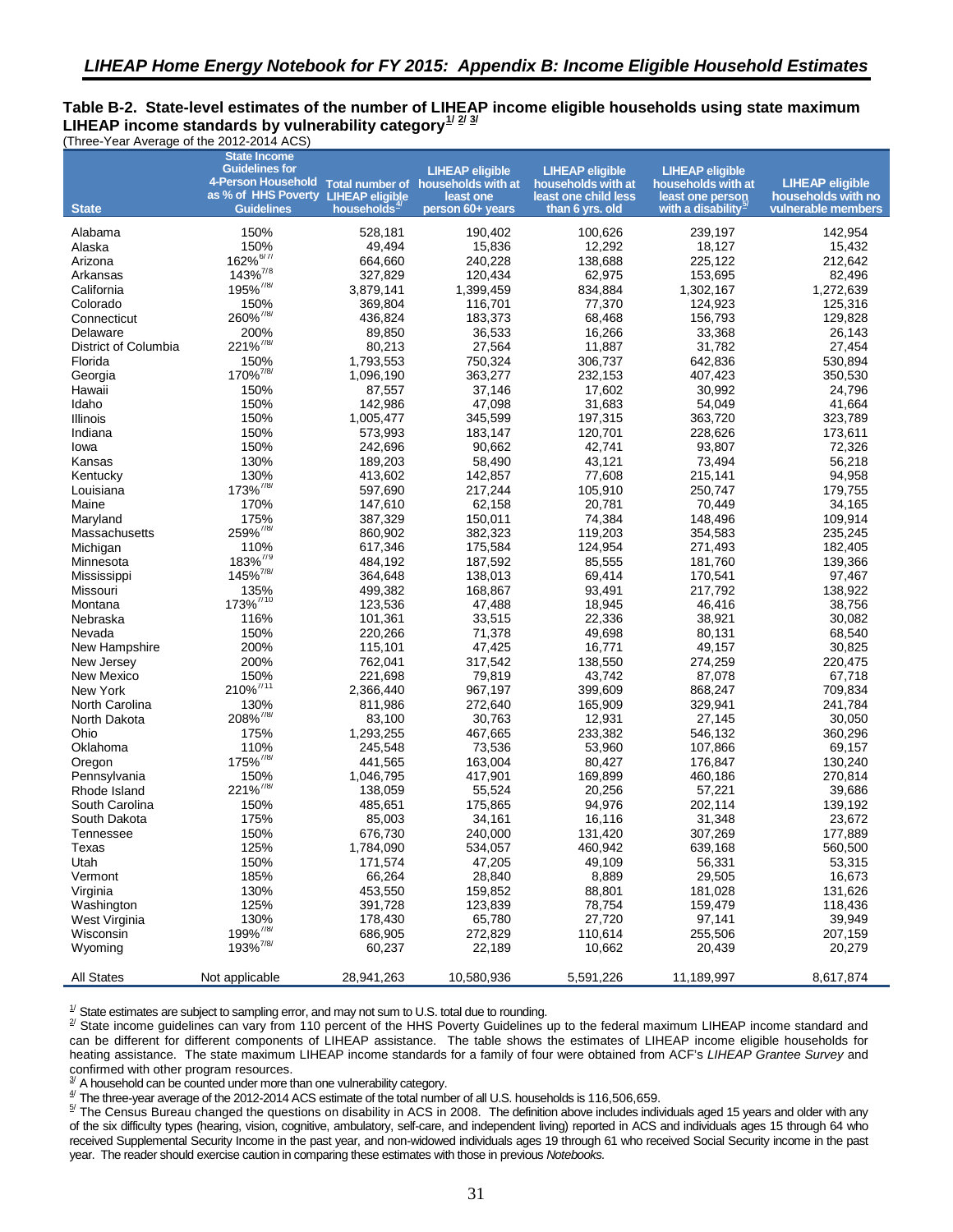<sup>6/</sup> The state income guideline is 60 percent of the state median income for households with 1-6 members and 150 percent of HHS Poverty Guidelines for households with 7 or more members.<br>
These states une a person is in the These states une a person is in the U.S.

These states use a percent of state median income as the state income guideline. The figures reported are the conversion to a percent of the HHS

Poverty Guidelines for four person households.<br><sup>8/</sup> These states use 60 percent of the state median income as the state income guideline for all household sizes.<br><sup>9/</sup> The state income guideline is the greater of 50 percent

g/ The state income guideline is the greater of 50 percent of the state median income and 110 percent of HHS Poverty Guidelines, depending upon household size.<br><sup>19/</sup> The state income guideline is 60 percent of the state median income for households with 1-7 members and 150 percent of HHS Poverty Guidelines for

households with 8 or more members.<br><sup>11/</sup> The state income guideline is 60 percent of the state median income for households with 1-10 members and 150 percent of HHS Poverty Guidelines for households with 11 or more members.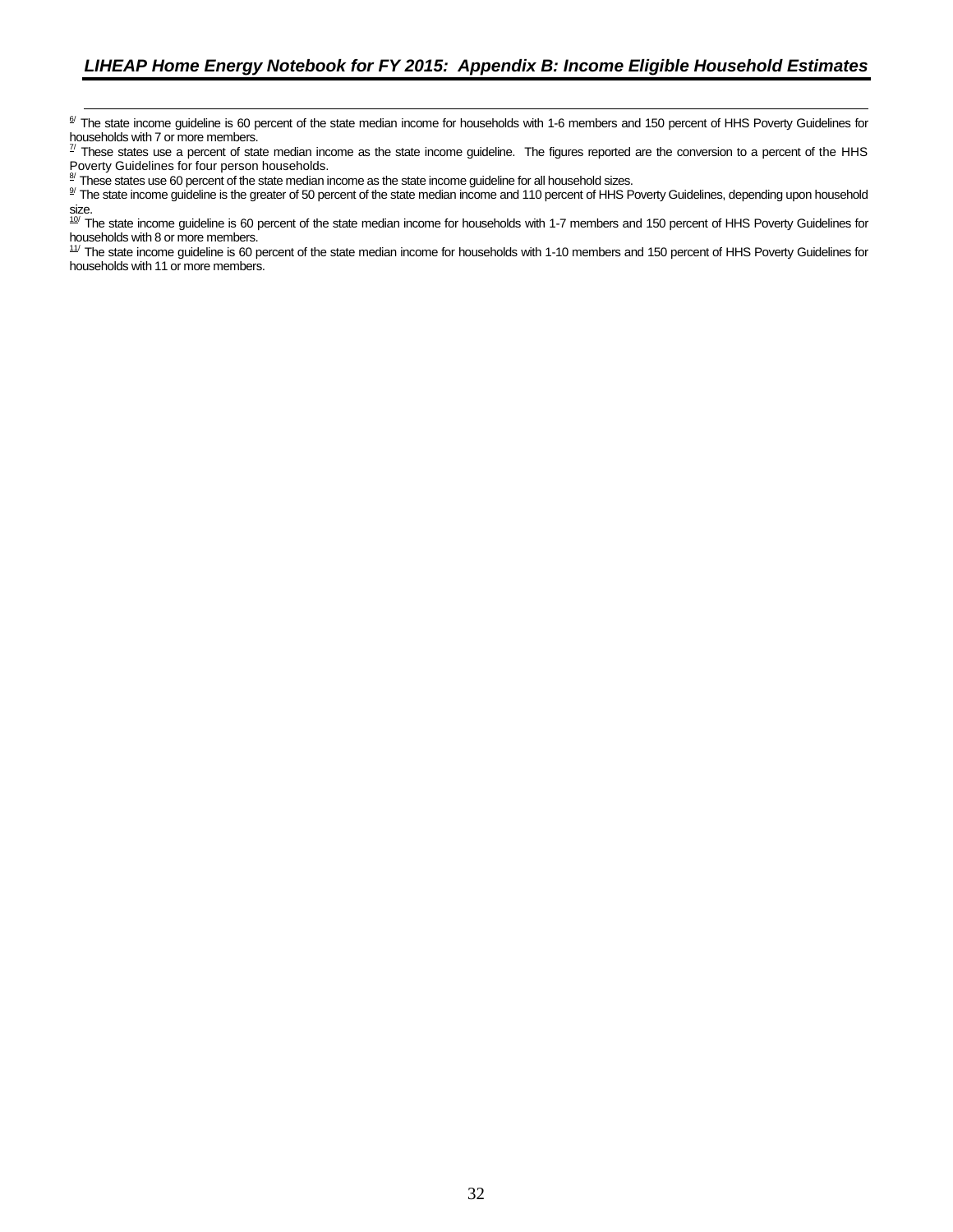<span id="page-42-0"></span>**Table B-3. State-level estimates of the number of LIHEAP income eligible households using the federal maximum LIHEAP income standard categorized by income as a percentage of HHS Poverty Guidelines[1/](#page-42-1) [2](#page-42-2)/** 

(Three-Year Average of the 2012-2014 ACS)

| <b>State</b>         | LIHEAP eligible<br>households <sup>3/</sup> | <b>Number of LIHEAP</b><br>Total number of eligible households<br>at or below poverty<br>quidelines | <b>Number of LIHEAP</b><br>eligible households<br>>100%-125% poverty<br>quidelines | <b>Number of LIHEAP</b><br>eligible households<br>>125%-150% poverty<br>quidelines | <b>Number of LIHEAP</b><br>eligible households<br>over 150% poverty<br>quidelines |
|----------------------|---------------------------------------------|-----------------------------------------------------------------------------------------------------|------------------------------------------------------------------------------------|------------------------------------------------------------------------------------|-----------------------------------------------------------------------------------|
|                      |                                             |                                                                                                     |                                                                                    |                                                                                    |                                                                                   |
| Alabama              | 598,659<br>63,236                           | 317,999<br>29,004                                                                                   | 105,842                                                                            | 104,340<br>9,805                                                                   | 70,478<br>13,743                                                                  |
| Alaska               | 664,660                                     | 341,922                                                                                             | 10,685<br>124,207                                                                  | 122,716                                                                            | 75,815                                                                            |
| Arizona<br>Arkansas  | 336,564                                     | 189,403                                                                                             | 73,399                                                                             | 72,204                                                                             | 1,557                                                                             |
| California           | 3,882,439                                   | 1,666,243                                                                                           | 592,502                                                                            | 570,828                                                                            | 1,052,866                                                                         |
| Colorado             | 592,337                                     | 210,386                                                                                             | 78,283                                                                             | 81,135                                                                             | 222,533                                                                           |
| Connecticut          | 436,824                                     | 129,316                                                                                             | 44,593                                                                             | 46,672                                                                             | 216,243                                                                           |
| Delaware             | 98,932                                      | 35,099                                                                                              | 12,499                                                                             | 13,718                                                                             | 37,616                                                                            |
| District of Columbia | 80,213                                      | 39,538                                                                                              | 9,785                                                                              | 8,085                                                                              | 22,805                                                                            |
| Florida              | 2,086,727                                   | 1,017,623                                                                                           | 382,995                                                                            | 392,934                                                                            | 293,174                                                                           |
| Georgia              | 1,097,605                                   | 563,889                                                                                             | 187,124                                                                            | 179,228                                                                            | 167,364                                                                           |
| Hawaii               | 117,901                                     | 52,861                                                                                              | 18,696                                                                             | 16,000                                                                             | 30,344                                                                            |
| Idaho                | 154,542                                     | 76,001                                                                                              | 32,760                                                                             | 34,226                                                                             | 11,556                                                                            |
| Illinois             | 1,491,484                                   | 600,170                                                                                             | 197,383                                                                            | 207,925                                                                            | 486,007                                                                           |
| Indiana              | 741,875                                     | 328,454                                                                                             | 121,680                                                                            | 123,859                                                                            | 167,882                                                                           |
| lowa                 | 359,096                                     | 131,814                                                                                             | 51,918                                                                             | 58,964                                                                             | 116,401                                                                           |
| Kansas               | 321,227                                     | 128,385                                                                                             | 48,130                                                                             | 54,117                                                                             | 90,595                                                                            |
| Kentucky             | 560,390                                     | 290.005                                                                                             | 103,123                                                                            | 94,174                                                                             | 73,088                                                                            |
| Louisiana            | 598,119                                     | 304,918                                                                                             | 98,606                                                                             | 92,205                                                                             | 102,391                                                                           |
| Maine                | 172,745                                     | 68,984                                                                                              | 28,630                                                                             | 27,115                                                                             | 48,016                                                                            |
| Maryland             | 664,597                                     | 187,548                                                                                             | 65,660                                                                             | 66,098                                                                             | 345,291                                                                           |
| Massachusetts        | 860,902                                     | 276,658                                                                                             | 97,020                                                                             | 90,726                                                                             | 396,497                                                                           |
| Michigan             | 1,200,571                                   | 542,421                                                                                             | 178,483                                                                            | 185,585                                                                            | 294,082                                                                           |
| Minnesota            | 615,404                                     | 203,157                                                                                             | 77,083                                                                             | 77,845                                                                             | 257,319                                                                           |
| Mississippi          | 370,953                                     | 230,115                                                                                             | 72,570                                                                             | 65,645                                                                             | 2,623                                                                             |
| Missouri             | 721,486                                     | 328,043                                                                                             | 118,482                                                                            | 118,370                                                                            | 156,591                                                                           |
| Montana              | 123,536                                     | 55,095                                                                                              | 22,501                                                                             | 21,072                                                                             | 24,868                                                                            |
| Nebraska             | 206,556                                     | 77,325                                                                                              | 37,370                                                                             | 32,826                                                                             | 59,035                                                                            |
| Nevada               | 279,630                                     | 122,739                                                                                             | 49,792                                                                             | 47,735                                                                             | 59,365                                                                            |
| New Hampshire        | 149,967                                     | 39,937                                                                                              | 16,821                                                                             | 18,390                                                                             | 74,819                                                                            |
| New Jersey           | 1,056,363                                   | 311,165                                                                                             | 109,003                                                                            | 112,387                                                                            | 523,808                                                                           |
| New Mexico           | 223,211                                     | 136,387                                                                                             | 46,246                                                                             | 39,065                                                                             | 1,513                                                                             |
| New York             | 2,366,440                                   | 993,894                                                                                             | 311,944                                                                            | 310,782                                                                            | 749,820                                                                           |
| North Carolina       | 1,154,478                                   | 560,114                                                                                             | 209,555                                                                            | 199,449                                                                            | 185,361                                                                           |
| North Dakota         | 83,100                                      | 30,896                                                                                              | 10,996                                                                             | 11,968                                                                             | 29,241                                                                            |
| Ohio                 | 1,439,003                                   | 632,889                                                                                             | 222,101                                                                            | 219,996                                                                            | 364,018                                                                           |
| Oklahoma             | 416,828                                     | 209,406                                                                                             | 80,234                                                                             | 80,738                                                                             | 46,449                                                                            |
| Oregon               | 442,307                                     | 200,940                                                                                             | 75,682                                                                             | 72,797                                                                             | 92,888                                                                            |
| Pennsylvania         | 1,580,756                                   | 592,487                                                                                             | 222,286                                                                            | 232,022                                                                            | 533,962                                                                           |
| Rhode Island         | 138,059                                     | 51,883                                                                                              | 18,813                                                                             | 18,418                                                                             | 48,945                                                                            |
| South Carolina       | 536,658                                     | 280,464                                                                                             | 102,768                                                                            | 102,419                                                                            | 51,006                                                                            |
| South Dakota         | 91,481                                      | 37,471                                                                                              | 16,517                                                                             | 17,051                                                                             | 20,442                                                                            |
| Tennessee            | 762,148                                     | 393,855                                                                                             | 142,772                                                                            | 140,103                                                                            | 85,418                                                                            |
| Texas                | 2,628,679                                   | 1,322,740                                                                                           | 461,349                                                                            | 452,234                                                                            | 392,355                                                                           |
| Utah                 | 210,535                                     | 92,626                                                                                              | 38,146                                                                             | 40,802                                                                             | 38,961                                                                            |
| Vermont              | 79,185                                      | 23,709                                                                                              | 12,309                                                                             | 12,961                                                                             | 30,207                                                                            |
| Virginia             | 921,760                                     | 313,171                                                                                             | 115,264                                                                            | 115,058                                                                            | 378,267                                                                           |
| Washington           | 770,534                                     | 287,084                                                                                             | 104,644                                                                            | 105,249                                                                            | 273,557                                                                           |
| West Virginia        | 239,673                                     | 121,958                                                                                             | 45,823                                                                             | 45,060                                                                             | 26,833                                                                            |
| Wisconsin            | 687,112                                     | 251,836                                                                                             | 98,910                                                                             | 107,884                                                                            | 228,482                                                                           |
| Wyoming              | 60,252                                      | 21,122                                                                                              | 9,567                                                                              | 10,147                                                                             | 19,416                                                                            |
| All States           | 35,537,741                                  | 15,451,149                                                                                          | 5,513,550                                                                          | 5,481,130                                                                          | 9,091,912                                                                         |

<span id="page-42-2"></span><span id="page-42-1"></span>

 $^{\mathcal{1}}$  State estimates are subject to sampling error, and may not sum to U.S. total due to rounding.<br><sup>2/</sup> The federal maximum LIHEAP income standard is the greater of 60 percent of state median income estimates or 150

<span id="page-42-3"></span>the HHS Poverty Guidelines.<br><sup>3/</sup> The three-year average of the 2012-2014 ACS estimate of the total number of all U.S. households is 116,506,659.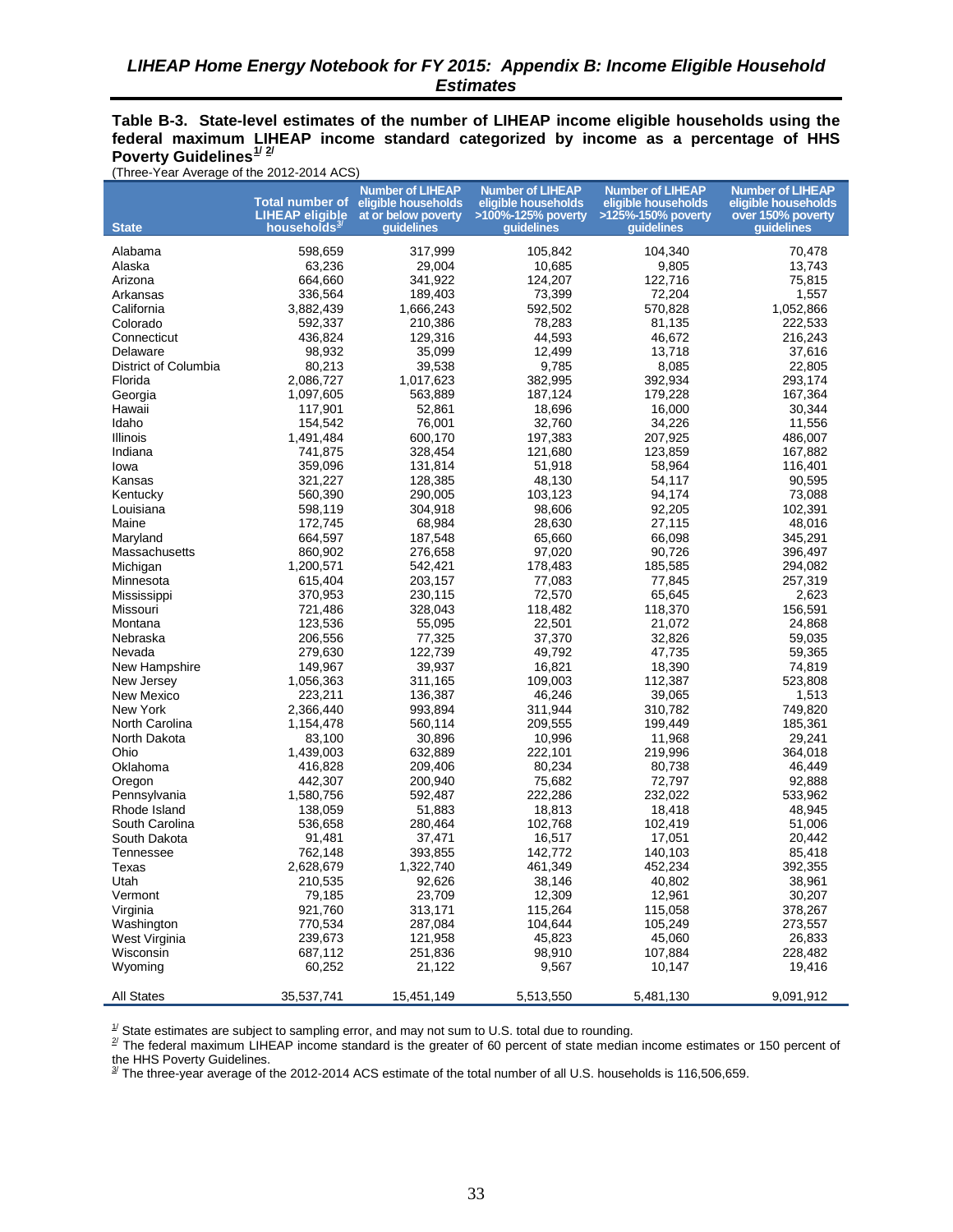<span id="page-43-6"></span><span id="page-43-5"></span><span id="page-43-4"></span><span id="page-43-3"></span><span id="page-43-2"></span><span id="page-43-1"></span><span id="page-43-0"></span>**Table B-4. State-level estimates of the number of LIHEAP income eligible households using the state maximum LIHEAP income standards categorized by income as a percentage of HHS Poverty Guidelines[1](#page-44-14)/ [2](#page-44-15)/**  (Three-Year Average of the 2012-2014 ACS)

<span id="page-43-8"></span><span id="page-43-7"></span>

|                             | <b>State Income</b>                                                                                 |                         |                         |                                                                                               |                                                |                                                |
|-----------------------------|-----------------------------------------------------------------------------------------------------|-------------------------|-------------------------|-----------------------------------------------------------------------------------------------|------------------------------------------------|------------------------------------------------|
|                             | <b>Guidelines for</b><br>4-Person Household Total number of eligible households eligible households |                         | <b>Number of LIHEAP</b> | <b>Number of LIHEAP</b>                                                                       | <b>Number of LIHEAP</b><br>eligible households | <b>Number of LIHEAP</b><br>eligible households |
|                             |                                                                                                     |                         |                         | as % of HHS Poverty LIHEAP eligible at or below poverty >100%-125% poverty >125%-150% poverty |                                                | over 150% poverty                              |
| <b>State</b>                | <b>Guidelines</b>                                                                                   | households <sup>3</sup> | quidelines              | quidelines                                                                                    | quidelines                                     | quidelines                                     |
| Alabama                     | 150%                                                                                                | 528,181                 | 317,999                 | 105,842                                                                                       | 104,340                                        | 0                                              |
| Alaska                      | 150%                                                                                                | 49,494                  | 29,004                  | 10,685                                                                                        | 9,805                                          | $\Omega$                                       |
| Arizona                     | 162% <sup>4/5</sup>                                                                                 | 664,660                 | 341,922                 | 124,207                                                                                       | 122,716                                        | 75,815                                         |
| Arkansas                    | $143\%^{5/6}$                                                                                       | 327,829                 | 189,403                 | 73,142                                                                                        | 63,727                                         | 1,557                                          |
| California                  | 195% 5/6/                                                                                           | 3,879,141               | 1,666,243               | 592,131                                                                                       | 567,901                                        | 1,052,866                                      |
| Colorado                    | 150%                                                                                                | 369,804                 | 210,386                 | 78,283                                                                                        | 81.135                                         | 0                                              |
| Connecticut                 | 260% <sup>5/6/</sup>                                                                                | 436,824                 | 129,316                 | 44,593                                                                                        | 46,672                                         | 216,243                                        |
| Delaware                    | 200%                                                                                                | 89,850                  | 35,099                  | 12,499                                                                                        | 13,718                                         | 28,535                                         |
| District of Columbia        | 221% <sup>5/6/</sup>                                                                                | 80,213                  | 39,538                  | 9,785                                                                                         | 8,085                                          | 22,805                                         |
| Florida                     | 150%                                                                                                | 1,793,553               | 1,017,623               | 382,995                                                                                       | 392,934                                        | 0                                              |
| Georgia                     | 170% <sup>5/6/</sup>                                                                                | 1,096,190               | 563,889                 | 187,101                                                                                       | 177,835                                        | 167,364                                        |
| Hawaii                      | 150%                                                                                                | 87,557                  | 52,861                  | 18,696                                                                                        | 16,000                                         | 0                                              |
| Idaho                       | 150%                                                                                                | 142,986                 | 76,001                  | 32,760                                                                                        | 34,226                                         | 0                                              |
| Illinois                    | 150%                                                                                                | 1,005,477               | 600,170                 | 197,383                                                                                       | 207,925                                        | 0                                              |
| Indiana                     | 150%                                                                                                | 573,993                 | 328,454                 | 121,680                                                                                       | 123,859                                        | 0                                              |
| lowa                        | 150%                                                                                                | 242,696                 | 131,814                 | 51,918                                                                                        | 58,964                                         | 0                                              |
| Kansas                      | 130%                                                                                                | 189,203                 | 128,385                 | 48,130                                                                                        | 12,688                                         | 0                                              |
| Kentucky                    | 130%                                                                                                | 413,602                 | 290,005                 | 103,123                                                                                       | 20,474                                         | 0                                              |
| Louisiana                   | 173% <sup>5/6/</sup>                                                                                | 597,690                 | 304.918                 | 98,580                                                                                        | 91,801                                         | 102,391                                        |
| Maine                       | 170%                                                                                                | 147,610                 | 68,984                  | 28,630                                                                                        | 27,115                                         | 22,881                                         |
| Maryland                    | 175%                                                                                                | 387,329                 | 187,548                 | 65.660                                                                                        | 66,098                                         | 68,022                                         |
| Massachusetts               | 259% 5/6/                                                                                           | 860,902                 | 276,658                 | 97,020                                                                                        | 90,726                                         | 396,497                                        |
| Michigan                    | 110%                                                                                                | 617,346                 | 542,421                 | 74,925                                                                                        | 0                                              | 0                                              |
| Minnesota                   | $183\%^{5/7}$                                                                                       | 484,192                 | 203,157                 | 77,040                                                                                        | 77,597                                         | 126,398                                        |
| Mississippi                 | 145% 5/6/                                                                                           | 364,648                 | 230,115                 | 72,124                                                                                        | 59,787                                         | 2,623                                          |
| Missouri                    | 135%<br>173% <sup>5/8</sup>                                                                         | 499,382                 | 328,043                 | 118,482                                                                                       | 52,858                                         | 0                                              |
| Montana                     |                                                                                                     | 123,536                 | 55,095                  | 22,501                                                                                        | 21,072                                         | 24,868                                         |
| Nebraska                    | 116%                                                                                                | 101,361                 | 77,325                  | 24,035                                                                                        | 0                                              | 0<br>0                                         |
| Nevada                      | 150%<br>200%                                                                                        | 220,266                 | 122,739<br>39,937       | 49,792<br>16,821                                                                              | 47,735<br>18,390                               | 39,953                                         |
| New Hampshire<br>New Jersey | 200%                                                                                                | 115,101<br>762,041      | 311,165                 | 109,003                                                                                       | 112,387                                        | 229,486                                        |
| New Mexico                  | 150%                                                                                                | 221,698                 | 136,387                 | 46,246                                                                                        | 39,065                                         | 0                                              |
| New York                    | 210% <sup>5/9</sup>                                                                                 | 2,366,440               | 993,894                 | 311,944                                                                                       | 310,782                                        | 749,820                                        |
| North Carolina              | 130%                                                                                                | 811,986                 | 560,114                 | 209,555                                                                                       | 42,318                                         | 0                                              |
| North Dakota                | 208% <sup>5/6/</sup>                                                                                | 83,100                  | 30,896                  | 10,996                                                                                        | 11,968                                         | 29,241                                         |
| Ohio                        | 175%                                                                                                | 1,293,255               | 632,889                 | 222,101                                                                                       | 219,996                                        | 218,270                                        |
| Oklahoma                    | 110%                                                                                                | 245,548                 | 209,406                 | 36,142                                                                                        | 0                                              | 0                                              |
| Oregon                      | 175% <sup>5/6/</sup>                                                                                | 441,565                 | 200,940                 | 75,674                                                                                        | 72,063                                         | 92,888                                         |
| Pennsylvania                | 150%                                                                                                | 1,046,795               | 592,487                 | 222,286                                                                                       | 232,022                                        | 0                                              |
| Rhode Island                | 221% <sup>5/6/</sup>                                                                                | 138,059                 | 51,883                  | 18,813                                                                                        | 18,418                                         | 48,945                                         |
| South Carolina              | 150%                                                                                                | 485,651                 | 280,464                 | 102,768                                                                                       | 102,419                                        | 0                                              |
| South Dakota                | 175%                                                                                                | 85,003                  | 37,471                  | 16,517                                                                                        | 17,051                                         | 13,964                                         |
| Tennessee                   | 150%                                                                                                | 676,730                 | 393,855                 | 142,772                                                                                       | 140,103                                        | 0                                              |
| Texas                       | 125%                                                                                                | 1,784,090               | 1,322,740               | 461,349                                                                                       | 0                                              | 0                                              |
| Utah                        | 150%                                                                                                | 171,574                 | 92,626                  | 38,146                                                                                        | 40,802                                         | 0                                              |
| Vermont                     | 185%                                                                                                | 66,264                  | 23,709                  | 12,309                                                                                        | 12,961                                         | 17,286                                         |
| Virginia                    | 130%                                                                                                | 453,550                 | 313,171                 | 115,264                                                                                       | 25,115                                         | 0                                              |
| Washington                  | 125%                                                                                                | 391,728                 | 287,084                 | 104,644                                                                                       | 0                                              | 0                                              |
| West Virginia               | 130%                                                                                                | 178,430                 | 121,958                 | 45,823                                                                                        | 10,649                                         | 0                                              |
| Wisconsin                   | 199% <sup>5/6/</sup>                                                                                | 686,905                 | 251,836                 | 98,910                                                                                        | 107,677                                        | 228,482                                        |
| Wyoming                     | 193% <sup>5/6/</sup>                                                                                | 60,237                  | 21,122                  | 9,567                                                                                         | 10,132                                         | 19,416                                         |
| <b>All States</b>           | Not applicable                                                                                      | 28,941,263              | 15,451,149              | 5,351,390                                                                                     | 4,142,109                                      | 3,996,615                                      |

 $\frac{1}{2}$  State estimates are subject to sampling error, and may not sum to U.S. total due to rounding.

 $^{\rm \mathbb{Z}}$  State income guidelines can vary from 110 percent of the HHS Poverty Guidelines up to the federal maximum LIHEAP income standard and can be different for different components of LIHEAP assistance. The table shows the estimates of LIHEAP income eligible households for heating assistance. The state maximum LIHEAP income standards for a family of four were obtained from ACF's *LIHEAP Grantee Survey.*  $\frac{3}{3}$  The three-year average of the 2012-2014 ACS estimate of the total number of all U.S. households is 116,506,659.

 $^{47}$  The state income guideline is 60 percent of the state median income for households with 1-6 members and 150 percent of HHS Poverty Guidelines for households with 7 or more members.<br><sup>5/</sup> These atotes use a persont of state

These states use a percent of state median income as the state income guideline. The figures reported are the conversion to a percent of the HHS Poverty Guidelines for four person households.

 $^{67}$  These states use 60 percent of the state median income as the state income guideline for all household sizes.